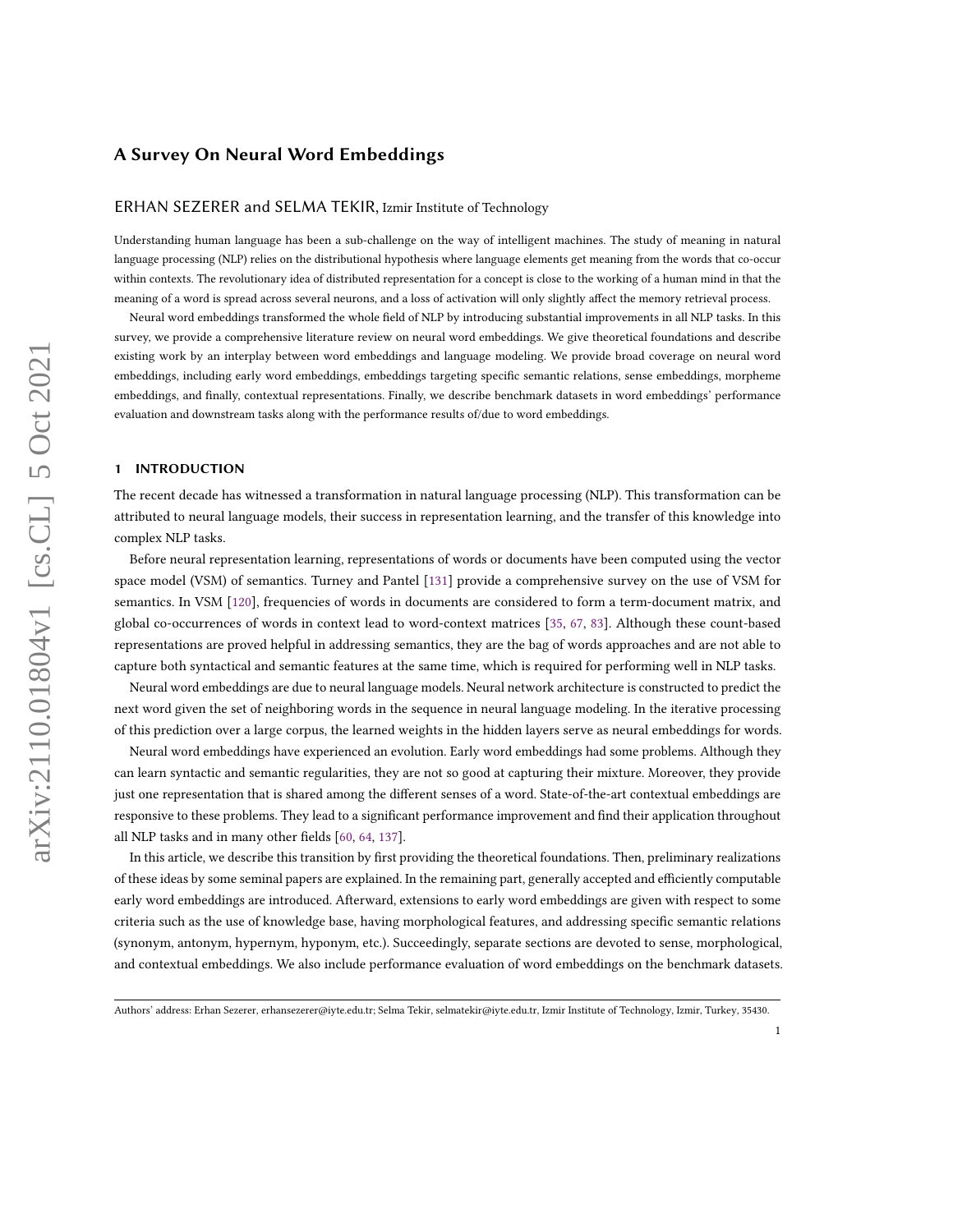Finally, we conclude the article with some historical reflections and future remarks. We have also included a diagram showing the milestone papers and summarizing the flow of ideas in the field in Appendix [A.](#page-31-0)

Multilingual information requirements and parallel/comparable corpora in different languages pave the way for cross-lingual representations of words in a joint embedding space. In this survey, we exclude those techniques that specialize in learning word representations in a multilingual setting. The reader can refer to Ruder et al. [\[119\]](#page-29-1) for a comprehensive overview of cross-lingual word embedding models.

# 2 BACKGROUND

## 2.1 Distributional Hypothesis

Together with Wittgenstein [\[141\]](#page-30-2), Harris[\[50\]](#page-26-1) were one of the first authors to propose that languages have a distributional structure. He argues that language elements are dispersed to environments that are composed of an existing array of their co-occurrents. An element's distribution is the sum of all these environments. Harris' second contribution is that we can relate an element's distribution with its meaning. He states that at least certain aspects of meaning are due to distributional relations. For instance, synonymy between two words can be defined as having almost identical environments except chiefly for glosses where they co-occur e.g. oculist and eye-doctor. The author also suggests that sentences starting with a pronoun should be considered as the same context as the previous sentence where the subject of the pronoun is given since their occurrence is not arbitrary and the fullest environmental unit for the distributional investigation is the connected discourse structures of such sentences.

### 2.2 Distributional Representations

Hinton et al. [\[52\]](#page-26-2) utilize the idea of distributed representations for concepts. They propose patterns of hidden layer activations (which are only allowed to be 0 or 1) as the representation of meanings. They argue that the most important evidence of distributed representations is their degree of similarity to the weaknesses and strengths of human mind. Unlike computer memory, human brain is able to retrieve memory from partial information. Distributed representations conform to this notion better than local distributions (i.e. bag of words model, where each meaning is associated with a single computational unit) since the meaning of a word is distributed across several units and a loss of an activation will only slightly effect the memory retrieval process. Rest of the activations that are still there will be able to retrieve the memory. Even if the occlusion of activations are strong enough to lead the system to an incorrect meaning, it will still result in a meaning close to that of the target word, such as instead of apricot the word peach is recalled. Authors state that, this phenomenon further reinforces the idea of being similar to human mind by showing the similarities with deep dyslexia that occurs in adults with certain brain damage.

### 2.3 Language Modeling

Language modeling is the task of predicting the next word given a sequence of words. Formally, it is the prediction of the next word's probability distribution given a sequence of words (Equation [1\)](#page-1-0).

<span id="page-1-0"></span>
$$
P(x_{t+1}|x_t,...,x_1) \tag{1}
$$

In an alternative interpretation, a language model assigns a probability to a sequence of words. The probability calculation can be formulated as the product of conditional probabilities in each subsequent step having the assumption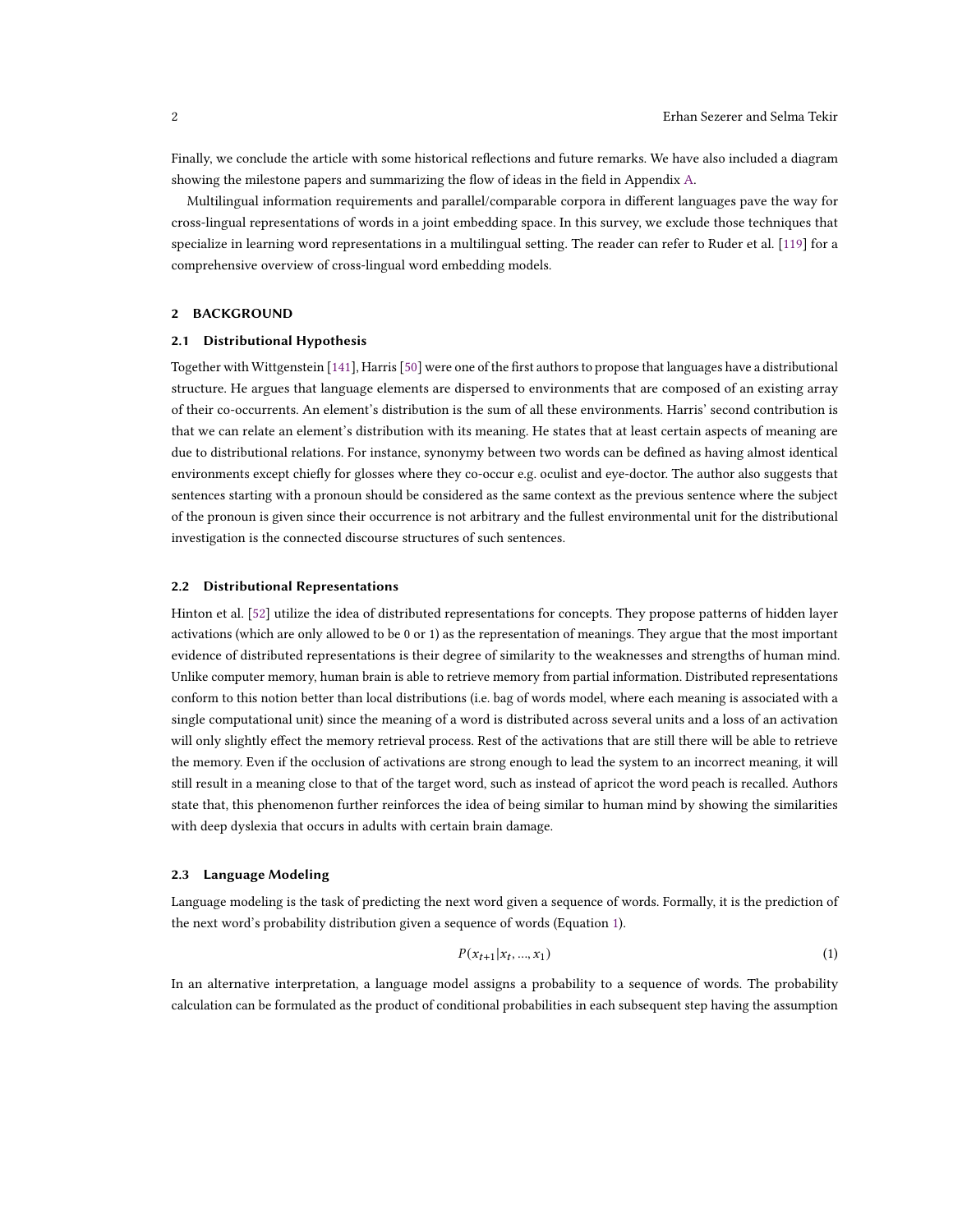<span id="page-2-0"></span>that they are independent (Equation [2\)](#page-2-0).

$$
P(x_1, ..., x_t) = P(x_1)P(x_2|x_1)P(x_3|x_2, x_1)...P(x_t|x_{t-1}, ..., x_1)
$$
  
= 
$$
\prod_{i=1}^t P(x_i|x_{i-1}, ..., x_1)
$$
 (2)

In traditional language modeling, the next word's probability is calculated based on the statistics of n-gram occurrences. n-grams are *n* consecutive words. In n-gram language models  $[22, 62]$  $[22, 62]$  $[22, 62]$ , an n-gram's probability is computed depending on the preceding  $n - 1$  words instead of using the product of conditional probabilities of bi-grams, tri-grams, etc. to simplify the computation.

n-gram language models have some issues. When the length of n-grams increases, their occurrence becomes sparse. This sparsity causes zero or division by zero probability values. The former one is resolved by smoothing and back-off is used to deal with the latter. Sparsity provides coarse-grained values in the resultant probability distribution. Moreover, storing all n-gram statistics becomes a major problem when the size of  $n$  increases. This curse of dimensionality is a bottleneck for n-gram language models.

## 2.4 Distributional Representations through Language Modeling

Elman [\[39\]](#page-26-3) was the first to implement the distributional model proposed by Hinton et al. [\[52\]](#page-26-2), in a language model. He proposes a specific recurrent neural network structure with memory, called the Elman network, to predict bits in temporal sequences. Memory is provided to network through the use of context units that are fully-connected with hidden units. He makes a simulation to predict bits in XOR problem. The input sequence is in the form of an input pair followed by an output bit. In the solution scheme, two hidden units are expected to represent two main patterns in the XOR truth table. That is one hidden unit should have high activation for 01 or 10 pattern and the other should recognize 11 or 00 pattern. As an alternative problem, letter sequences that are generated partially random and partially by a simple rule are tried to be learned by a recurrent neural network where hidden unit activations are used to represent word meanings. The idea is that using such network structures, time can be modeled in an implicit way. In other words, the use of a recurrent neural network helps in learning temporal structure in language.

Xu and Rudnicky [\[143\]](#page-30-3) create the first language model based on neural networks. Their proposed model is based on a single fully connected layer and uses one-hot vectors of words as inputs and outputs. They highlight computational cost as the major problem and in tackling the issue they mention the necessity of update mechanisms which only update those weights with non-zero input value due to one-hot encoding.

Bengio et al. [\[7\]](#page-24-0) popularize the distributional representation idea by realizing it through a language model and lead to numerous other studies that are built on it. In their model architecture, they use a feed forward network with a single hidden layer and optional direct connections from input layer to softmax layer (Figure [1\)](#page-3-0).

In addition to the advantages discussed by the aforementioned earlier works, they argue that distributional representations also break the curse of dimensionality in traditional n-gram models ([\[22\]](#page-25-0), [\[62\]](#page-27-4)) where the probability of each word depends on the discrete n-grams whose numbers can exceed millions. A considerably high number of such n-grams will highly unlikely to be observed in the training set which results in sparsity problems in conditional probability calculations. A real valued feature vector representation of words will overcome this problem by working with a smooth probability function. The conditional probability of seeing a word given a context is calculated by updating the index of that word on the shared representation matrix of all the vocabulary. The probability function is smooth in that the updates that are caused by similar contexts are alike.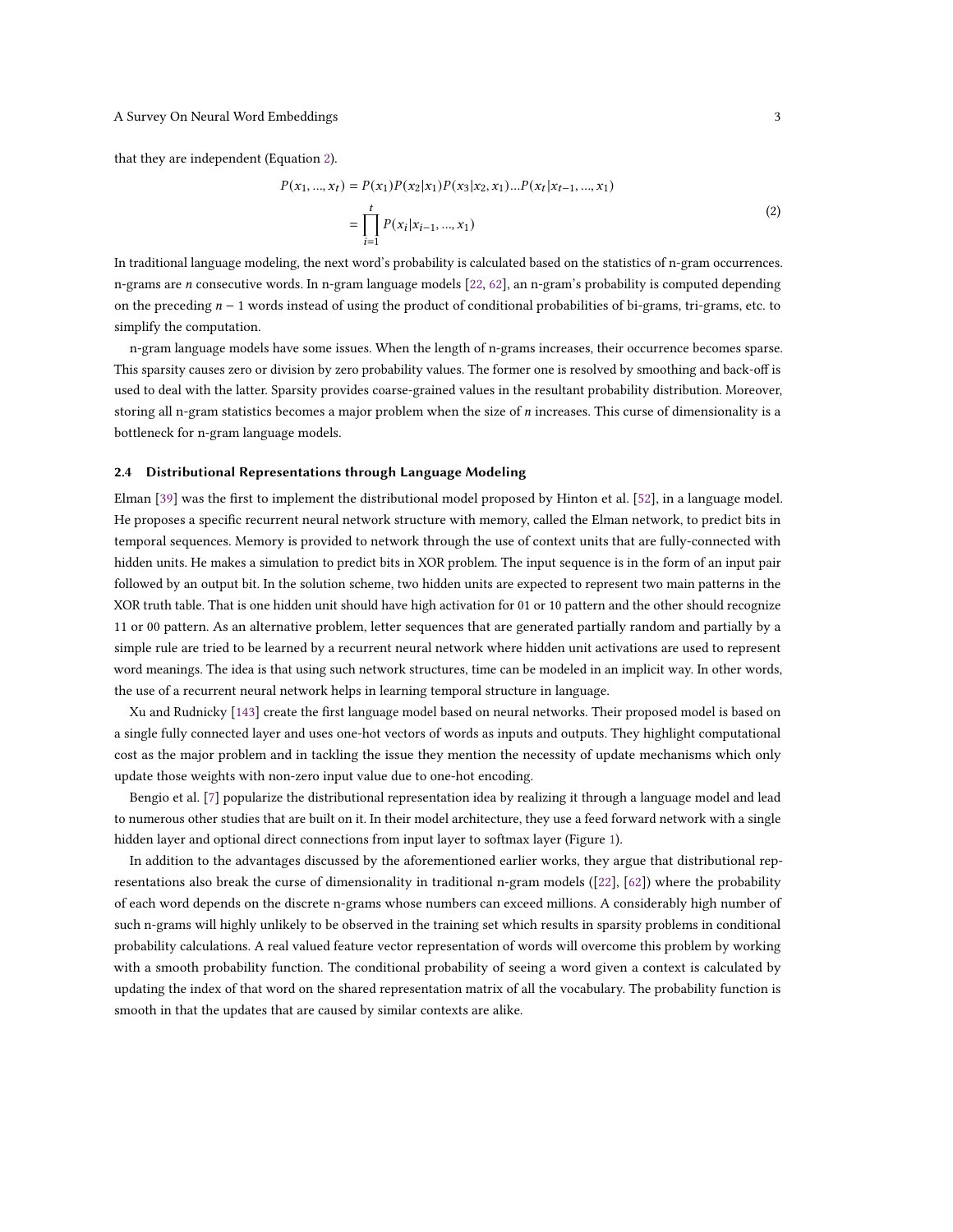<span id="page-3-0"></span>

Fig. 1. Neural network architecture in Bengio et al. [\[7\]](#page-24-0). Taken from the original article.

A second advantage of the model is the ability to capture context-based similarities. In n-gram models, the sentences "the cat is walking in the bedroom" and "a dog was running in a room" will be considered as dissimilar since they are unable to consider contexts further than 1 − 2 words and have no notion of similarity among word meanings. On the other hand, in the proposed model, increasing the probability of the sentence "the cat is walking in the bedroom" will increase the probability of all the sentences below and help us generalize better:

"a dog was running in a room" "the cat is running in a room" "a dog is walking in a bedroom"

## 3 WORD EMBEDDINGS WITH IMPROVED LANGUAGE MODELS

Once it is shown that neural language models are efficiently computable by Bengio et al. [\[7\]](#page-24-0), newer language models along with better word embeddings are developed successively. All of these models and their properties are summarized in Table [1.](#page-5-0)

Alexandrescu and Kirchhoff [\[2\]](#page-24-1) (FNLM) improve the model proposed by Bengio et al. [\[7\]](#page-24-0) by including word-shape features such as stems, affixes, capitalization, POS class, etc. at input.

Morin and Bengio [\[97\]](#page-28-0) focus on improving the performance of the earlier neural language models. Instead of using softmax and predicting the output word over the entire dictionary, they propose a hierarchical organization for vocabulary terms. A binary tree of words is created based on the IS-A relation of Wordnet hierarchy. Instead of directly predicting each word's probability, prediction is performed as a binary decision over the constructed tree's branches and leaves. This technique is an alternative to importance sampling to increase efficiency. Although the authors report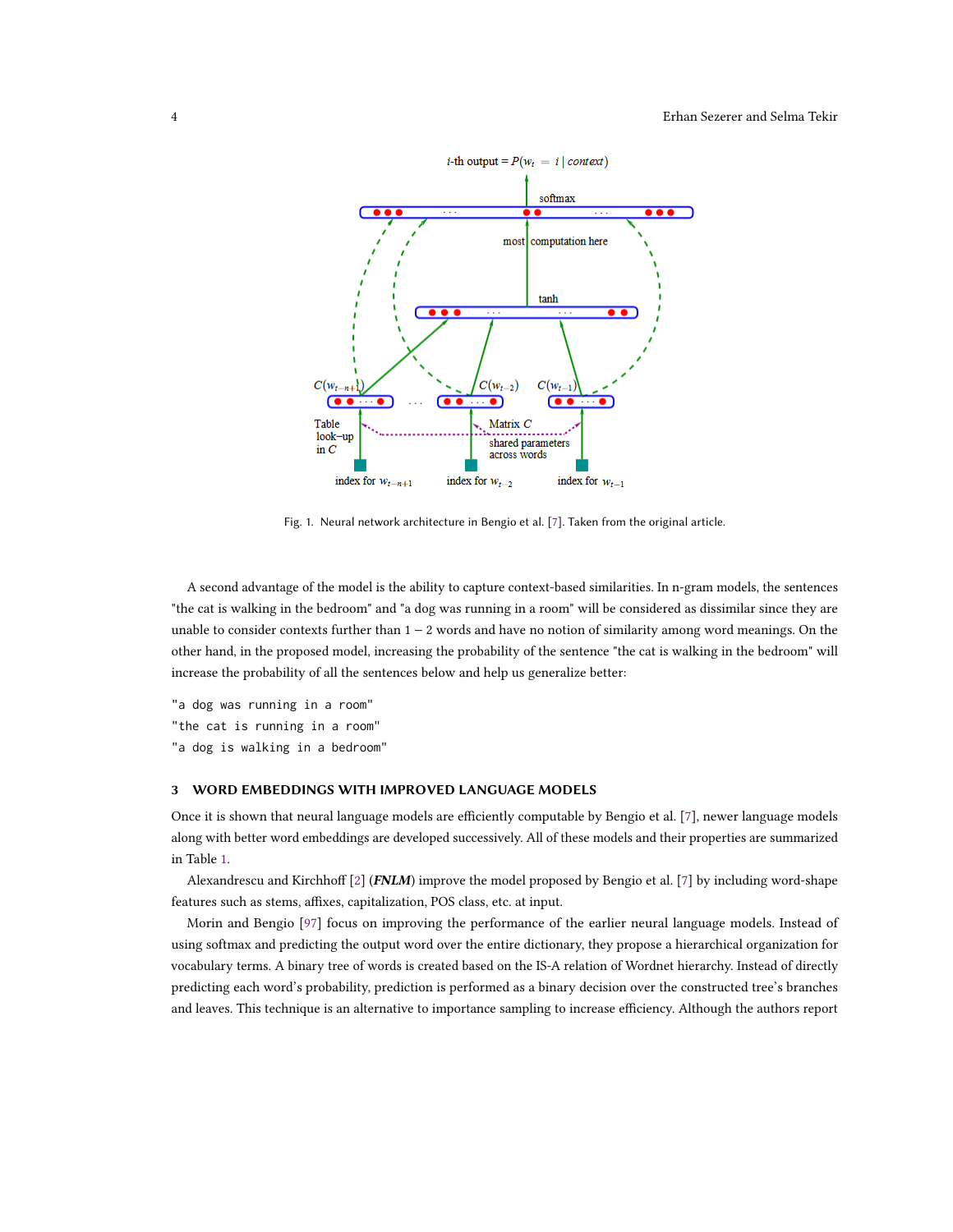exponential speed-up, the accuracy of the resultant word embeddings is a bit worse than the original method and importance sampling.

Mnih and Hinton [\[94\]](#page-28-1) improve the hierarchical language model proposed by Morin and Bengio [\[97\]](#page-28-0) by constructing and using a word hierarchy from distributional representations of words rather than a hierarchy built out of Wordnet. Thus, their approach is entirely unsupervised. They calculate feature vectors for words by training a hierarchical log-bilinear model (HLBL) and apply EM algorithm on mixture of two Gaussians to construct a data-driven binary tree for words in the vocabulary. Authors also represent different senses of words as different leaves in the tree which is proposed in Morin and Bengio [\[97\]](#page-28-0) but not implemented. Their model outperforms non-hierarchical neural models, the hierarchical neural language model that is based on Wordnet hierarchy, and the best n-gram models ([\[22\]](#page-25-0), [\[62\]](#page-27-4)).

Mnih and Hinton [\[93\]](#page-28-2) propose three different language models that use distributed representation of words. In Factored Restricted Boltzmann Machine (RBM), they put an additional hidden layer over the distributed representation of the preceding words and exploit interactions between this hidden layer and the next word distributed representation. In temporal RBM, they further put temporal connections among hidden layer units to capture longer dependencies in the previous set of words, and finally in the log-bilinear model, called LBL, they use linear dependencies between the next word and the preceding set of words. They report that the log-bilinear model outscores RBM models and also n-gram models ([\[22\]](#page-25-0), [\[62\]](#page-27-4)).

Collobert and Weston [\[27\]](#page-25-1) and Collobert et al. [\[28\]](#page-25-2)  $(C&W)$  are among the precursors in using distributed representations in various NLP problems such as part-of-speech tagging, named entity recognition, chunking, and semantic role labeling. They propose a unified architecture for all of the problems where the words in the sentences are represented by word vectors trained from the Wikipedia Corpus in an unsupervised fashion. Although they use a feed forward architecture with a sliding window approach in word-level tasks, they utilize a convolutional neural network (CNN) architecture in semantic role labeling in order to incorporate the varying lengths of sentences, since in semantic role labeling, sliding window-based approaches don't work because target words may depend on some other far away words in a sentence. By using trained word vectors and neural network architecture, their proposed method can capture the meaning of words and succeed in various NLP tasks (almost) without using hand-crafted features. Their overall scheme is described as semi-supervised, being composed of unsupervised language modeling and other supervised tasks.

Mikolov et al. [\[89\]](#page-28-3) propose a recurrent neural network-based language model (*RNNLM*), from where word representations can be taken. The model is able to consider contexts of arbitrary length, unlike the previous feed-forward methods where a context size should be defined beforehand. The network can learn longer dependencies. It is proved useful in tasks involving inflectional languages or languages with large vocabulary when compared to n-gram language models ([\[22\]](#page-25-0), [\[62\]](#page-27-4)).

### 3.1 Early Word Embeddings

Word2vec [\[88\]](#page-28-4) is the first neural word embedding model that efficiently computes representations to leverage the context of target words. Thus, it can be considered as the initiator of early word embeddings.

Mikolov et al. [\[88\]](#page-28-4) propose word2vec to learn high-quality word vectors. The authors removed the non-linearity in the hidden layer in the proposed model architecture of Bengio et al. [\[7\]](#page-24-0) to gain an advantage in computational complexity. Due to this basic change, the system can be trained using billions of words efficiently. word2vec has two variants: Continuous bag of words model (CBOW) and Skip-gram model.

In  $CBOW$ , a middle word is predicted given its context, the set of neighboring left and right words. When the input sentence "nature is pleased with simplicity" is processed, the system predicts the middle word "pleased" given the left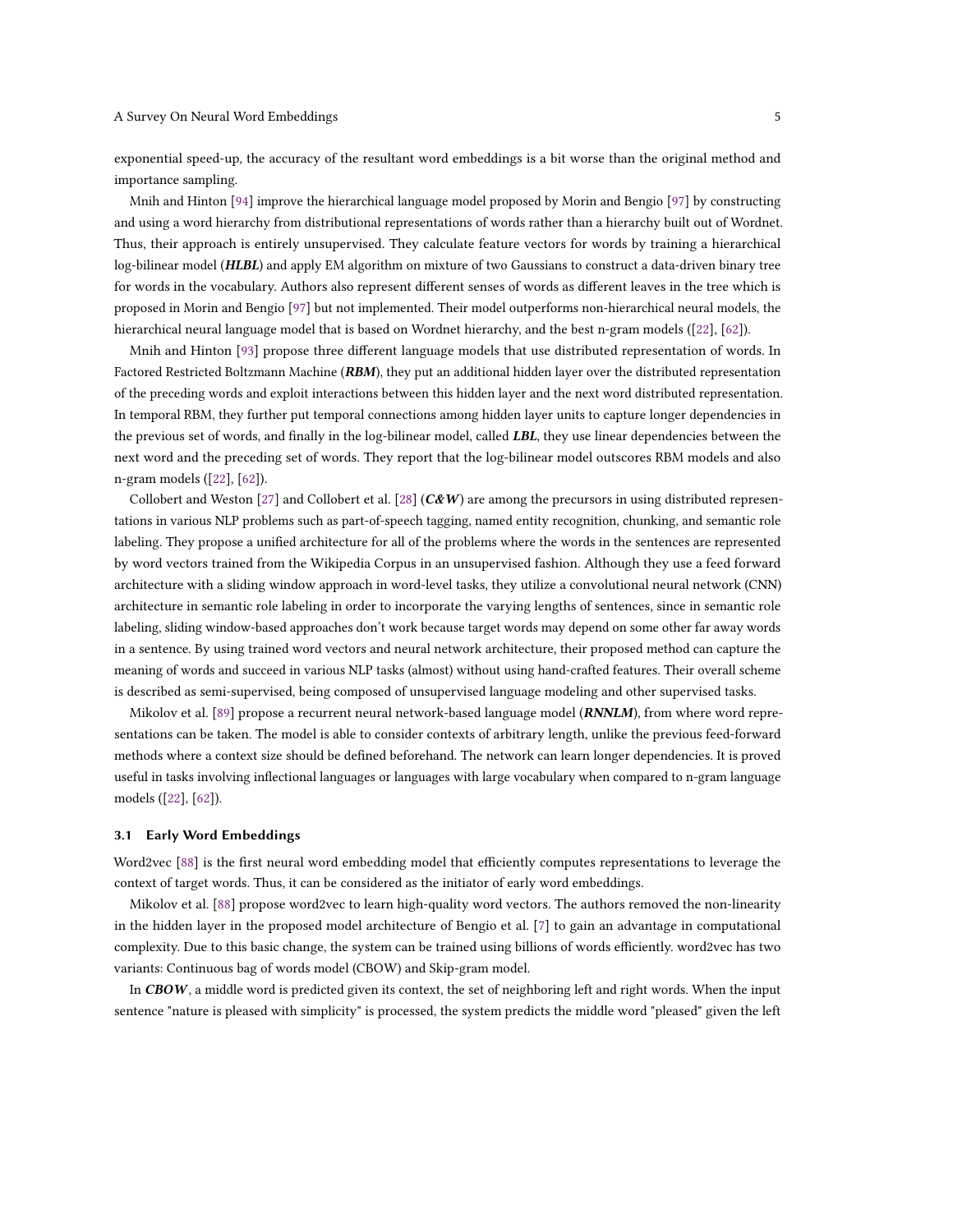<span id="page-5-0"></span>

| Model                     | Year | Dimension  | <b>Training Corpus</b>         | NN Model              | Aim         | Knowledge-Base(s)       | Feature(s)               |
|---------------------------|------|------------|--------------------------------|-----------------------|-------------|-------------------------|--------------------------|
| Bengio et al. [7]         | 2003 | 100        | Brown                          | <b>FFNN</b>           | Training    |                         |                          |
| Morin and Bengio [97]     | 2005 | 100        | Brown                          | <b>FFNN</b>           | Performance | Wordnet <sup>[91]</sup> | Hierarchical Binary Tree |
| FNLM <sub>[2]</sub>       | 2006 | $45 - 64$  | LDC $ECA[42]$ ,                | <b>FFNN</b>           | Training    | LDC ECA[42]             | Word Shape Features      |
|                           |      |            | Turkish News[49]               |                       |             | Turkish News[49]        |                          |
| LBL $[93]$                | 2007 | 100        | <b>APNews</b>                  | RBM, FFNN             | Training    |                         |                          |
| $HLBL$ [94]               | 2008 | 100        | <b>APNews</b>                  | LBL                   | Performance |                         | Hierarchical Binary Tree |
| C&W [27]                  | 2008 | $15 - 100$ | Wiki                           | FFNN. CNN             | Training    |                         |                          |
| RNNLM [89]                | 2010 | 60-400     | Gigaword                       | <b>RNN</b>            | Training    |                         |                          |
| CBOW [88]                 | 2013 | 300-1000   | Google News                    | <b>FFNN</b>           | Training    |                         |                          |
| Skip-Gram <sup>[88]</sup> | 2013 | 300-1000   | Google News                    | <b>FFNN</b>           | Training    |                         |                          |
| <b>SGNS</b> [90]          | 2013 | 300        | Google News                    | <b>FFNN</b>           | Performance |                         | <b>Negative Sampling</b> |
| ivLBL/vLBL [95]           | 2013 | 100-600    | Wiki                           | LBL                   | Performance |                         | <b>NCE</b> [47]          |
| GloVe $[109]$             | 2014 | 300        | Wiki, Gigaword,<br>Commoncrawl | LBL+coocurence Matrix | Training    |                         |                          |
| <b>DEPS</b> [69]          | 2014 | 300        | Wiki                           | <b>CBOW</b>           | Training    | Stanford tagger[129]    | POS.                     |
|                           |      |            |                                |                       |             | Dependency parser[43]   | Dependency relation      |
| Ling et al. $[75]$        | 2015 | 50         | Wiki                           | CBOW+Attn.            | Training    |                         |                          |
| <b>SWE</b> [78]           | 2015 | 300        | Wiki                           | Skip-Gram             | Training    | Wordnet <sup>[91]</sup> | Ordinal Semantic Rules   |
|                           |      |            |                                |                       |             | PPDB[107]               |                          |
| Faruqui et al. [40]       | 2015 |            |                                |                       | fine-tuning | FrameNet[6]             | Semantic Relations       |
|                           |      |            |                                |                       |             | WordNet[91]             |                          |
| Yin and Schütze [147]     | 2016 | 200        |                                |                       | Ensemble    |                         |                          |
| Ngram2vec [149]           | 2017 | 300        | Wiki                           | SGNS+n-gram           | Training    |                         |                          |
| Dict2vec [128]            | 2017 | 300        | Wiki                           | Skip-Gram             | Training    | Oxford, Cambridge       |                          |
|                           |      |            |                                |                       |             | and Collins dict.       |                          |

Table 1. Properties of word embedding models.

and right contexts. Every input word is in one-hot encoding where there is a vocabulary size  $(V)$  vector of all zeros except a one in that word's index. In the single hidden layer, the average of the neighboring left and right vectors  $(w<sub>c</sub>)$  is computed to represent the context instead of applying a nonlinear transformation. As the order of words is not considered by averaging, it is named a bag-of-words model. Then the middle word's  $(w_t)$  probability given the context ( $p(w_t|w_c)$ ) is calculated through softmax on the context-middle word dot product vector (Equation [3\)](#page-5-1). Finally, the output loss is calculated based on the cross-entropy loss between the system predicted output and the ground-truth middle word.

<span id="page-5-1"></span>
$$
p(w_t|w_c) = \frac{\exp(w_c \cdot w_t)}{\sum\limits_{j \in V} \exp(w_j \cdot w_t)}
$$
\n(3)

In  $\mathcal{S}kip\text{-}gram$ , system predicts the most probable context words for a given input word. In terms of a language model, while CBOW predicts an individual word's probability, Skip-gram outputs the probabilities of a set of words, defined by a given context size. Due to high dimensionality in the output layer (all vocabulary words have to be considered), Skip-gram has higher computational complexity compared to CBOW. Rather than traversing all vocabulary in the output layer, Skip-gram with Negative Sampling (SGNS) [\[90\]](#page-28-6) formulates the problem as a binary classification where one class represents the current context's probability. In contrast, the other class is connected to all other vocabulary terms' occurrence probability in the present context. In the latter probability calculation, a negative sampling method is incorporated [\[96\]](#page-28-8), which is influenced by Noise Contrastive Estimation (NCE) [\[47\]](#page-26-6), to speed up the training process. As vocabulary terms are not distributed uniformly in contexts, sampling is performed from a distribution where the order of frequency of vocabulary words in corpora is taken into consideration. SGNS incorporates this sampling idea by replacing the Skip-gram's objective function. The new objective function (Equation [4\)](#page-6-0) depends on maximizing  $P(D = 1|w, c)$  where w, c is the word-context pair. This probability denotes the probability of  $(w, c)$  coming from the corpus data. Additionally,  $P(D = 0 | u_i, c)$  should be maximized if  $(u_i, c)$  pair is not included in the corpus data. In this condition,  $(u_i, c)$  pair is sampled, as the name suggests negative sampled  $k$  times.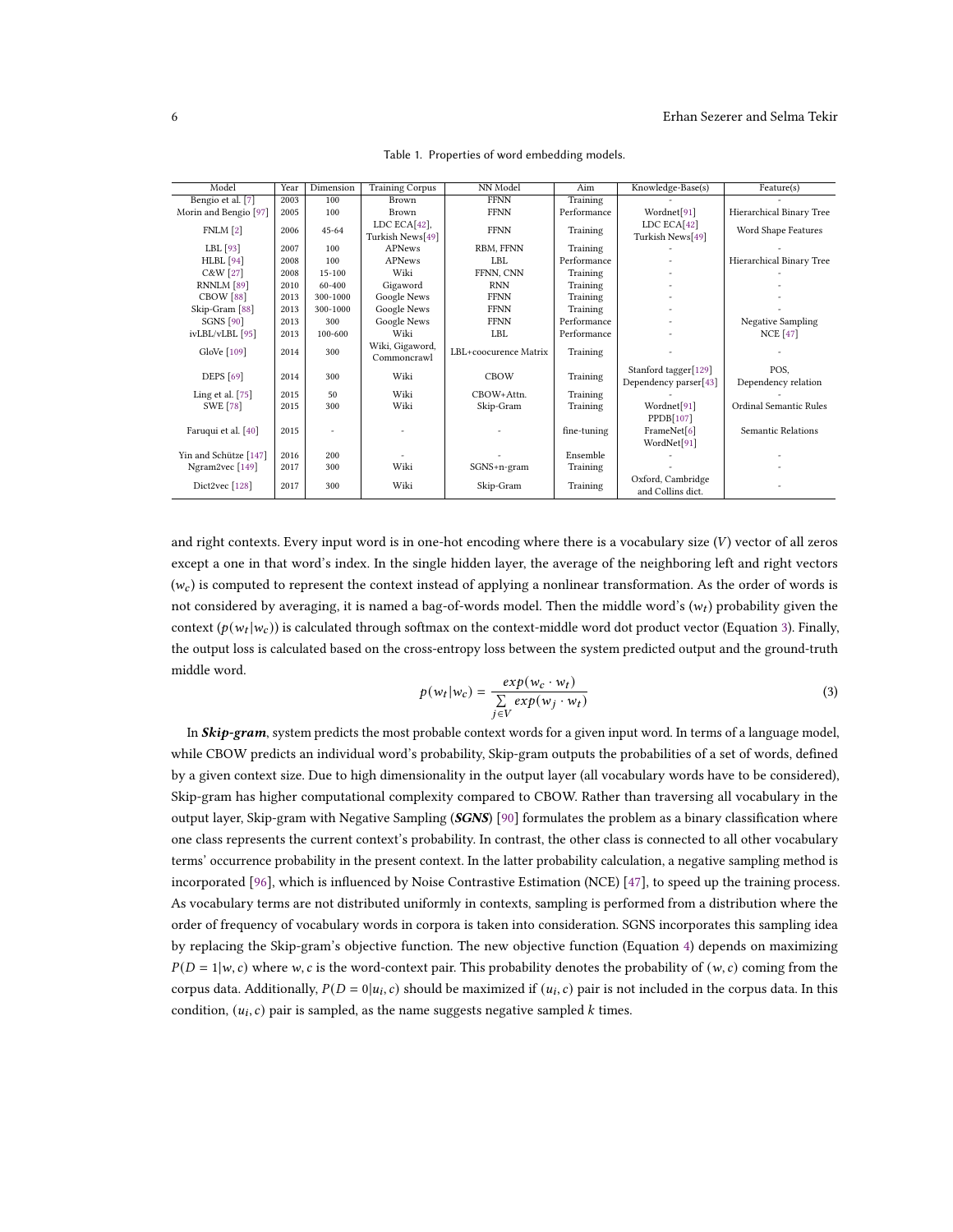<span id="page-6-0"></span>
$$
\sum_{w,c} \left( \log \sigma \left( \overrightarrow{w} \cdot \overrightarrow{c} \right) \right) + \sum_{i=1}^{k} \left( \log \sigma \left( \overrightarrow{-u_i} \cdot \overrightarrow{c} \right) \right)
$$
(4)

Both word2vec variants produced word embeddings that can capture multiple degrees of similarity including both syntactic and semantic regularities.

Mnih and Kavukcuoglu [\[95\]](#page-28-7) introduce speedups to the CBOW and Skip-gram models [\[88\]](#page-28-4), called vLBL and ivLBL, by using noise-contrastive estimation (NCE) for the training of the unnormalized counterparts of these models. Training of the normalized model has a high cost due to the normalization over the whole vocabulary (the denominator term in Equation [3\)](#page-5-1). NCE trains the unnormalized model by adapting a logistic regression classifier to discriminate between the samples under the model and the samples from a noise distribution. Thus, the computational cost and accuracy become dependent on the number of noise samples. With the relatively small number of noise samples, the same accuracy level with the normalized models is achieved in considerably shorter training times.

Pennington et al. [\[109\]](#page-29-2) combine global matrix factorization and local context window-based prediction to form a global log bilinear model called GloVe. GloVe uses ratios of co-occurrence probabilities of words as weights in its objective function to cancel out the noise from non-discriminative words. As distinct from CBOW and Skip-gram [\[88\]](#page-28-4), instead of cross-entropy, GloVe uses the weighted least squares regression in its objective function. For the same corpus, vocabulary, window size, and training time, GloVe consistently outperforms word2vec.

Zhao et al. [\[149\]](#page-30-6) (ngram2vec) improve word representations by adding n-gram co-occurrence statistics to the SGNS [\[90\]](#page-28-6), GloVe [\[109\]](#page-29-2), and PPMI models [\[70\]](#page-27-8). In order to incorporate these statistics into the SGNS model, instead of just predicting the context words, they also predict the context n-gram of words. In order to add it to the other systems, they just add n-gram statistics to the co-occurrence matrix of words. They show improved scores over the models that they are built upon.

Levy and Goldberg [\[69\]](#page-27-5) argue that although the word embeddings with Skip-gram are able to capture very useful representations, they also learn from unwanted co-occurrences in the context, e.g. Australian and discovers in the sentence "Australian scientist discovers stars with telescope". In order to create a different context, they use dependency trees to link each word in the sentence to the other according to the relations they have. Their experimental results show that while their model (DEPS) is significantly better at representing syntactic relationships, it is worse at finding semantic relationships. In this work, they also share a non-trivial interpretation of how word embeddings learn representations, which is very rare in neural network solutions, by examining the activations of context for specific words.

Ling et al. [\[75\]](#page-27-6) augment CBOW [\[88\]](#page-28-4) with an attention model in order to solve the shortcomings of it: Inability to account for word order and lack of treating the importance of context words differently. They show that their method can obtain better word representations than CBOW while still being faster than its complementary model Skip-gram [\[88\]](#page-28-4).

Yin and Schütze [\[147\]](#page-30-5) put forward the idea of ensembling the existing embeddings in order to achieve performance enhancement and improved coverage on the vocabulary. They propose four different ensemble approaches on five different word embeddings: Skip-Gram [\[90\]](#page-28-6), Glove [\[109\]](#page-29-2), Collobert&Weston [\[27\]](#page-25-1), Huang [\[55\]](#page-26-9), and Turian [\[130\]](#page-30-7). The first method CONC simply concatenates the word embeddings from five different models. SVD reduces the dimensionality of CONC. 1toN creates metaembeddings and 1toN<sup>+</sup> creates out of vocabulary (OOV) words for individual sets by randomly initializing the embeddings for OOVs and the metaembeddings, then uses a setup similar to 1toN to update metaembeddings as well as OOV embeddings. They also propose a MUTUALLEARNING method to solve OOV problem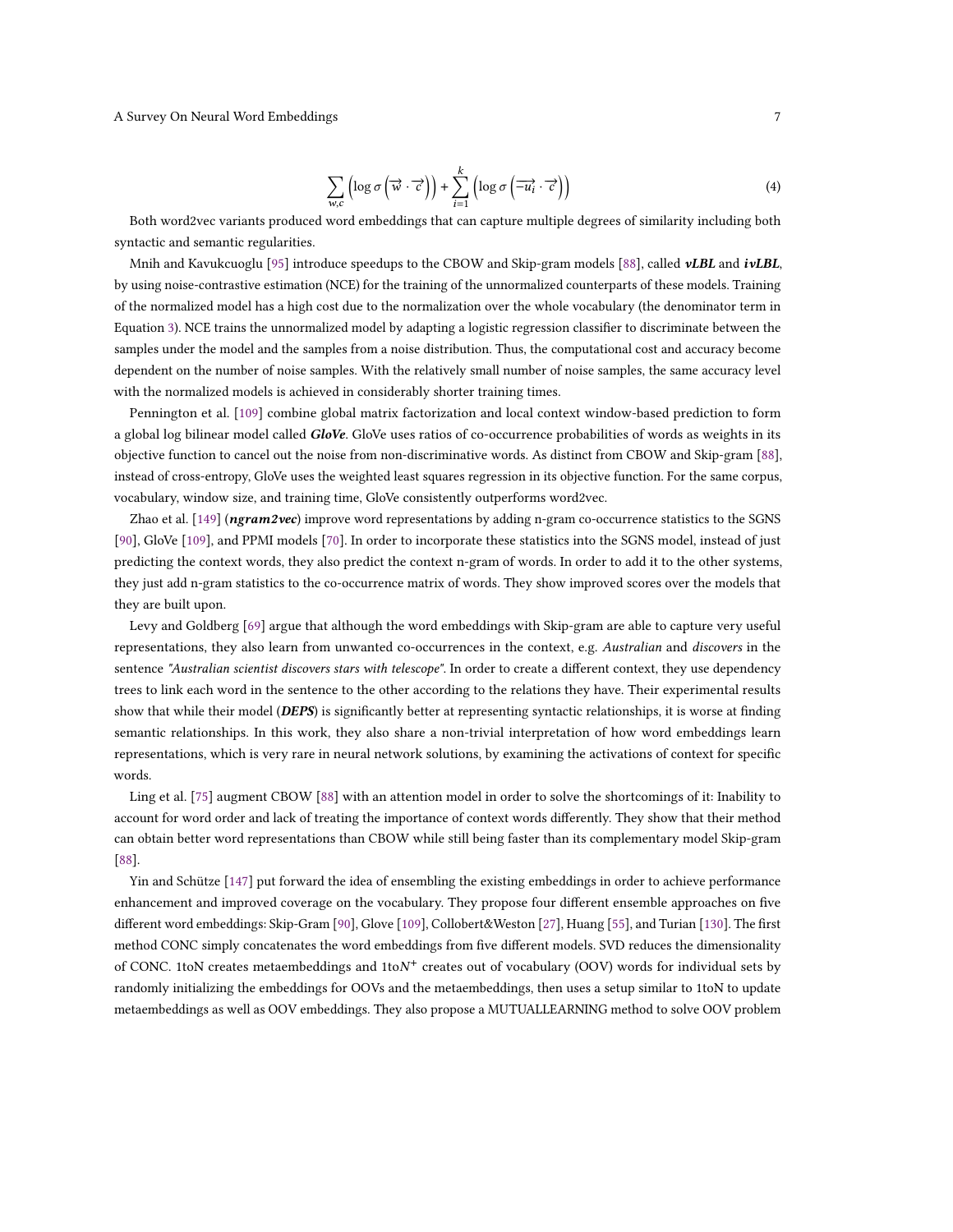in CONC, SVD, and 1toN. They show that the ensemble approach outperforms individual embeddings on similarity, analogy, and POS tagging tasks.

There have been some work to improve early word embeddings through knowledge bases.

Liu et al. [\[78\]](#page-27-7) (SWE) try to improve word embeddings by subjecting them with ordinal knowledge inequality constraints. They form three different types of constraints:

- (1) Synonym-antonym rule: A synonym of a word should be more similar than an antonym. They find these pair of words from the WordNet [\[91\]](#page-28-5) synsets.
- (2) Semantic category rule: Similarity of words that belong to the same category should be larger than the similarity of words that are in different categories. i.e. (hacksaw, jigsaw) similarity should be greater than (hacksaw, mallet).
- (3) Semantic hierarchy rule: Shorter distances in hierarchy should infer larger similarities between words compared to longer distance cases. i.e (mallet, hammer) similarity should be larger than (mallet, tool).

The last two rules are constructed from the hypernymy-hyponymy information from Wordnet. They combine these constraints with the Skip-gram algorithm [\[90\]](#page-28-6) to train word embeddings and show that they can improve upon the baseline algorithm.

Faruqui et al. [\[40\]](#page-26-8) aim to improve word embeddings with information from lexicons with a method called retrofitting. They use a word graph where each word is a vertex, and each relation in the knowledge-base is an edge between words. Their algorithm brings closer the words that are shown to be connected in the word graph and words that are found to be similar from the text. In other words, while they bring closer the words related in synsets, they also preserve the similarity in the underlying pre-trained word embeddings (Skip-gram [\[88\]](#page-28-4), GloVe [\[109\]](#page-29-2), etc.). They use various knowledge-bases such as PPDB [\[107\]](#page-29-3), WordNet [\[91\]](#page-28-5), and FrameNet [\[6\]](#page-24-2).

Tissier et al. [\[128\]](#page-29-4) (*dict2vec*) improve word2vec [\[90\]](#page-28-6) by incorporating dictionary information in the form of strong and weak pair of words into the training process. If a word  $a$  is in the definition of the word  $b$  in dictionary and  $b$  is in the definition of a too, then it is a strong pair. On the other hand, if a is in the definition of  $b$  but  $b$  is not in the definition of a, then they form a weak pair. The authors add this positive sampling information into the training process proportional to hyperparameters.

Despite the success of these earlier word embeddings, there were still many limitations in terms of the accuracy of representations, each of which is targeted by many research works. In the succeeding subsections, we discuss these limitations (such as morphology, senses, antonymy/synonymy, and so on) with the proposed solutions from the literature.

### 3.2 Embeddings Targeting Specific Semantic Relations

Although the initial word embedding models successfully identified semantic and syntactic similarities of words, they still need to be improved to address specific semantic relations among words such as synonymy-antonymy and hyponymy-hypernymy. To illustrate, consider the sentences "She took a sip of hot coffee" and "He is taking a sip of cold water." The antonyms "cold" and "hot" are deemed to be similar since their context is similar. Therefore, it becomes an issue to differentiate the synonyms "warm" and "hot" from the antonyms "cold" and "hot" considering they have similar contexts in most occurrences.

Table [2](#page-8-0) presents the main approaches addressing synonym-antonym relations, hyponym-hypernym relations, and a study covering all types of relations.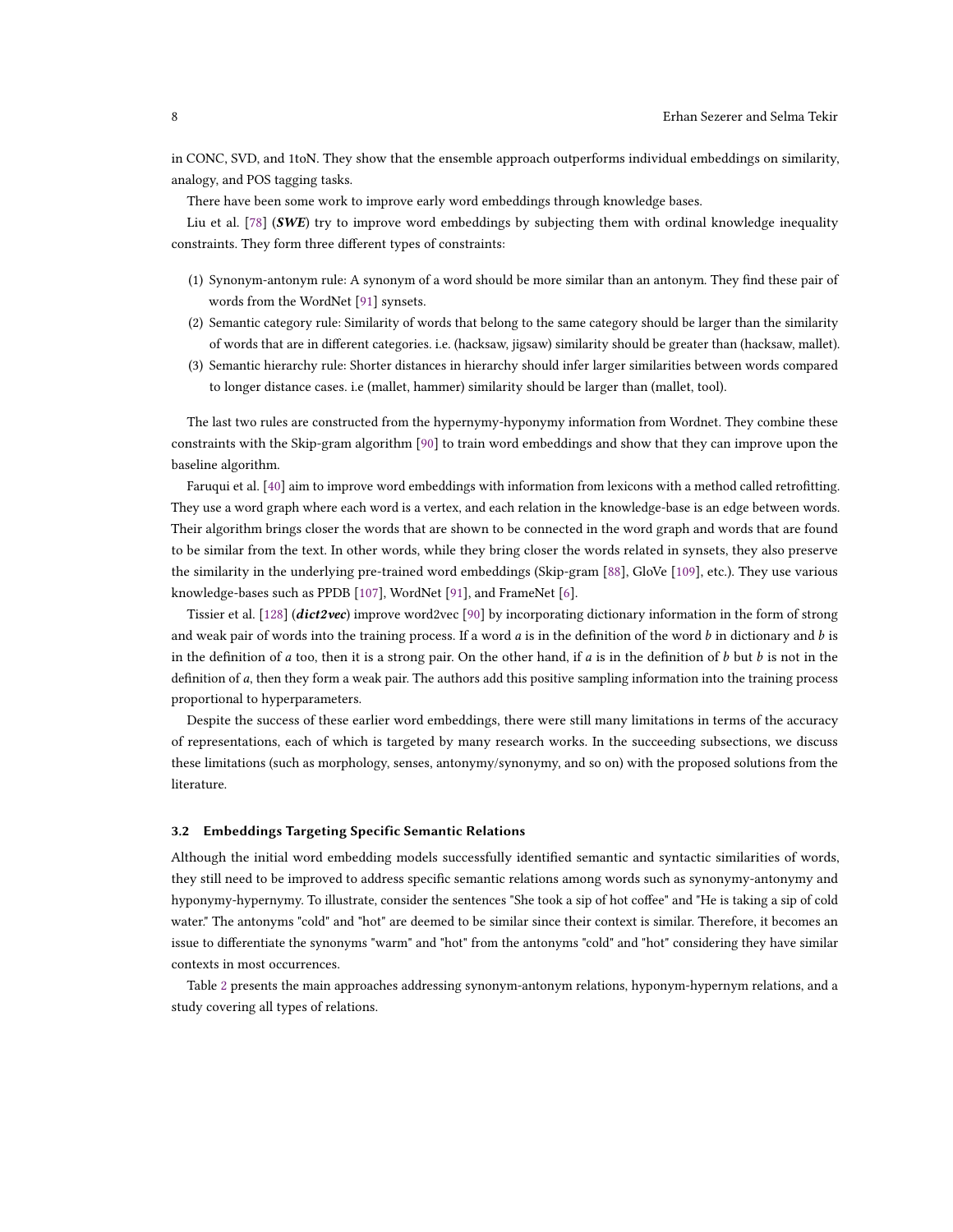<span id="page-8-0"></span>

| Work                | Base Model                                | Year | Knowledge-Base                  | Morphological<br>Features | Specific Semantic Relations                   |
|---------------------|-------------------------------------------|------|---------------------------------|---------------------------|-----------------------------------------------|
| dLCE [104]          | <b>SGNS</b> [90])                         | 2016 | WordNet [91] and Wordnik        |                           | Synonym-Antonym                               |
| Mrkšić et al. [98]  | GloVe $[109]$ and<br>paragram-SL999 [139] | 2016 | WordNet [91] and PPDB 2.0 [107] |                           | Synonym-Antonym                               |
| Vulić et al. [134]  | <b>SGNS</b> [90])                         | 2017 |                                 |                           | Synonym-Antonym                               |
| Yu et al. [148]     |                                           | 2015 | Probase [142]                   |                           | Hyponym-Hypernym                              |
| Luu et al. $[85]$   |                                           | 2016 | WordNet [91]                    |                           | Hyponym-Hypernym                              |
| Nguyen et al. [103] | SGNS [90])                                | 2017 | WordNet [91]                    |                           | Hyponym-Hypernym                              |
| Wang et al. [136]   | Skip-gram [88]                            | 2019 |                                 | х                         | Synonym-Antonym,<br>Hyponym-Hypernym, Meronym |

Table 2. Embeddings targeting specific semantic relations.

Nguyen et al. [\[104\]](#page-28-9) propose a weight update for SGNS [\[90\]](#page-28-6) to identify synonyms and antonyms from word embeddings. Their system  $(dLCE)$  increases weights if there is a synonym in the context and makes a reduction in the case of an antonym. In order to come up with a list of antonyms and synonyms, they use WordNet [\[91\]](#page-28-5) and Wordnik. They report state-of-the-art results in similarity tasks and synonym-antonym distinguishing datasets.

Mrkšić et al. [\[98\]](#page-28-10) propose a counter-fitting method to inject antonymy (REPEL) and synonymy (ATTRACT) constraints into vector space representations to improve word vectors. The idea behind the ATTRACT rule is that synonymous words should be closer to each other than any other word in the dictionary. Similarly, the REPEL constraint assumes that an antonym of a word should be farther away from the word than any other word in the dictionary. As knowledge-bases, they use WordNet [\[91\]](#page-28-5) and PPDB 2.0 [\[107\]](#page-29-3), and as pre-trained word vectors they use GloVe [\[109\]](#page-29-2) and paragram-SL999 [\[139\]](#page-30-8). They report state-of-the-art results on various datasets.

Vulić et al. [\[134\]](#page-30-9) use ATTRACT and REPEL constraints on pretrained word embeddings. Their algorithm aims to pull together ATTRACT pairs while pushing REPEL pairs apart. To form the ATTRACT and REPEL constraints, the inflectional and derivational morphological rules of four languages are used; English, Italian, Russian, and German. ATTRACT constraints consist of suffixes such as (-s, -ed, -ing) to create ATTRACT word pairs such as (look, looking), (create, created). On the other hand, REPEL constraints consist of prefixes like (il, dis, anti, mis, ir,..) to create REPEL word pairs such as (literate, illiterate), (regular, irregular). In order to balance the changes they make to the original embeddings (they use SGNS [\[90\]](#page-28-6)), there is a third constraint that tries to pull word embeddings to their original positions.

In their work, Yu et al. [\[148\]](#page-30-10) train term embeddings for hypernymy identification. They use Probase [\[142\]](#page-30-11) as their training data for hypernym/hyponym pairs and impose three constraints on the training process: 1) hypernyms and hyponyms should be similar to each other (dog and animal), 2) co-hyponyms should be similar (dog and cat), 3) co-hypernyms should be similar (car and auto). They create a neural network architecture to update word embeddings without optimizing parameters. They use 1-norm distance as a similarity measure. They use an SVM on the output term embeddings to decide whether a word is a hypernym/hyponym to another word.

Luu et al. [\[85\]](#page-28-11) aim to identify is-a relationship through neural network architecture. First, they extract hypernyms and hyponyms using the relations in WordNet [\[91\]](#page-28-5) to form a training set. Second, they create (hypernym, hyponym, context word) triples by finding all sentences in the dataset containing two hypernym/hyponyms found in the first step and using the words between the hypernym and hyponym as context words. Then, they give hyponym and context words as input to the neural network and try to predict the hypernym by aggregating them with a feed-forward neural network. The resultant hypernym, hyponym pairs along with an offset vector are given to SVM to predict whether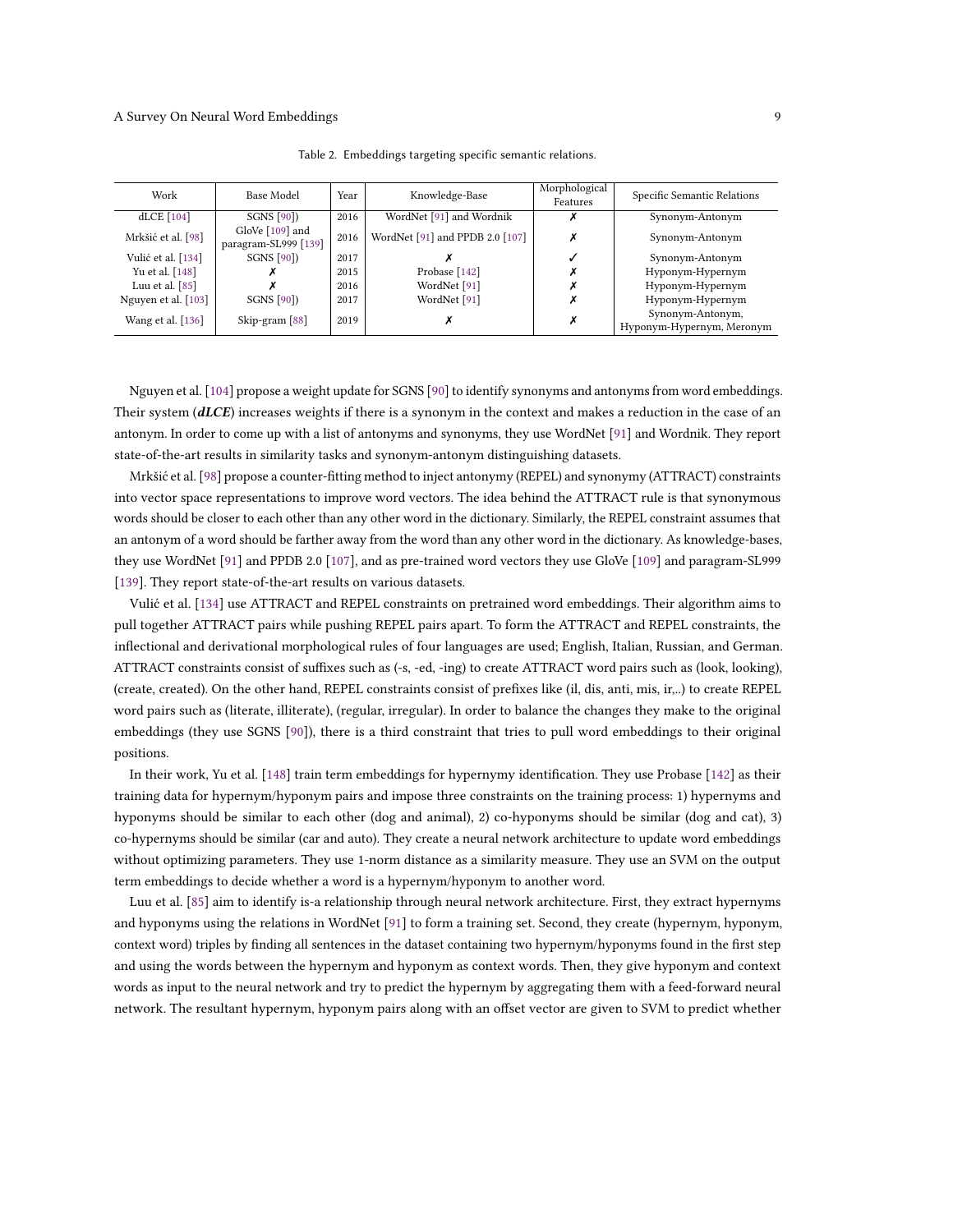there is an is-a relationship or not. The authors state that since their method takes context words into account, their embeddings have good generalization capability and are able to identify unseen words.

Nguyen et al. [\[103\]](#page-28-12) aim to learn hierarchical embeddings for hypernymy. They leverage hypernymy-hyponymy information from WordNet [\[91\]](#page-28-5) and propose objective functions over/above SGNS embeddings [\[90\]](#page-28-6) to move hypernymyhyponymy pairs closer. The first objective function is based on the distributional inclusion hypothesis, while the second adopts distributional informativeness. They also propose an unsupervised hypernymy measure to be used by their hierarchical embeddings. In the proposed hypernymy measure, the cosine similarity between the hypernym and hyponym vectors (to detect the hypernymy) is multiplied by the hypernym to hyponym magnitude ratio (to account for the directionality of the relation by the assumption that hypernyms are more general terms, being more frequent and thus having a large magnitude compared to hyponyms). Their evaluation also tests the generalization capability of their hypernymy solution, which proves that the model learns rather than memorizes prototypical hypernyms.

Wang et al. [\[136\]](#page-30-12) propose a neural representation learning model for predicting different types of lexical relations, e.g., hypernymy, synonymy, meronymy, etc. Their solution avoids the "lexical memorization problem" because relation triples' embeddings are learned rather than computing those relations through individual word embeddings. In order to learn a relation embedding for a pair of words, they use the Skip-gram model [\[88\]](#page-28-4) over the neighborhood pairs where the similarity between pairs is defined on hyperspheres. Their lexical relation classification results verify the effectiveness of their approach.

#### 3.3 Sense Embeddings

Another drawback of early word embeddings is they unite all the senses of a word into one representation. In reality, however, a word gets meaning in its use and can mean different things in varying contexts. For example, even though the words "hot" and "warm" are very similar when they are used to refer to temperature levels, they are not similar in the sentences "She took a sip of hot coffee" and "He received a warm welcome". In the transition period to contextual embeddings, different supervised and unsupervised solutions are proposed for having sense embeddings.

Schütze [\[121\]](#page-29-5) was the first work aimed at identifying senses in texts. He defines the problem of word sense discrimination as the decomposition of a word's occurrences into same sense groups. This definition is unsupervised in its nature. When the issue becomes labeling those sense groups, the task becomes a supervised one and is named as word sense disambiguation. The reader can refer to Navigli [\[99\]](#page-28-13) for a comprehensive survey on word sense disambiguation and Camacho-Collados and Pilehvar [\[19\]](#page-25-3) for an in-depth examination of sense embedding methods and their development.

Table [3](#page-10-0) provides a classification of the studies that we analyze in this section. The classification dimensions include unsupervised/supervised, topical or not, knowledge base, probabilistic approach, exploiting syntactic information or not, and neural network (NN) model.

At the outset, unsupervised learning is used to discriminate the different senses of a word.

Reisinger and Mooney [\[115\]](#page-29-6) propose a multi-prototype based word sense discovery approach. In their approach  $(R&M)$ , a word's all occurrences are collected as a set of feature vectors and are clustered by a centroid-based clustering algorithm. The resultant clusters (fixed number) for each word are expected to capture meaningful variation in word usage rather than matching to traditional word senses. They define the similarity of words  $A$  and  $B$  as the "maximum cosine similarity between one of A's vectors and one of B's vectors" and provide experimental evidence on similarity judgments and near-synonym prediction. Moreover, variance in the prototype similarities is found to predict variation in human ratings.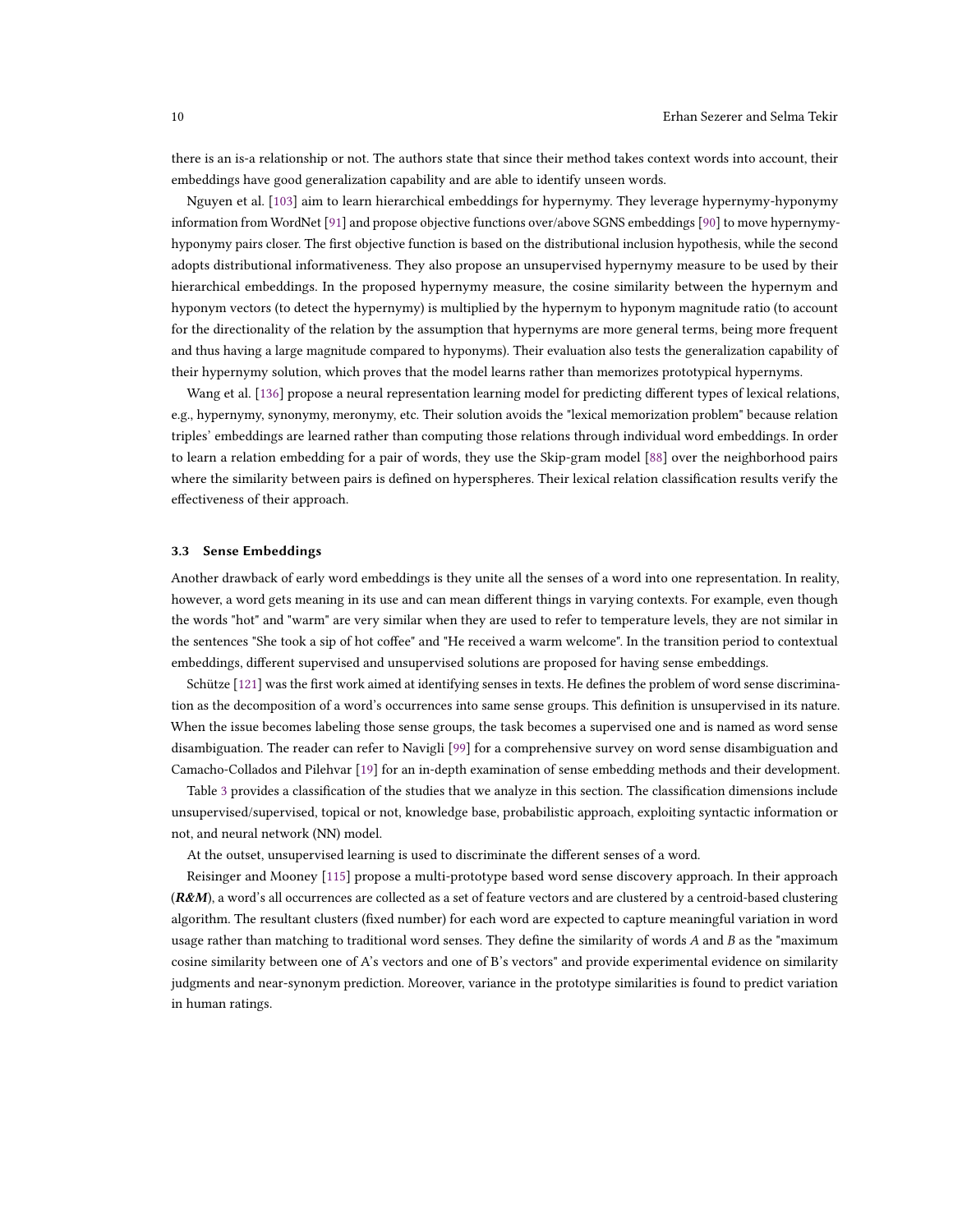<span id="page-10-0"></span>

|                                |         |                 | R&M[115]                         |             |                                                              |  |  |  |  |
|--------------------------------|---------|-----------------|----------------------------------|-------------|--------------------------------------------------------------|--|--|--|--|
| Supervised                     |         |                 |                                  |             |                                                              |  |  |  |  |
| Work                           | Topical | Knowledge Base  | Probabilistic                    | Syntactic   | NN Model                                                     |  |  |  |  |
|                                |         |                 |                                  | Information |                                                              |  |  |  |  |
| Huang et al. [55]              | х       |                 | Spherical k-means                | Х           | Custom Language Model using<br>both local and global context |  |  |  |  |
| Pelevina et al. [108]          | Х       |                 | Graph clustering on ego network  | Х           | CBOW <sup>[88]</sup>                                         |  |  |  |  |
| <b>TWE [80]</b>                |         |                 | $LDA$ [11]                       |             | Skip-gram [88]                                               |  |  |  |  |
| SenseEmbed [57]                | х       | BabelNet [100]  |                                  |             | CBOW <sup>[88]</sup>                                         |  |  |  |  |
| Chen et al. [23]               | х       | WordNet [91]    | Context clustering               |             | <b>CNN</b>                                                   |  |  |  |  |
| Jauhar et al. [58]             | х       | WordNet [91]    | Expectation-Maximization (EM)    |             | Skip-gram [88]                                               |  |  |  |  |
| Chen et al. [24]               | х       | WordNet [91]    |                                  |             | Skip-gram [88]                                               |  |  |  |  |
| Tian et al. [127]              | х       |                 | Mixture of Gaussians (EM)        |             | Skip-gram [88]                                               |  |  |  |  |
| Nieto Piña and Johansson [105] | х       | SALDO [14]      |                                  |             | Skip-gram [88]                                               |  |  |  |  |
| <b>MSSG</b> [101]              | х       |                 |                                  |             | Skip-gram [88]                                               |  |  |  |  |
| <b>SAMS</b> [26]               | х       |                 |                                  |             | Recursive Neural Network                                     |  |  |  |  |
| Li and Jurafsky [71]           | х       |                 | Chinese Restaurant Process (CRP) | Х           | CBOW-Skip-gram [88], SENNA [28]                              |  |  |  |  |
| <b>MSWE</b> [102]              |         |                 | LDA[11]                          | x           | Skip-gram [88]                                               |  |  |  |  |
| Guo et al. $[46]$              | х       |                 | Affinity Propagation Algorithm   | Х           | RNNLM model [89]                                             |  |  |  |  |
| LSTMEmbed [56]                 | х       | BabelNet [100]  |                                  | Х           | <b>LSTM</b>                                                  |  |  |  |  |
| Kumar et al. [63]              | Х       | Knowledge Graph |                                  |             | Framework consisting of                                      |  |  |  |  |
|                                |         | Embedding       |                                  |             | different types of Encoders                                  |  |  |  |  |

Table 3. Sense embeddings.

Unsupervised

Following Reisinger and Mooney [\[115\]](#page-29-6), Huang et al. [\[55\]](#page-26-9) also aim at creating multi-prototype word embeddings. They compute vectors using a feed forward neural network architecture with one layer to produce single prototype word vectors and then perform spherical k-means to cluster them into multiple prototypes. They also introduce the idea of using global context where the vectors of words in a document are averaged to create a global semantic vector. The final score of embeddings is then calculated as the sum of scores of each word vector along with the global semantic vector.

The authors also argue that available test sets for similarity measurements are not sufficient for testing multiprototype word embeddings because the scores of word pairs in those test sets are given in isolation, which lacks the contextual information for senses. Therefore, they introduce a new test set in which the word pairs are scored within a context by mechanical turkers, where context is usually a paragraph from Wikipedia that contains the given word. Finally, they show that their model is capable of outperforming the former models when such a test set is used, although its performance is similar to others in previous test sets.

Pelevina et al. [\[108\]](#page-29-7) aim at creating sense embeddings without using knowledge bases. Their model takes the existing single-prototype word embeddings and transforms them into multi-prototype sense embeddings by constructing an ego network and performing graph clustering over it. In fact, the senses of a word they learn do not have to correspond to the senses of that word in the dictionary. They evaluate their method on their crowd-sourced dataset.

Liu et al.  $[80]$  propose three different methods to create topical embeddings (TWE). They create their topical embeddings without the use of any knowledge base, but instead rely on LDA [\[11\]](#page-24-3) to find the topics of each document the word occurs in. Topical embeddings they create are similar to sense embeddings with the only difference being that the number of topics may not correspond to the number of senses in the dictionary.

In their first model, named TWE-1, they learn word embeddings and topic embeddings separately and simultaneously with the skip-gram method by treating topic embeddings as pseudo-words, which appear in all the positions of words under this topic. The sense embeddings of a word  $w$  for topic  $t$  are then constructed by concatenating the word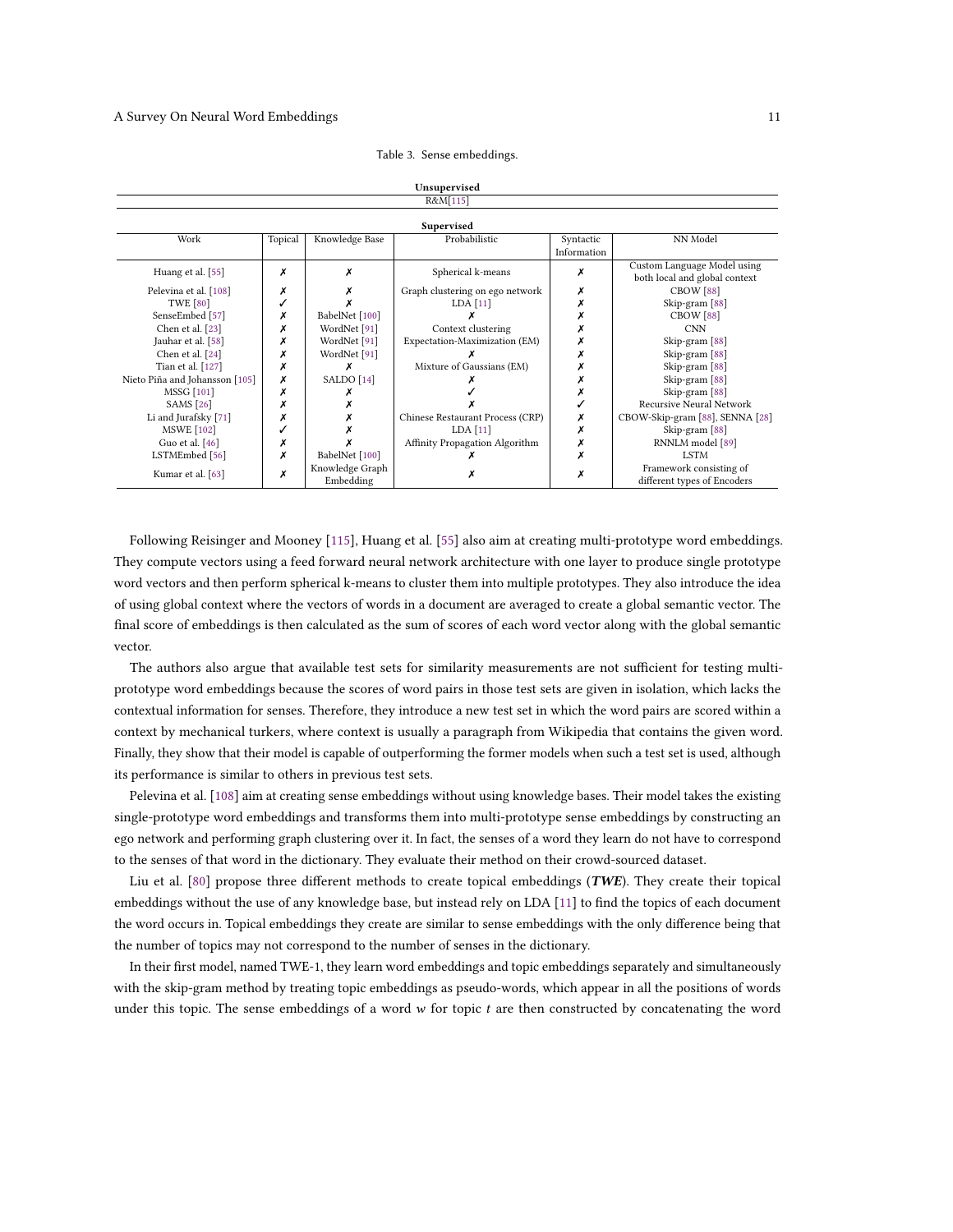embedding  $w$  with the corresponding topic embedding  $t$ . Their second model TWE-2 treats word embeddings and topic embeddings as tuples and train them together. This method may lead to sparsity issues since some words on a specific topic may not be frequent. The last method they propose, TWE-3, also train word and topic embeddings together, but this time the weights of embeddings are shared over all word-topic pairs. They show that the TWE-1 method gives the best results overall, and the independence assumption between words and topics in the first model is given as the reason behind its performance.

Exploiting vast information in knowledge bases to learn sense representations has proved useful. The approaches that rely mainly on knowledge bases to compute sense embeddings include Iacobacci et al. [\[57\]](#page-26-10), Chen et al. [\[23\]](#page-25-4), Jauhar et al. [\[58\]](#page-26-11), and Chen et al. [\[24\]](#page-25-5).

Iacobacci et al. [\[57\]](#page-26-10) (SenseEmbed) use BabelNet [\[100\]](#page-28-14) as a knowledge-base to retrieve word senses and to tag words with the correct sense. They train the sense-tagged corpora on the CBOW architecture and achieve state-of-the art results in various word similarity and relatedness datasets.

Chen et al. [\[23\]](#page-25-4) also use a knowledge-base (WordNet) to solve the sense-embedding problem. They use CNN to initialize sense-embeddings from the example sentences of synsets in WordNet. Then, they apply context clustering to create distributed representations of senses. The representations they obtain achieve promising results.

Jauhar et al. [\[58\]](#page-26-11) propose two models for learning sense-embeddings using ontological resources like WordNet [\[91\]](#page-28-5). In their first model, they retrofit pretrained embeddings by imposing two conditions on them: pulling together the words that are ontologically-related (by using the graphs constructed from the relationships in WordNet) and leveraging the tension between sense-agnostic neighbors from the same graph. They implement the first method over Skip-gram [\[90\]](#page-28-6) and Huang et al. [\[55\]](#page-26-9) and show that their method can improve the success of the previous methods. Their second method constructs embeddings from scratch by training them with an Expectation-Maximization (EM) objective function that pulls together ontologically-related words similar to the first model and finds the correct sense of the word from WordNet and creates a vector for each sense.

Chen et al. [\[24\]](#page-25-5) propose a unified model for word sense representation (WSR) and word sense disambiguation (WSD). The main idea behind this is that both models may benefit from each other. Their solution is composed of three steps: First, they initialize single-prototype word vectors using Skip-gram [\[90\]](#page-28-6) and initialize the sense embeddings using the glosses in WordNet [\[91\]](#page-28-5). They take the average of words in WordNet synset glosses to initialize the sense embeddings. Second, they perform word sense disambiguation using some rules on the given word vectors and sense vectors. Finally, using the disambiguated senses, they learn sense vectors by modifying the Skip-gram objective such that both context words and context words' senses must be optimized given the middle word in context.

Tian et al. [\[127\]](#page-29-8) propose a probabilistic approach to provide a solution to sense embeddings. They improve the Skip-gram algorithm by introducing the mixture of Gaussians idea to represent the given middle word in context in the objective function. Every Gaussian represents a specific sense, and the mixture is their multi-prototype vector. The number of Gaussians, in other words, the number of senses, is a hyperparameter of the model. They use Expectation-Maximization (EM) algorithm to solve the probabilistic model.

Nieto Piña and Johansson [\[105\]](#page-28-15) extend the Skip-gram [\[88\]](#page-28-4) method to find sense representations of words. They get the number of senses from a knowledge-base and for each word in the training corpus, they find the most probable sense by using the likelihoods of context words. They only train the sense with the highest probability. They train their system on Swedish text and measure their success by comparing the senses to the ground-truth in the knowledge-base (SALDO [\[14\]](#page-25-6)).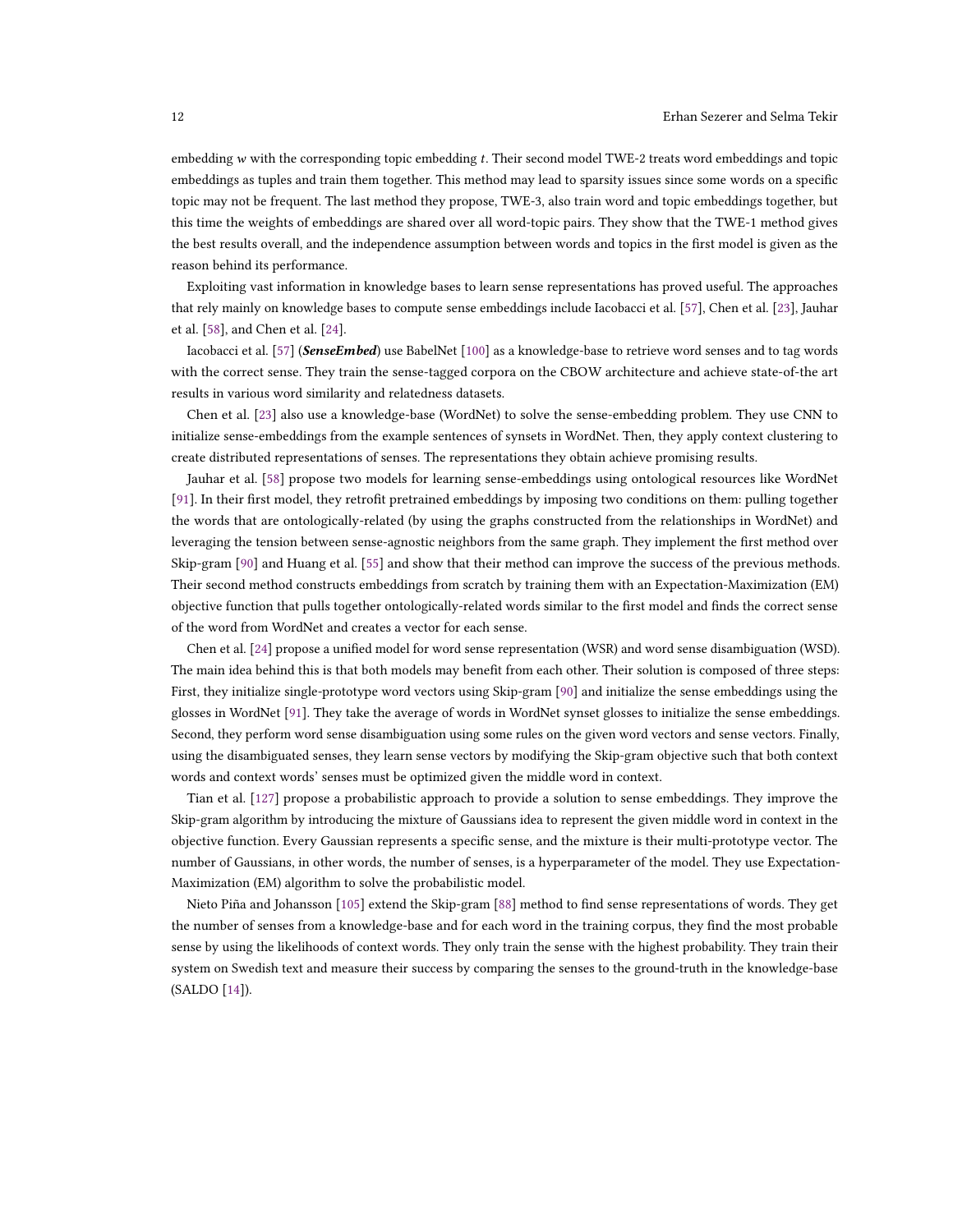Neelakantan et al. [\[101\]](#page-28-16) (MSSG) also aim at creating word vectors for each sense of a word. Unlike most other models, they do it by introducing the sense prediction into the neural network and jointly performing sense vector calculation and word sense discrimination. Their first model relies on Skip-gram and induces senses by clustering the context word representations around each word. Then, the word is assigned to the closest sense by calculating the distance to the sense clusters' centers. Here the count of clusters is the same for all words and is a hyperparameter. Their second model is a non-parametric variant of the first one where a varying number of senses is learned for each word. A new cluster (sense) for a word type is created with probability proportional to the distance of its context to the nearest cluster (sense). They show that their second method can outperform the first since it can better learn the senses' nature.

Cheng and Kartsaklis [\[26\]](#page-25-7) consider capturing syntactical information to better address senses. They use recursive neural networks on parsed sentences to learn sense embeddings. Each input is disambiguated to its sense by calculating the average distance of the words' embeddings in the sentence to sense cluster means. They define two negative sampling methods to train the network. One negative example is created to swap the target word with a random word (as in [\[90\]](#page-28-6) and [\[47\]](#page-26-6)), another negative sampling changes the order of words in a sentence, which further enforces the model (SAMS) to learn syntactic dependencies.

Li and Jurafsky [\[71\]](#page-27-10) decide the number of senses in an unsupervised fashion by using the Chinese Restaurant Process (CRP). They combine CRP with neural network training methods by determining the sense of a word by looking at its context. They also compare sense-embedding methods with single-prototype models across various NLP tasks to see if they are beneficial. They state that in some tasks (POS tagging, semantic relatedness, semantic relation identification), sense-embeddings outperform single-prototype methods. Still, they fail to improve their scores on some other tasks (NER, sentiment analysis).

Instead of getting the number of senses from a knowledge-base, Nguyen et al. [\[102\]](#page-28-17) (MSWE) use LDA [\[11\]](#page-24-3) to find word to topic and topic to document probability distributions. Here the number of topics is a parameter to the model. They train different weights for each sense of a word using two different optimization methods. The first model learns word vectors based on the most suitable topic. On the other hand, their second model considers all topics to learn them. They conclude that this second method can be considered as a generalization of the Skip-gram model [\[88\]](#page-28-4) given the fact that it behaves as Skip-gram if the mixture weights are set to zero.

Guo et al. [\[46\]](#page-26-12) exploit bilingual resources to find sense embeddings, motivated by the idea that if a word in a source language translates into multiple words in a target language, that means different words in the target language corresponds to a sense in the source language. For this purpose, they use Chinese to English translation data to induce senses in an unsupervised fashion. They represent the initial words with the word embeddings from C&W [\[27\]](#page-25-1) and use the affinity propagation algorithm to cluster the translated words into dynamic clusters, which means that their method can learn a different number of senses for each word. Then, they use the RNNLM model [\[89\]](#page-28-3) to train the sense embeddings.

Iacobacci and Navigli [\[56\]](#page-26-13) propose an LSTM-based architecture (LSTMEmbed) to jointly learn word and sense embeddings. Input contexts are provided from semantically annotated data, and one bidirectional LSTM processes the left context while another one handles the right one. As an extra layer, the concatenation of both outputs is linearly projected into a dense representation. Then, the optimization objective tries to maximize the similarity between the produced dense output and pretrained word embeddings from SGNS. Consideration of these pretrained word embeddings in the final phase increases the vocabulary use of the proposed system. Their experiments on the word to sense similarity and word-based semantic evaluations prove the usefulness of their approach.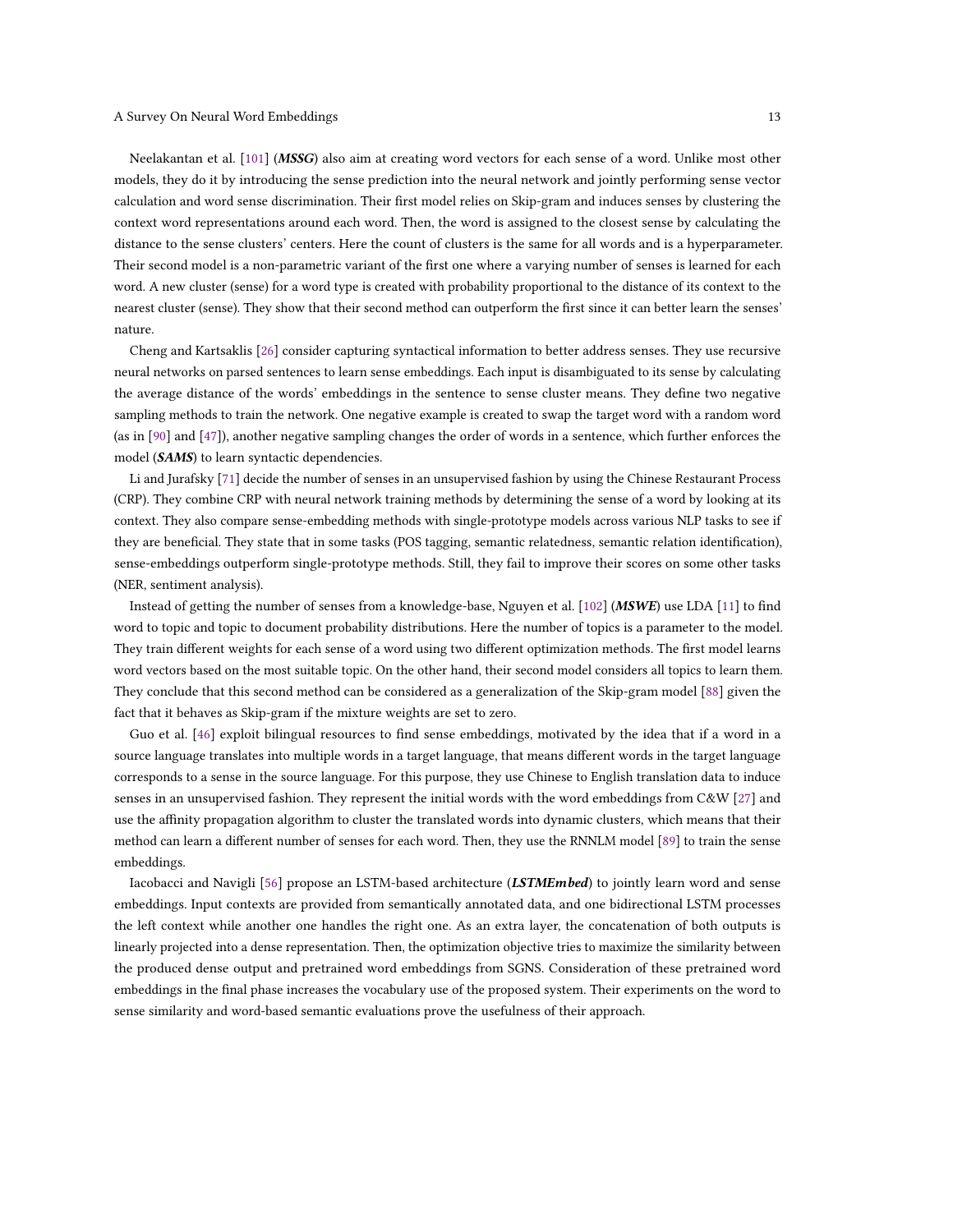<span id="page-13-0"></span>

| Model                            | Year | <b>Training Corpus</b> | Knowledge-Base                                             | NN Model        | Dimension |
|----------------------------------|------|------------------------|------------------------------------------------------------|-----------------|-----------|
| Luong et al. [84]                | 2013 | Wiki                   | Morfessor[31]                                              | recNN           | 50        |
| $CLBL$ [15]                      | 2014 | ACL MT                 | Morfessor[31]                                              | LBL             |           |
| Qiu et al. [111]                 | 2014 | Wiki                   | Morfessor[31], Root, Syllable[72]                          | <b>CBOW</b>     | 200       |
| Bian et al. $[9]$                | 2014 | Wiki                   | Morfessor[31], WordNet[91],<br>Freebase[13], Longman Dict. | <b>CBOW</b>     | 600       |
| CharWNN [38]                     | 2014 | Wiki                   |                                                            | <b>CNN</b>      | 100       |
| <b>KNET</b> [32]                 | 2015 | Wiki                   | Morfessor[31], Syllable[72]                                | Skip-Gram       | 100       |
| AutoExtend [117]                 | 2015 | Google News            | WordNet [91]                                               | Autoencoder     | 300       |
| Morph-LBL [29]                   | 2015 | TIGER $[16]$           | TIGER $[16]$                                               | LBL.            | 200       |
| Soricut and Och [124]            | 2015 | Wiki                   |                                                            | Skip-Gram       | 500       |
| C <sub>2</sub> W <sub>[74]</sub> | 2015 | Wiki                   |                                                            | biLSTM[44]      | 50        |
| Cotterell et al. [30]            | 2016 | Wiki                   | CELEX <sup>[48]</sup>                                      | GGM             | 100       |
| Fasttext [12]                    | 2016 | Wiki                   |                                                            | Skip-Gram       | 300       |
| char2vec $[20]$                  | 2016 | text8 (wiki)           |                                                            | $LSTM[53]+Attn$ | 256       |
| Kim et al. $[61]$                | 2016 | ACL MT                 |                                                            | CNN+LSTM        | 300-650   |
| LMM [144]                        | 2018 | Gigaword               | Morfessor[31]                                              | <b>CBOW</b>     | 200       |

Table 4. Morpheme embedding models.

Kumar et al. [\[63\]](#page-27-11) propose a framework that combines a context encoder with a definition encoder to provide sense predictions for out of vocabulary words. In the case of rare and unseen words, most word sense disambiguation (WSD) systems rely on the most frequent sense (MFS) on the training set. In the part of the definition encoder, sentence encoders along with knowledge graph embeddings are utilized. Here instead of using discrete labels for senses, the score for each sense in the inventory is calculated by the dot product of the sense embedding with the projected context-aware embedding.

### 3.4 Morpheme Embeddings

The quest for morphological representations is a result of two important limitations of earlier word embedding models. The first point is, words are not the smallest units of meaning in languages, morphemes are. Even if a model does not see the word unpleasant in the training it should be able to deduce that it is the negative form of pleasant. Word embedding methods that don't take morphological information into account can not produce any results in such a situation. The second limitation is the data scarcity problem of morphologically rich languages and agglutinative languages. Unlike English, morphologically rich languages have many more noun and/or verb forms inflected by gender, case, or number, which may not exist in the training corpora. The same thing is also valid for agglutinative languages in which words can have many forms according to the suffix(es) they take. Therefore, models that take morphemes/lexemes into account is needed.

Researchers propose several ways to target morphological information in order to obtain sub-word information for solving the rare/unknown word problem of earlier word embedding methods and also to have better representations of words for morphologically rich languages. While some of the works are proposed to train embeddings directly from morphemes/lexemes, others adjust the representations of other word embedding models. Summary of these models and their properties can be seen in Table [4.](#page-13-0)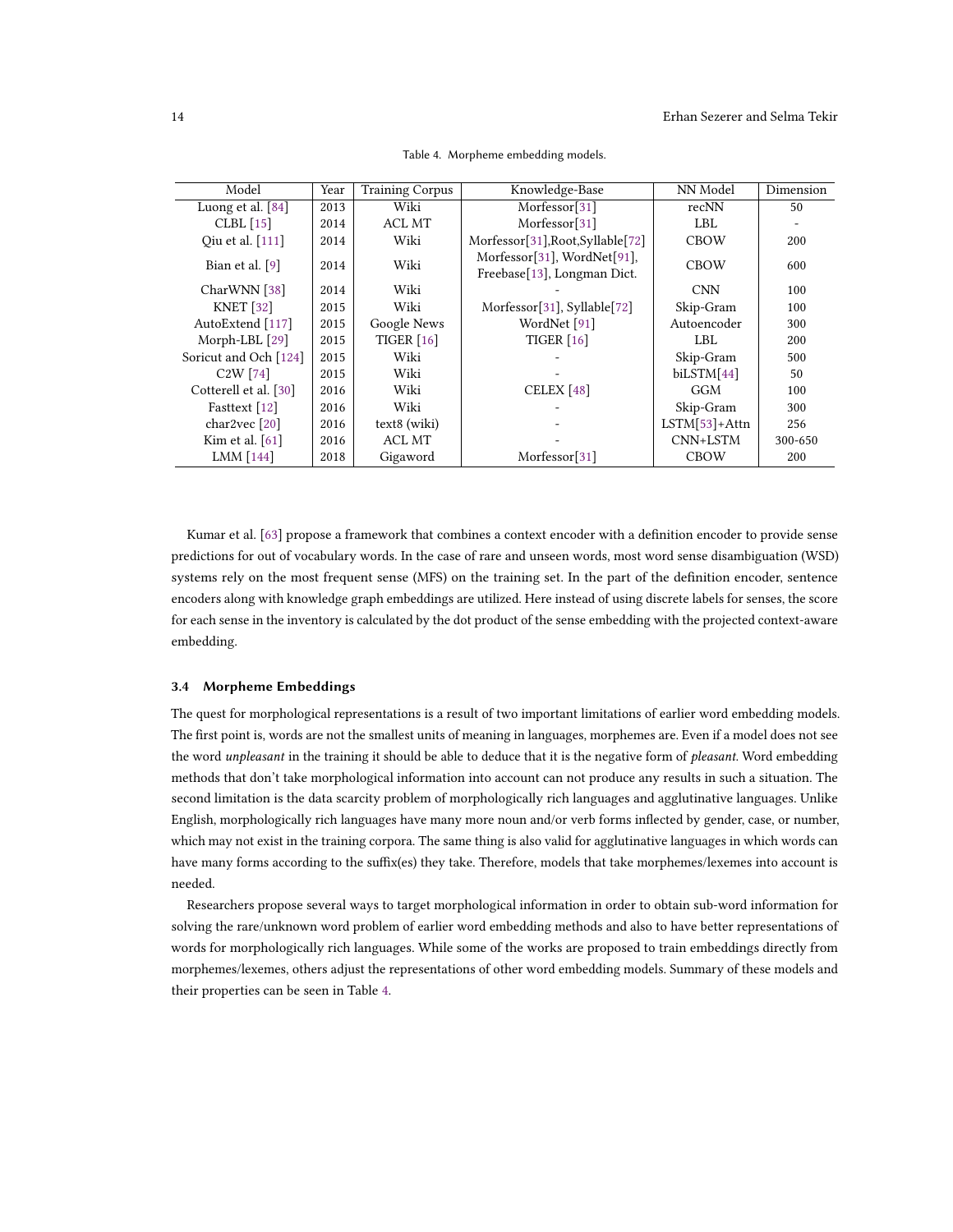3.4.1 Training Morphological Embeddings from Scratch. There are two main ways for training morpheme embeddings from scratch: While some methods ([\[84\]](#page-28-18), [\[15\]](#page-25-9), [\[111\]](#page-29-9), [\[9\]](#page-24-4), [\[32\]](#page-25-11), [\[29\]](#page-25-12), [\[144\]](#page-30-13), [\[124\]](#page-29-11)) propose to use tools or special rules for dissecting a text to its morphemes, others ([\[12\]](#page-24-5), [\[20\]](#page-25-15), [\[74\]](#page-27-13), [\[38\]](#page-26-14)) prefer using characters or character n-grams as input to learn morphemes along with their representations.

Luong et al. [\[84\]](#page-28-18)'s work is the first work that attempts to incorporate morphological information in word embeddings. They train morphological embeddings with recursive neural networks. They divide words into (prefix, stem, affix) tuples by using morfessor [\[31\]](#page-25-8) and feed them to a recursive neural network. Word embeddings are then constructed by a word-based neural language model (NLM). Instead of initializing the vectors with random numbers, they initialize them with the pre-trained word embeddings from Collobert et al. [\[28\]](#page-25-2) and Huang et al. [\[55\]](#page-26-9) in order to focus on learning the morphemic semantics.

Similar to Luong et al. [\[84\]](#page-28-18), Botha and Blunsom [\[15\]](#page-25-9) (CLBL) also use morfessor [\[31\]](#page-25-8) to find the morphemes of words in text and train both the target word and context words by first factoring them into their morphemes. They learn the morphology-based word representations with an additive-LBL of their factor embeddings, e.g., surface form, stem, affixes, etc.

Qiu et al. [\[111\]](#page-29-9) incorporate morphemes into the CBOW [\[88\]](#page-28-4) architecture: Instead of predicting a word from the context words, they propose to use both morphemes and words as input and for prediction. They control the relative contributions of words and morphemes with two parameters that weigh the information to be extracted from each input. They use three different tools for extracting morphemes from corpus: Morfessor [\[31\]](#page-25-8), root, and syllable [\[72\]](#page-27-12).

Bian et al. [\[9\]](#page-24-4) investigate three different methods for finding better representations for words and morphemes: First, they transform CBOW [\[88\]](#page-28-4) into a new basis by using morphemes (segmented by using morfessor [\[31\]](#page-25-8)) instead of words. They later represent words as the aggregate of the morphemes they are composed of. Second, they provide additional information to their first model by feeding semantic and syntactic information vectors as inputs along with the morpheme vectors. As semantic and syntactic information, they use synsets, syllables, syntactical transformation, and antonym and synonyms from Freebase [\[13\]](#page-25-10), WordNet [\[91\]](#page-28-5), and Longman dictionaries $^1$  $^1$ . Finally, they use syntactic knowledge (POS tagging vector) and semantic knowledge (entity vector and relation matrix) as auxiliary tasks, where they use syntactic/semantic information as outputs around the center word to be predicted. Their relation matrix consists of relations such as belong-to and is-a relation. They examine the effects of both semantic and syntactic information compared to the baseline model (CBOW) and report the relative effects in various tasks.

Soricut and Och [\[124\]](#page-29-11) aim at improving word vectors and solving the rare word problem by using morphology induction. In their method, they first extract candidate morphological rules. In this step, they find the word pairs  $(w1, w2)$  such that w2 is formed by substituting prefixes and suffixes up to 6 characters from w1 (i.e., (*bored, boring*) is produced from the rule ( $\text{suffix}: \text{ed}: \text{ing}$ )). Later they form their rules from word pairs. After training their embeddings with the Skip-gram method [\[88\]](#page-28-4), they keep the rule if the word pair  $(w1, w2)$  is similar in embedding space; otherwise, the rule is removed from the candidate rule list. Thus, they use their morphological rules to obtain representations for rare words that may or may not be in the training set.

Cui et al. [\[32\]](#page-25-11) (KNET) use co-occurrence statistics to construct word embeddings with sub-word information. They leverage four different morphological information inspired by the advances in cognitive psychology: i) edit distance similarity ii) longest common sub-string similarity, iii) morpheme similarity (share roots, affixes, etc. by using morfessor [\[31\]](#page-25-8)), and iv) syllable similarity (by using hyphenation tool [\[73\]](#page-27-15)). They combine the aforementioned morphological

<span id="page-14-0"></span><sup>1</sup>www.longmandictionariesonline.com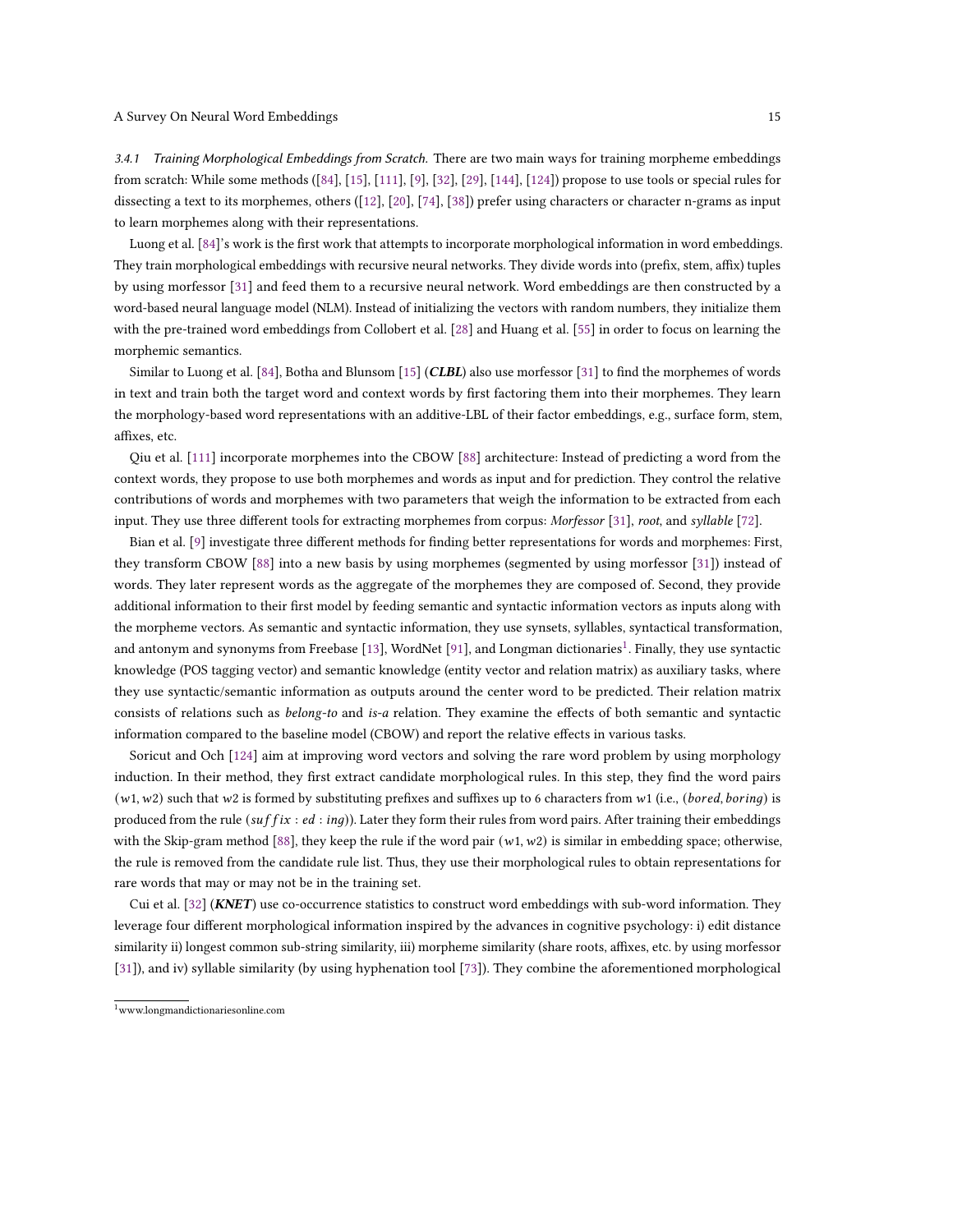information into a relation matrix and construct morphological embeddings from it. On the other hand, they also create word embeddings by using the Skip-gram method [\[90\]](#page-28-6). A combination of these two embeddings with weighted averaging is used in order to obtain the final word embeddings. Unlike most other word embedding methods, authors do not change the digits in the text with zeros; instead, they change the digits with their text counterparts to reflect the information better.

Different from other morphology-based models, Cotterell and Schütze [\[29\]](#page-25-12) implement a semi-supervised approach (MorphLBL) where a partially morphologically tagged dataset (TIGER dataset of German newspaper [\[16\]](#page-25-13)) is used. They augment the LBL model [\[93\]](#page-28-2) to both predict word and morpheme together. They also introduce a new metric for measuring the success of morphological models called MorphDist.

Dos Santos and Zadrozny [\[38\]](#page-26-14), Ling et al. [\[74\]](#page-27-13), Bojanowski et al. [\[12\]](#page-24-5), and Cao and Rei [\[20\]](#page-25-15) come up with characterbased solutions instead of using a tool/knowledge-base to find morphemes in sentences.

In their work (CharWNN), Dos Santos and Zadrozny [\[38\]](#page-26-14) use word embeddings together with character embeddings to compensate for the need for hand-crafted features in part-of-speech (POS) tagging, where the morphological structure of words plays a significant role. In their architecture, they use Skip-gram [\[88\]](#page-28-4) for word embeddings and train their character embeddings from scratch.

The compositional model of Ling et al. [\[74\]](#page-27-13), called  $C2W$ , takes the characters of a word as input and uses bidirectional-LSTM to construct word vectors by concatenating the last state of LSTM in each direction.

Bojanowski et al. [\[12\]](#page-24-5) propose a model, called Fasttext, that takes character 3- to 6-grams of words and represents the words with a bag of n-grams. i.e., for the word "where" the 3-grams are: (<wh, whe, her, ere, re>), where < and > are special characters for denoting the beginning and end of the word, respectively. N-grams are then summed to produce word embeddings. Thus, as the model shares representations across words, it can have better representations for rare words. They perform extensive tests on morphologically rich languages to see how their model works and learns the subword information.

Cao and Rei [\[20\]](#page-25-15) aim at solving unsupervised morphology induction and learning word embeddings jointly by using bidirectional LSTMs with the Bahdanau attention [\[4\]](#page-24-6) on characters. The output of the attention layer is fed to Skip-gram [\[88\]](#page-28-4) algorithm to compute word representations. They prove that the attention layer learns to split the words into multiple morphemes by showing that their algorithm outperforms other morpheme induction methods. However, it is not only designed for solving that problem. They also show that since their method (char2vec) focused on finding morpheme representations through characters, it is better at tasks that measure syntactic similarity. On the other hand, they argue that their method is worse at tasks that measure semantic similarity since characters do not convey any semantic information of words alone.

To address both syntactic and semantic features, Kim et al. [\[61\]](#page-27-14) use a mixture of character and word-level features. In their model, at the lowest level of the hierarchy, character-level features are processed by a CNN; after transferring these features over a highway network, high-level features are learned using an LSTM. Thus, the resulting embeddings show good syntactic and semantic patterns. For instance, the closest words to the word richard are returned as eduard, gerard, edward, and carl, where all of them are person names and have a high syntactic similarity to the query word. Due to character-aware processing, their models are able to produce good representations for out-of-vocabulary words.

Xu et al. [\[144\]](#page-30-13) (LMM) also aim at enhancing word representations with morphological information. In incorporating morphological information, the authors suggest using the latent meaning of morphemes instead of morphemes themselves. They state that although the words *incredible* and *unbelievable* have similar semantics, the methods based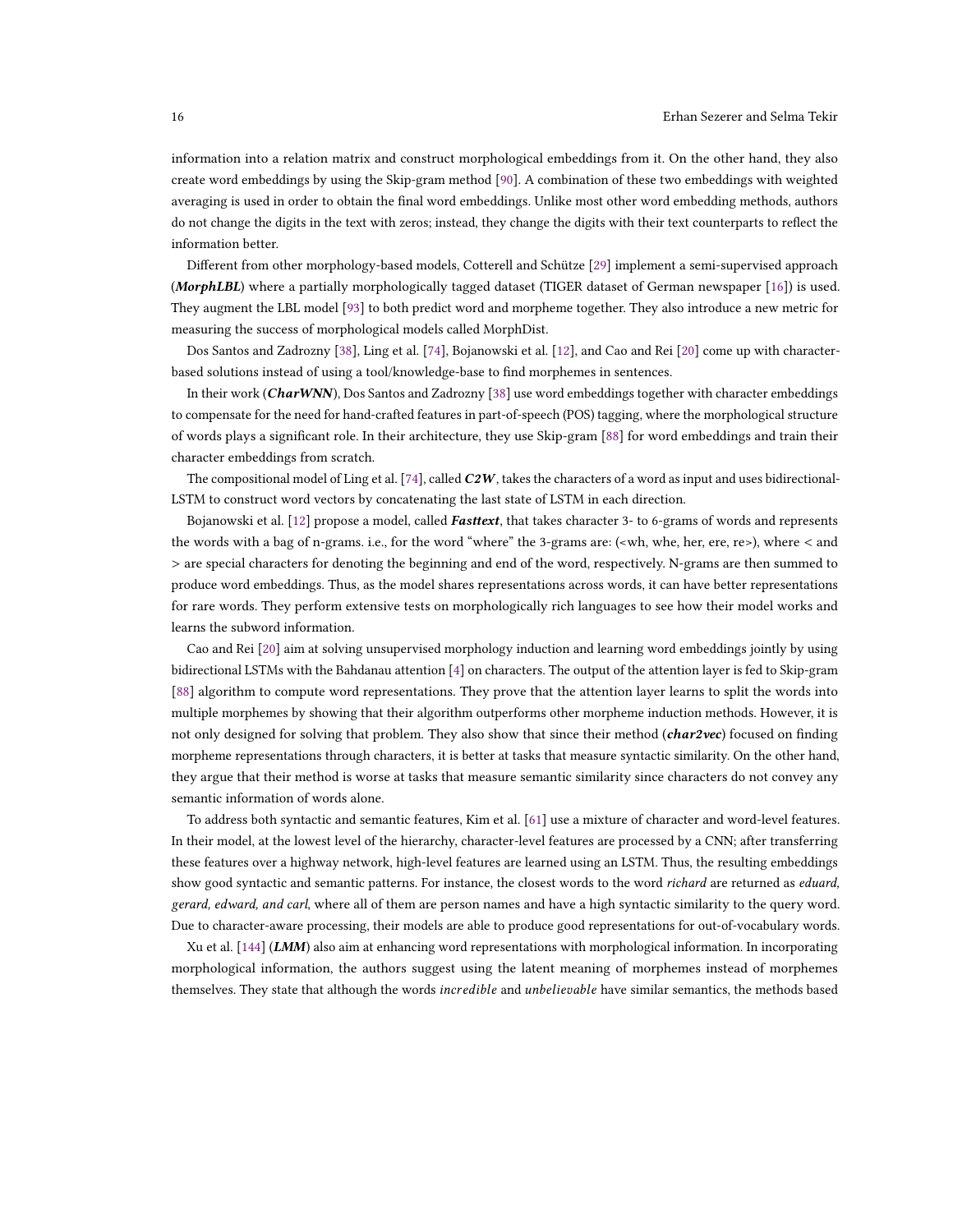on morphemes cannot catch it. Instead, they use the latent meaning of morphemes that they extract from knowledgebases (i.e. in=not, un=not, ible=able, able=able, cred=believe, believ=believe). They use CBOW [\[88\]](#page-28-4) as pretrained word embeddings and show improvements using their method on them.

3.4.2 Adjusting the Existing Embeddings. Among the models that adjust the pre-trained word embeddings, Rothe and Schütze [\[117\]](#page-29-10) take any word embeddings and transform them into embeddings for lexemes and synsets. To do that, they use WordNet [\[91\]](#page-28-5) synsets and lexemes although they note that their model (AutoExtend) can get the information from the other knowledge bases such as Freebase [\[13\]](#page-25-10). They consider words and synsets as the sum of their respective lexemes and enforce three constraints on the system i) synset constraint, ii) lexeme constraint, and iii) WordNet constraint (because some synsets contain only a single word). They use an autoencoder where the result of the encoding corresponds to synset vectors, and the hidden layer in encoding and its counterpart in decoding correspond to lexeme vectors. Two lexeme vectors are then averaged to produce the final lexeme embeddings.

On the other hand, Cotterell et al. [\[30\]](#page-25-14) use a Gaussian graphical model where word embeddings are represented as the sum of their morphemes. Their system takes the output of the other word embedding methods as input and converts them by learning their morpheme embeddings and calculating the word embeddings by summing them. They also note that it is also possible to extrapolate the embeddings of OOV words with their method since one can compute their morpheme embeddings from the same morpheme in other words.

### 4 CONTEXTUAL REPRESENTATIONS

As it is shown in the last section, many methods have been proposed for solving the deficiencies of embedding methods. Each of them is specialized on a single problem such as sense representation, morpheme representation, etc., while none of them was able to combine different aspects together into a single model, a single solution. It is the idea of contextual representations to provide a solution that covers each aspect successfully. The main idea behind contextual representations is that words should not have a single representation to be used in every context. Instead, a representation should be calculated separately for different contexts. Contextual representation methods calculate the embedding of a word from the surrounding words each time the word is seen, contrary to the earlier methods where each word is represented with a fixed vector of weights. This leads to an implicit solution to many problems such as sense representations, antonymy/synonymy, and hypernymy/hyponymy, since now multi-sense words can have different representations according to their context. Furthermore, it has also been proposed to use characters as input which also incorporates the sub-word information into embeddings. Therefore, contextual representation models, described below, are able to incorporate different aspects together into a single model. Liu et al. [\[79\]](#page-27-16) examine contextual embeddings in detail by comparing their pre-training methods, objectives, and downstream learning approaches.

In such a first attempt to create contextual representations, Melamud et al. [\[87\]](#page-28-19) developed a neural network architecture based on bidirectional-LSTMs to learn context embeddings with target word embeddings jointly. They feed words to a 2-layer bidirectional LSTM network in order to predict a target word in a sentence. They use sentences as context and feed the left side of the target word to left to right (forward) biLSTM and feed the right side of the target word to right to left (backward) biLSTM. To jointly learn context and target word embeddings, they use the Skip-gram objective function sampled on context-word occurrences. Furthermore, they show that this is equivalent to the factorization of a context-target word co-occurrence matrix. Although the previous word embedding models create both context and target word embeddings, they only use target-target similarity as representations and ignore the context embeddings. In this work, the authors also use context-context and context-target to show that contextual embeddings can significantly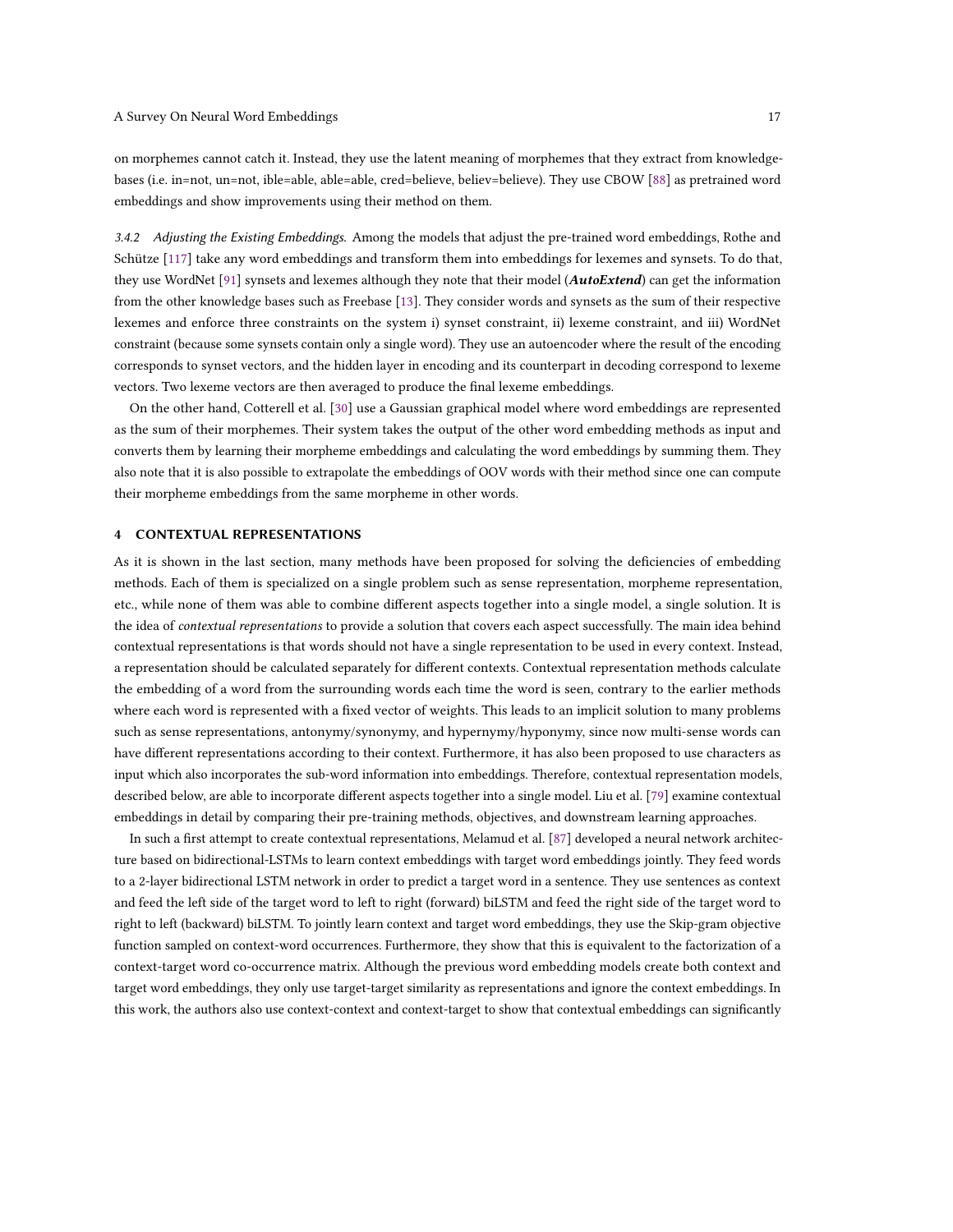improve NLP systems' performance. They also show that since bidirectional LSTM structures can learn long-term contextual dependencies, their model, context2vec, is able to differentiate polysemous words with a high success rate.

CoVe [\[86\]](#page-28-20) uses Glove [\[109\]](#page-29-2) as the initial word embeddings and feeds them to a machine translation architecture to learn contextual representations. The authors argue that pre-training the contextual representations on machine learning tasks, where there are vast amounts of data, can lead to better contextual representations to transfer learning to other downstream tasks. They concatenate the output of the encoder of a machine translation model (as contextual embeddings) with the GloVe embeddings to construct their final word representations.

Using language modeling and learning word representations as to the pre-training objective, then fine-tuning the architecture to downstream tasks is first proposed by Dai and Le [\[33\]](#page-25-16) and Howard and Ruder [\[54\]](#page-26-18). While Dai and Le [\[33\]](#page-25-16) propose to use RNNs and autoencoders to tackle the issue, ULMFiT [\[54\]](#page-26-18) introduces novel fine-tuning ideas such as discriminative fine-tuning, slanted triangular learning rates, and gradual unfreezing to their LSTM model, inspired from the advances in transfer learning in computer vision. After the success shown by these models, the aim is shifted from creating word representations to using their system as pre-trained models and then fine-tuning a classifier on top to perform downstream tasks.

ELMO [\[110\]](#page-29-12) improves on the character-aware neural language model by Kim et al. [\[61\]](#page-27-14). The architecture takes characters as input to a CNN network from where it is fed to a 2-layer bidirectional-LSTM network to predict a target word. They show that this architecture can learn various aspects of words such as semantic, syntactic, and sub-word information. First, they show that, since the model takes characters as inputs, it is able to learn sub-word information even for the unseen words. Second, they show that while the first layer of biLSTM better captures the syntactic similarity of words, the second layer better captures the semantics. Therefore, they propose to use the different layers of the model to create word representations. They also propose to use a weighted averaging method for combining the different layers. They show that including ELMO representations can improve many state-of-the-art models in various NLP tasks.

Instead of using words as input, Flair [\[1\]](#page-24-7) uses a character-level language model to learn contextual word representations. Different from ELMO [\[110\]](#page-29-12) where character level inputs are later converted into word features, in this work, the authors propose to use characters only. They feed the characters of an input string to a single layer LSTM network and predict the next character. They later form the word representation by concatenating the backward LSTM output from the beginning of the word with the forward LSTM output from the end of the word. They also try concatenating other pre-trained word vectors with their contextual representations in downstream tasks and show that this can improve the results.

BERT [\[36\]](#page-26-19) uses bidirectional transformer [\[132\]](#page-30-14) architecture to learn contextual word representations. Different from the earlier approaches (ELMO [\[110\]](#page-29-12), Melamud et al. [\[87\]](#page-28-19)) BERT is bidirectional. Although ELMO also considers both sides of a target word, it considers them separately as the left and right sides. Instead, BERT spans the entire sentence with both right to left and left to right transformers. To do so, without also spanning the target word, they mask the target word. Therefore, they call this model a masked language model (MLM).

In addition to the token (word) embeddings, they also use segment (sentence) embeddings and position embeddings (words' position in segments) as input which enables BERT to consider multiple sentences as context and to represent inter-sentence relations. Giving multiple sentences as input helps BERT be integrated into most downstream tasks that require inter-sentence connections such as question answering (QA) and natural language inference (NLI) easily without requiring any other architecture. For further details, the reader can refer to the work of Rogers et al. [\[116\]](#page-29-13),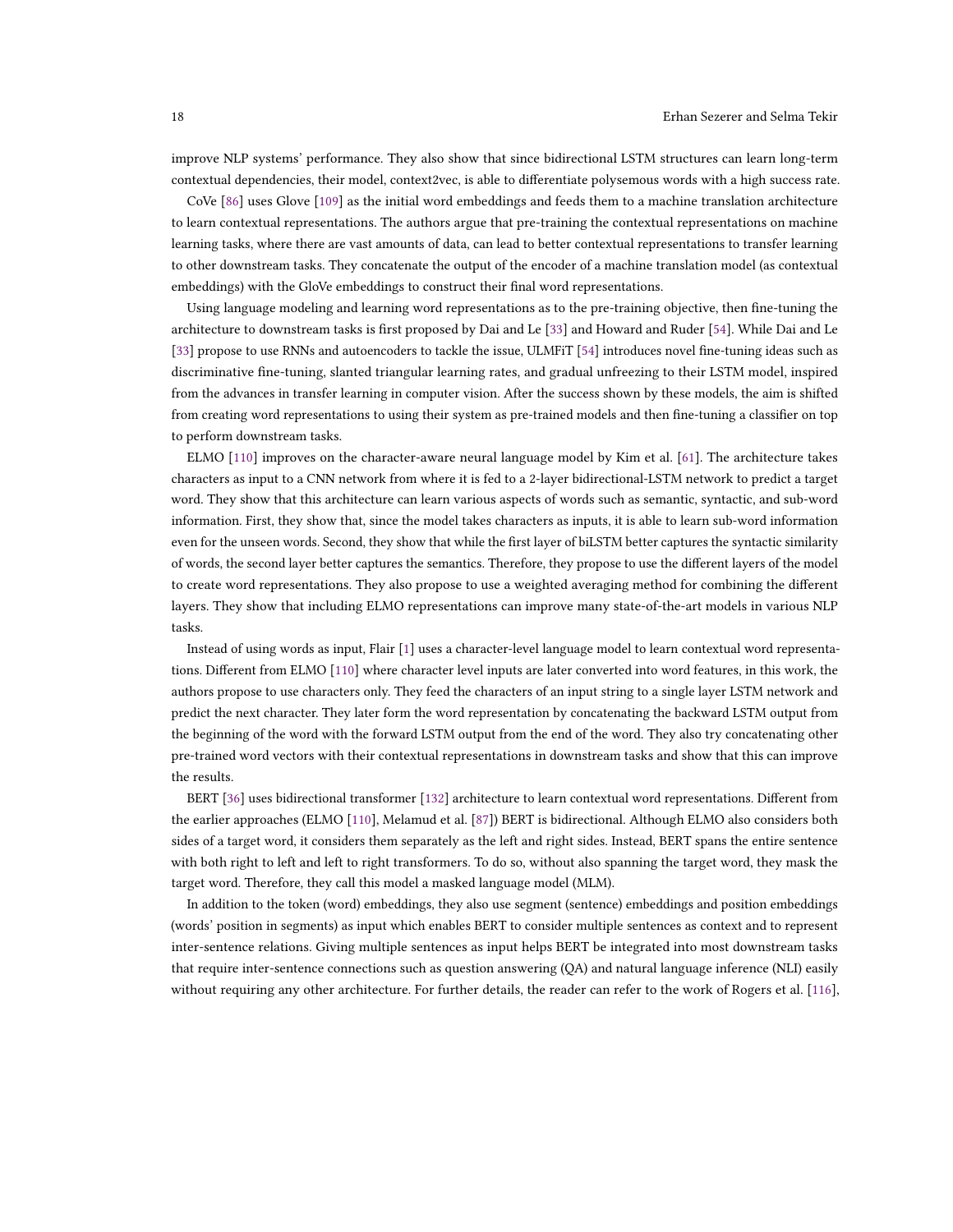which provides an in-depth survey on how exactly BERT works and what kind of information it captures during training and fine-tuning.

XLNet [\[145\]](#page-30-15) is an autoregressive method that combines the advantages of two language modeling methods: Autoregressive models (i.e. transformer-XL [\[34\]](#page-25-17)) and autoencoder models (i.e. BERT [\[36\]](#page-26-19)). Specifically, it considers both sides of the target word by employing a permutation language modeling object without masking any words like BERT, which allows their model to capture also the relation between the masked word and the context words, unlike BERT.

ALBERT [\[66\]](#page-27-17) aims at lowering the memory consumption and training times of BERT [\[36\]](#page-26-19). To accomplish this, they perform two changes on the original BERT model: They factorize the embeddings into two matrices to use smaller dimensions, and they apply weight sharing to decrease the number of parameters. They state that weight sharing also allows the model to generalize better. They show that although they can obtain state-of-the-art results over BERT with fewer parameters, ALBERT requires a longer time to train than BERT.

RoBERTa [\[81\]](#page-27-18) revises the pre-training design choices of BERT [\[36\]](#page-26-19) by trying alternatives in a controlled way. Specifically, dynamic masking for the Masked Language Model (MLM), input format of entire sentences from a single document with the Next Sentence Prediction (NSP) loss removed, and byte-level Byte Pair Encoding (BPE) vocabulary give better performance. Moreover, they extend the training set size and the size of mini-batches in training. As a result, RoBERTa [\[81\]](#page-27-18) achieves state-of-the-art results in GLUE, RACE, and SQuAD benchmarks.

In their work, called ERNIE, Sun et al. [\[125\]](#page-29-14) improve on BERT by introducing two knowledge masking strategies into their masked language modeling. In addition to masking out random words in the sentence, they mask phrases and named entities to incorporate real-world knowledge into language modeling/representation. In their successive work, ERNIE 2.0 [\[126\]](#page-29-15), they implement continual multi-task learning. Including the one in ERNIE, they define seven pre-training tasks categorized into word-aware, structure-aware, and semantic-aware pre-training tasks, aiming to capture lexical, syntactic, and semantic relations, respectively.

GPT and its variants rely on a meta-learner idea using a conditional language model in diverse NLP tasks. This conditional language model predicts the next word conditioned both on an unsupervised pre-trained language model and the previous set of words in context. In GPT-3, Brown et al. [\[17\]](#page-25-18) pre-train a 175 billion parameter transformer-based language model on a sufficiently large and diverse corpus and tests its performance in zero-shot, one-shot, and few-shot settings. Their learning curves for these three settings show that a larger model better learns a task from contextual information. Authors apply task-specific input transformations, e.g., delimiting context and question from the answer in reading comprehension, to test the model's performance in different NLP tasks. Their few-shot results prove the effectiveness of their approach by outperforming state-of-the-art on LAMBADA language modeling dataset [\[106\]](#page-29-16), TriviaQA closed book open domain question answering dataset [\[59\]](#page-26-20), and PhysicalQA (PIQA) common sense reasoning dataset [\[10\]](#page-24-8).

## 5 PERFORMANCE OF WORD REPRESENTATIONS

Due to the popularity of the field, many datasets have been proposed and tested upon. In this section, we report the structure of the datasets and the performance of the aforementioned word embedding models on them.

#### 5.1 Datasets

Depending on their aim, the datasets produced to measure the success of embedding models can be divided into four categories: Similarity tasks, analogy task, synonym selection tasks, and downstream tasks.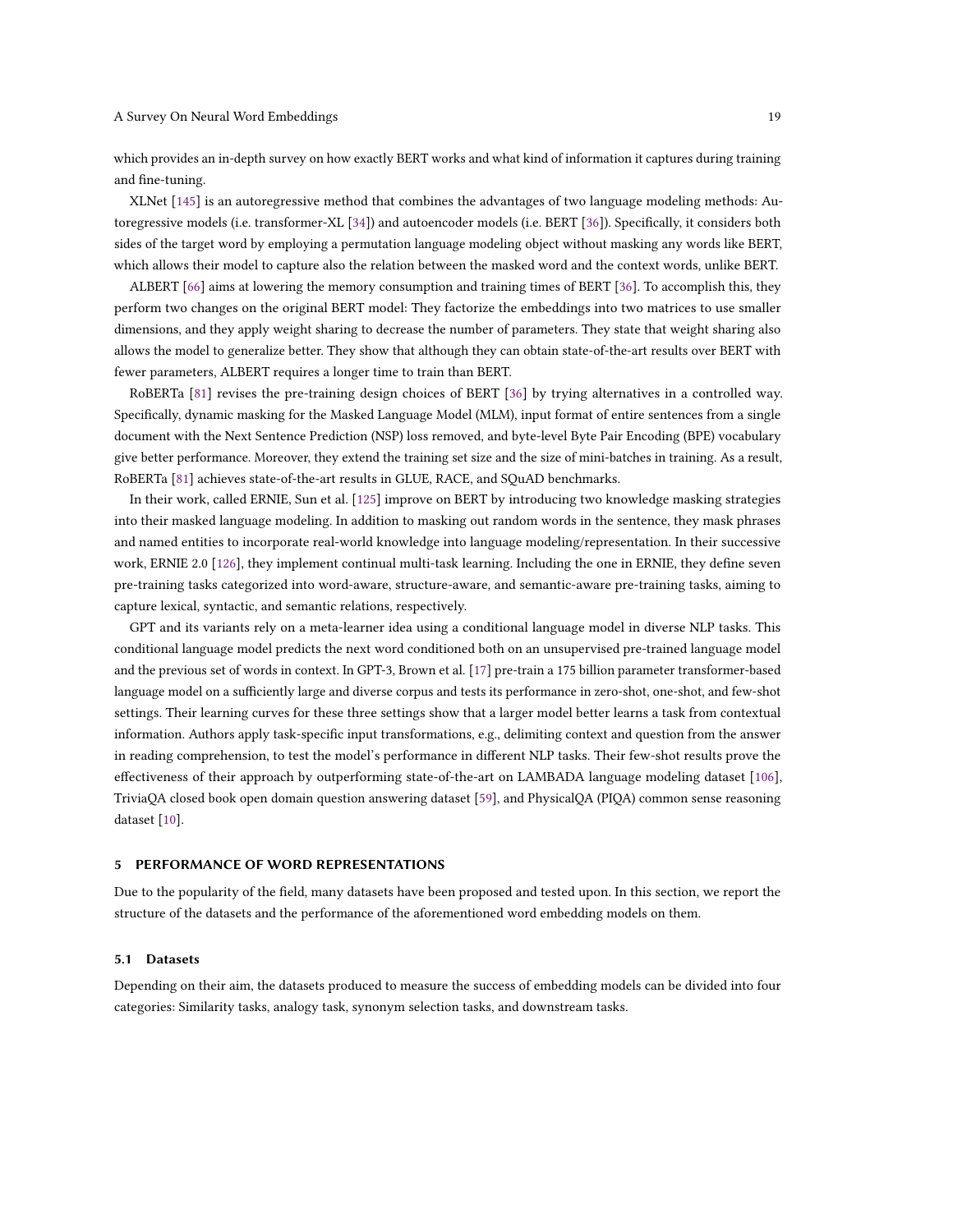5.1.1 Similarity Tasks. These datasets provide pairs of words whose similarity is rated by human judgments. They all use Spearman's rank correlation  $(\rho)$  with average human judgment to measure the performance and quality of embeddings.

- WordSim-353 (WS-353): Finkelstein et al. [\[41\]](#page-26-21) produced a corpus that contains human judgements, rated from 1 to 10, on 353 pairs of words.
- SCWS: Huang et al. [\[55\]](#page-26-9) introduced this dataset in which the word pairs are scored by mechanical turkers within a context, which is usually a paragraph from Wikipedia that contains the given word. The reason for introducing such a dataset is that the available test sets for similarity measurements are not sufficient for testing multi-prototype word embeddings because the scores of word pairs in those test sets are given in isolation, which lacks the contextual information for senses.
- RG-65: This dataset, developed by Rubenstein and Goodenough [\[118\]](#page-29-17), is composed of 65 noun pairs whose similarity is rated by humans.
- MC-30: The dataset [\[92\]](#page-28-21) contains 30 pairs of words.
- MEN: It [\[18\]](#page-25-19) contains 3000 pairs of words together with human assigned similarity scores obtained from Amazon Mechanical Turk.
- YP-130: Similar to the previous test sets, YP-130 citeYP130 also contains human assigned similarity scores to 130 word pairs.
- RW: Unlike the previous word similarity datasets, RW [\[84\]](#page-28-18) consists of 2034 pairs of rare words which are not frequently seen in texts. The motivation behind this dataset is to provide a sufficient number of complex and rare words to test the expressiveness of morphological models since the previous datasets mostly contain frequent words that are insufficient for such tests.
- Simlex-999: Simlex-999 dataset [\[51\]](#page-26-22) contains 999 pairs of words whose similarity is annotated by mechanical turkers.

5.1.2 Analogy Task. Semantic-syntactic word relationship test set (Google Analogy Task) introduced by Mikolov et al. [\[88\]](#page-28-4) consists of pairs of words in the form of a is to  $a^*$  as b is to  $b^*$  (such as Paris is to France as London is to England). The aim is to find  $b^*$ , given a,  $a^*$ , and b (cosine distance is used as a distance metric to find the missing word). There are 8869 semantic and 10675 syntactic questions in the dataset, and the success is measured by accuracy.

5.1.3 Synonym Selection Tasks. Given a word as input, this task aims to select the most synonym-like word among the list of candidates. Accuracy (%) is used to measure the performance.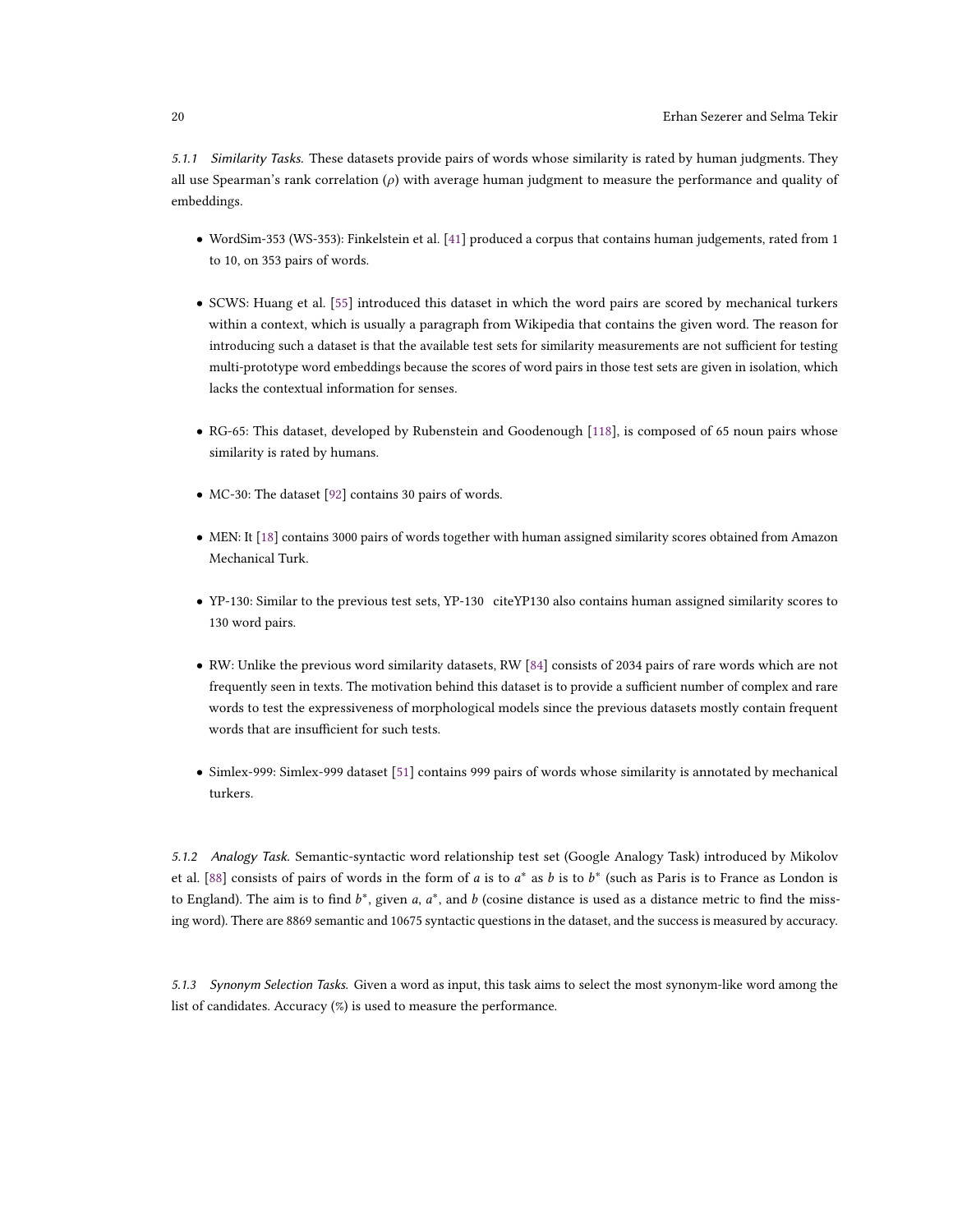- ESL-50: Contains 50 synonym selection questions from ESL (English as a second language) tests.
- TOEFL-80: Contains 80 synonym selection questions from TOEFL (Test of English as Foreign Language) tests.
- RD-300: Contains 300 synonym selection problems from Reader's Digest Power Game.

5.1.4 Downstream Tasks. As representations and models get better and the difference between word embedding methods and language models gets closer, experiments are shifted from similarity tasks to downstream tasks.

GLUE benchmark dataset [\[135\]](#page-30-16) is introduced to provide a stable testing environment for researchers. It consists of several downstream tasks:

- CoLA: The Corpus of Linguistic Acceptability [\[138\]](#page-30-17) is a sentence classification task where the aim is to determine whether a sentence is linguistically acceptable or not. It contains 9594 sentences from linguistic publications and the success is measured by Matthew' Correlation Coefficient (MCC).
- SST-2: The Stanford Sentiment Treebank [\[123\]](#page-29-18) consists of 68.8k sentences from movie reviews. The aim is to classify the sentiment of sentences. Accuracy is used to measure the performance.
- MRPC: Microsoft Research Paraphrase Corpus [\[37\]](#page-26-23) contains 5800 pairs of sentences from news sources on the web. Each pair is annotated by humans indicating whether they are semantically equivalent or not. Performance is measured by accuracy.
- STS-B: Semantic Textual Similarity Benchmark [\[21\]](#page-25-20) is composed of 8628 pairs of sentences from various sources, annotated between 1 and 5, determining how similar they are. Success is measured by Spearman's rank correlation  $(\rho)$ .
- QQP: Quora Question Pairs [\[25\]](#page-25-21) dataset contains over 400k question pairs where the aim is to determine whether the questions are semantically similar or not. Success is measured by accuracy.
- MNLI: Multi-Genre Natural Language Inference [\[140\]](#page-30-18) dataset is composed of 430k crowd-sourced sentence pairs annotated with entailment information. The aim is to predict whether a second sentence is a contradiction, entailment, or neutral to the first one. Accuracy is used to measure the performance.
- QNLI: Questions Natural Language Inference [\[112\]](#page-29-19) dataset is a modified version of the SQuAD dataset [\[114\]](#page-29-20). It contains over 100k sentence/context pairs where the aim is to determine if the context contains an answer to the question.
- RTE: Recognizing Textual Entailment [\[8\]](#page-24-9) is similar to MNLI, where the aim is to predict the type of entailment between a paragraph and a sentence, entailment, contradiction, and unknown being the choices.
- WNLI: Winograd Natural Language Inference [\[68\]](#page-27-19) dataset also concerns natural language inference similar to the MNLI and the RTE datasets.

Stanford Question Answering Dataset (SQuAD 1.1 [\[114\]](#page-29-20) and SQuAD 2.0 [\[113\]](#page-29-21)) is a reading comprehension dataset that is composed of Wikipedia articles and questions related to them. The aim is to find the text segment that answers the related question. There are 150k questions 50k of which is unanswerable from the given context article. Any model built for this task should also determine whether the question is answerable or not in addition to answering the questions.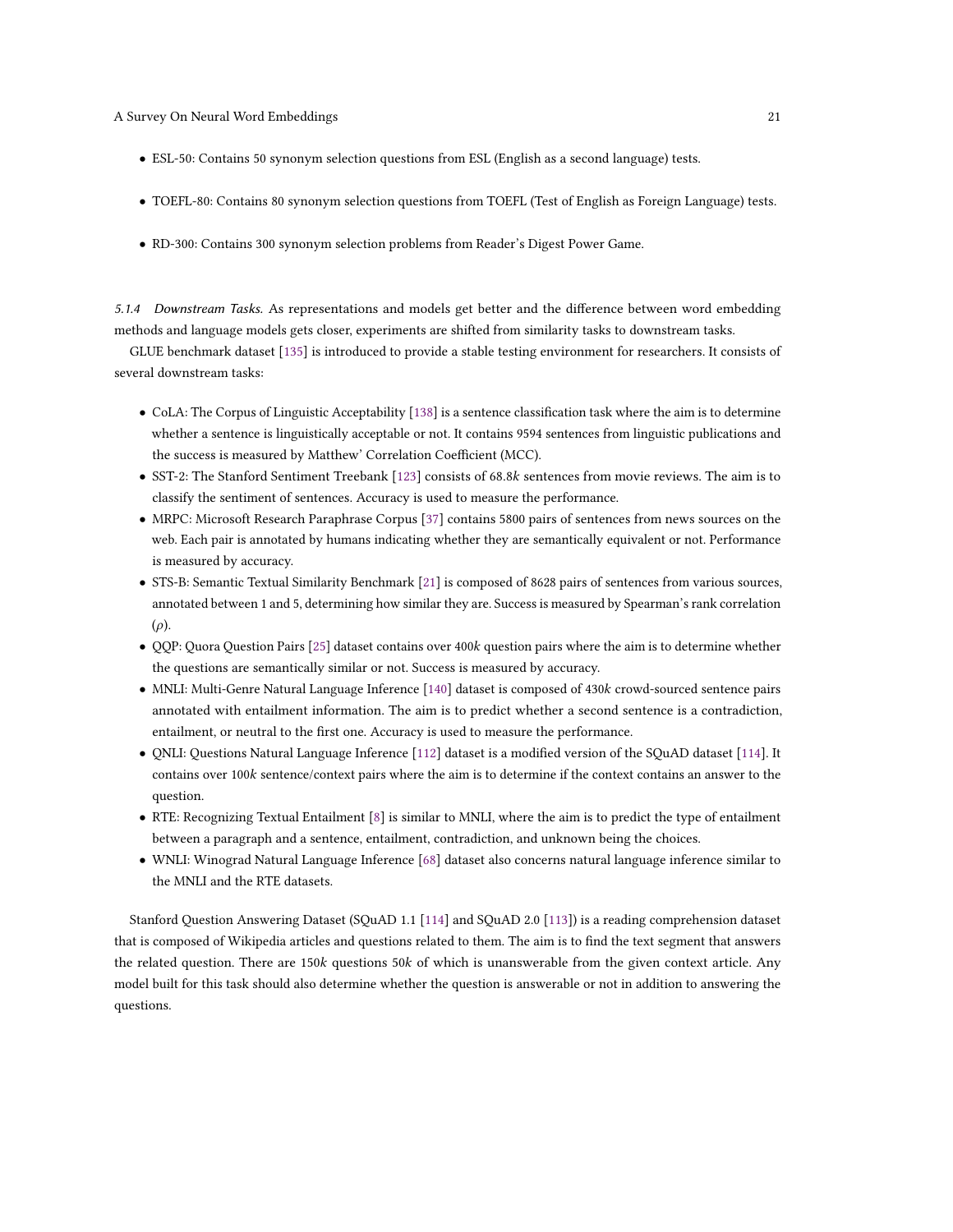<span id="page-21-0"></span>

| Model                            | Dim.   | <b>WS-353</b>            |                   |                          | SCWS ( $\rho \times 100$ ) |                          |            | $RG-65$             | <b>MEN</b>          | $YP-130$            | $\overline{RW}$     | $MC-30$             | Simlex-999          |
|----------------------------------|--------|--------------------------|-------------------|--------------------------|----------------------------|--------------------------|------------|---------------------|---------------------|---------------------|---------------------|---------------------|---------------------|
|                                  |        | $(\rho \times 100)$      | avgSim            | avgSimC                  | globalSim localSim         |                          | MaxSimC    | $(\rho \times 100)$ | $(\rho \times 100)$ | $(\rho \times 100)$ | $(\rho \times 100)$ | $(\rho \times 100)$ | $(\rho \times 100)$ |
| <b>HLBL</b> [94]                 | 100    | $33.2^{3}$               |                   |                          |                            |                          |            |                     |                     | ٠                   |                     |                     |                     |
| C&W [27]                         | 50     | $29.5^{3}$               |                   | ä,                       | $57.0^{8}$                 |                          | ä,         | $48.0^{7}$          | $57.0^{7}$          | ٠                   |                     |                     |                     |
| C&W [27]                         | 50     | $49.8^{3}$               |                   |                          |                            |                          |            |                     |                     |                     |                     |                     |                     |
| R&M [115]                        | $\sim$ | $73.4^3$                 | $60.4^{3}$        | $60.5^3\,$               | $62.5^{8}$                 |                          | $60.4^{8}$ |                     |                     |                     |                     |                     |                     |
| RNNLM <sup>[89]</sup>            | 640    | $\overline{\phantom{a}}$ | $\sim$            | ×.                       | $\sim$                     | ×                        |            |                     |                     |                     | ä,                  |                     |                     |
| Huang et al. [55]                | 50     | 71.3                     | 62.8              | 65.7                     | $58.6^{2}$                 | $26.1^{2}$               |            |                     | ä,                  |                     | ä,                  |                     |                     |
| CBOW <sup>[88]</sup>             | 400    | $69.4^{7}$               | $64.2^7$          | $\overline{\phantom{a}}$ | $\overline{\phantom{a}}$   |                          | ×,         | $73.2^7$            | $66.5^{7}$          | $34.3^{7}$          |                     |                     |                     |
| Skip-Gram <sup>[88]</sup>        | 100    | $58.9^{5}$               | ÷.                | ÷.                       | ÷,                         |                          | ä,         | ٠                   | ٠                   |                     |                     |                     |                     |
| Skip-Gram <sup>[90]</sup>        | 300    | $70.4^{9}$               | 66.6 <sup>6</sup> | $66.6^{6}$               | $65.2^{9}$                 |                          |            |                     | ٠                   |                     |                     |                     |                     |
| Skip-Gram <sup>[90]</sup>        | 256    | 66.7 <sup>1</sup>        |                   | ÷,                       | $\overline{\phantom{a}}$   |                          | ×,         | ×                   | 55.7 <sup>1</sup>   | ٠                   | 38.8 <sup>1</sup>   |                     |                     |
| Luong et al.[84]                 | 50     | 64.6                     |                   | ×                        | 48.5                       |                          |            | 65.4                | ä,                  | ×,                  | 34.4                | 71.7                |                     |
| CLBL [15]                        | ٠      | 39.0                     |                   | ä,                       | ä,                         |                          | ٠          | 41.0                |                     | ä,                  | 30.0                |                     |                     |
| Tian et al. [127]                | 50     | $\overline{\phantom{a}}$ |                   | 65.4                     | ä,                         |                          | 63.6       |                     |                     | ä,                  | ä,                  |                     |                     |
| Oiu et al. [111]                 | 200    | 65.2                     | ٠                 | ×.                       | 53.4                       |                          |            | 67.4                | ü                   | ä,                  | 32.9                | 81.6                |                     |
| MSSG [101]                       | 300    | 70.9                     | 67.3              | 69.1                     | 65.5                       | 59.8                     | ×,         | ٠                   | ä                   | ä,                  | ÷                   | ٠                   |                     |
| Chen et al. [24]                 | 200    | $\overline{\phantom{a}}$ | 66.2              | 68.9                     | 64.2                       |                          | ٠          |                     | ä                   | ٠                   | ×,                  | ٠                   |                     |
| GloVe [109]                      | 300    | 75.9                     |                   | $\overline{\phantom{a}}$ | 59.6                       |                          | ä,         | 82.9                |                     | ٠                   | 47.8                | 83.6                | $41.0^{15}$         |
| Guo et al. [46]                  | 50     | $\overline{\phantom{a}}$ | 49.3              | ÷.                       | ä,                         | $\overline{\phantom{a}}$ | 55.4       |                     |                     | ٠                   | ÷.                  | ×                   |                     |
| <b>KNET</b> [32]                 | 100    | 66.1                     | ٠                 | ٠                        | ä,                         |                          |            |                     |                     | ٠                   | 39.3                |                     |                     |
| CNN-VMSSG [23]                   | 300    | ٠                        | 65.7              | 66.4                     | 66.3                       | 61.1                     |            |                     |                     |                     | ä,                  |                     |                     |
| AutoExtend [117]                 | 300    | $\sim$                   | 68.9              | 69.8                     | ×,                         |                          |            |                     | ÷.                  |                     | ä                   |                     |                     |
| SenseEmbed [57]                  | 400    | 77.9                     | 62.4              | ×.                       | ×,                         |                          | $\sim$     | 89.4                | 80.5                | 73.4                | ä,                  |                     |                     |
| TWE-1 [80]                       | 400    | $\overline{\phantom{a}}$ | ٠                 | 68.1                     | ä,                         | ٠                        | 67.3       |                     | ٠                   |                     | i.                  |                     |                     |
| Jauhar et al. [58]               | 80     | 63.9                     | ٠                 | ×.                       | 65.7                       | ×                        | ä,         | 73.4                | 64.6                |                     | ÷                   | 75.8                |                     |
| <b>SAMS</b> [26]                 | 300    | $\overline{\phantom{a}}$ | 62.5              | ä,                       | 59.9                       | 58.5                     | i.         |                     | J.                  |                     | i.                  |                     |                     |
| <b>SWE</b> [78]                  | 300    | 72.8                     |                   |                          | ä,                         |                          | ×,         | ٠                   |                     | ٠                   | ٠                   | ٠                   |                     |
| Soricut and Och <sup>[124]</sup> | 500    | 71.2                     |                   |                          |                            |                          |            | 75.1                |                     | ٠                   | 41.8                | ٠                   |                     |
| Cotterell et al. [30]            | 100    | 58.9                     |                   |                          |                            |                          |            |                     |                     | ٠                   |                     |                     |                     |
| char2vec <sup>[20]</sup>         | 256    | 34.5                     |                   |                          |                            |                          |            |                     | 32.2                | ٠                   | 28.2                |                     |                     |
| Bojanowski et al. [12]           | 300    | 71.0                     |                   |                          |                            |                          |            | ٠                   | ä,                  | ٠                   | 47.0                | ×                   |                     |
| Yin and Schütze [147]            | 200    | 76.0                     |                   |                          |                            |                          |            | ٠                   | 82.5                | ×,                  | 61.6                | 85.7                | 48.5                |
| dLCE [104]                       | 500    | $\sim$                   |                   |                          |                            |                          |            | ٠                   | ÷,                  | ٠                   | ÷.                  | ٠                   | 59.0                |
| Ngram2vec [149]                  | 300    | $\overline{\phantom{a}}$ |                   |                          |                            |                          |            | ٠                   | 76.0                | ä,                  | 44.6                | ٠                   | 42.1                |
| <b>MSWE</b> [102]                | 300    | 72.4                     | 66.7              | 66.7                     | 66.8                       |                          |            | $\sim$              | 76.4                | ٠                   | 35.6                | ٠                   | 39.2                |
| Dict2vec <sup>[128]</sup>        | 300    | 75.6                     | ٠                 | ٠                        | $\overline{\phantom{a}}$   |                          | ٠          | 87.5                | 75.6                | 64.6                | 48.2                | 86.0                |                     |
| LMM [144]                        | 200    | 61.5                     |                   | ٠                        | 63.0                       |                          | ٠          | 63.1                |                     |                     | 43.1                |                     |                     |
| LSTMEmbed [56]                   | 400    | 61.2                     |                   |                          | ä,                         |                          |            | ÷.                  |                     |                     | í.                  |                     |                     |

Table 5. Word embedding models' performances in similarity tasks (in chronological order).

RACE dataset [\[65\]](#page-27-20) is also a dataset for reading comprehension taken from the English exams for middle and high school Chinese students. The aim is to find the correct answer to the question about a specific text passage among the choices. There are approximately  $28k$  passages and  $100k$  questions.

One can find the links of the datasets in Appendix [B.](#page-32-0) The leaderboards of current state-ot-the-art can be tracked either from the respective websites or from the ACL Wiki website [\(https://aclweb.org/aclwiki/State\\_of\\_the\\_art\)](https://aclweb.org/aclwiki/State_of_the_art). The reader can refer to Bakarov [\[5\]](#page-24-10) for comparisons, advantages, and disadvantages of the evaluation methods of word embedding models.

## 5.2 Results

In this section, we report the results obtained by the models examined in this survey on aforementioned datasets. In Tables [5,](#page-21-0)[6,](#page-22-0)[7,](#page-23-0) and [8,](#page-23-1) the results in similarity, analogy, synonym selection, and downstream tasks are given respectively. While reporting the results, we follow a few criteria to make it as fair and simple as possible:

- Unless noted otherwise, all of the results are taken from the original papers. (The results taken from other sources are marked with numbered superscripts. See Appendix [B](#page-32-0) for details.)
- If more than one paper report results on the same model, we take the one in the original paper.
- If the author(s) provide several variations of a model, we report only the one with the best score.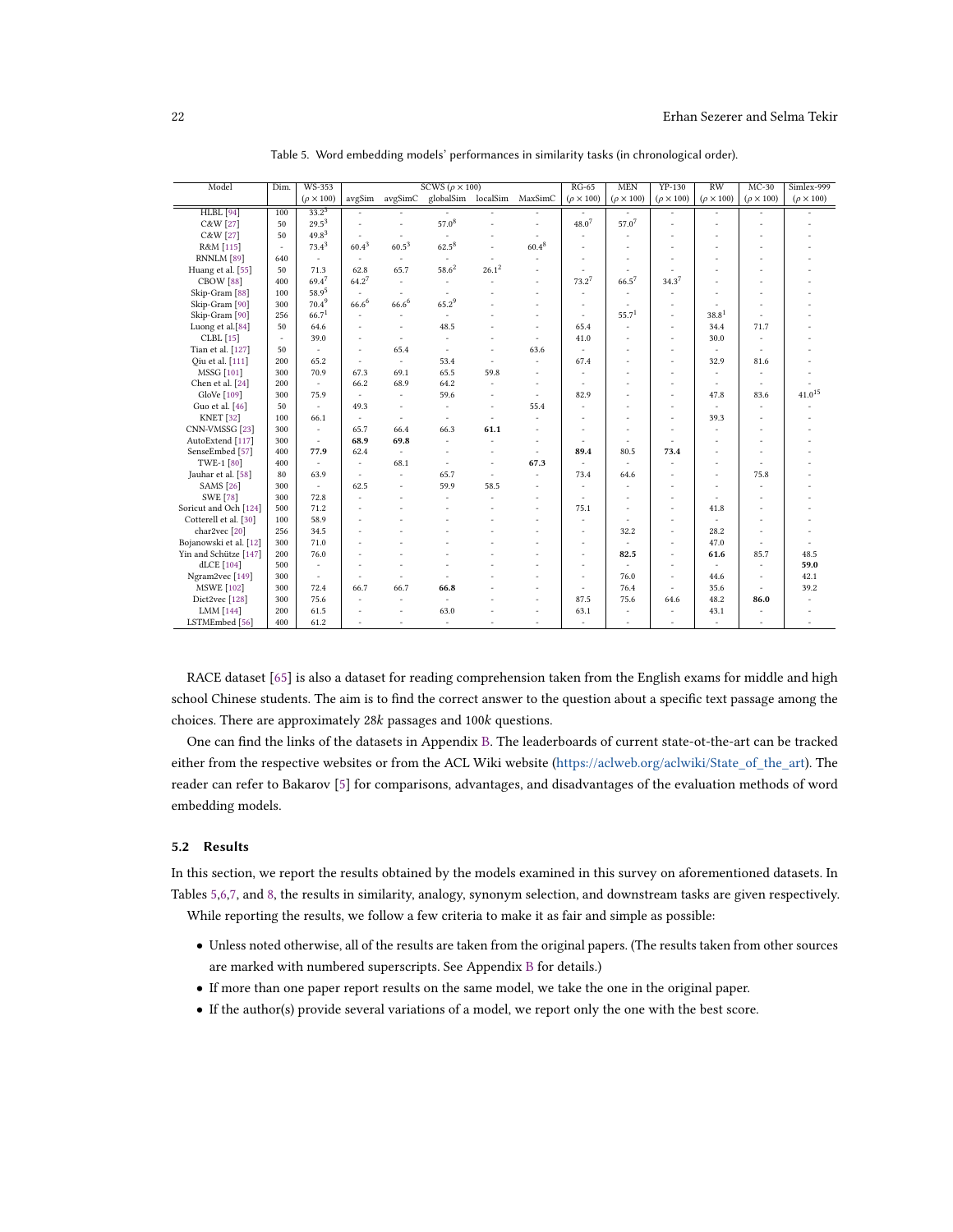| Model                    | Dimension |             | Google Analogy Task (acc. %) |                   |
|--------------------------|-----------|-------------|------------------------------|-------------------|
|                          |           | Syntactic   | Semantic                     | Total             |
| C&W [27]                 | 50        | $9.3^{4}$   | $12.3^{4}$                   | $11.0^{4}$        |
| RNNLM [89]               | 640       | $8.6^4$     | $36.5^{4}$                   | $24.6^{4}$        |
| CBOW <sup>[88]</sup>     | 1000      | 57.3        | 68.9                         | 63.7              |
| Skip-Gram [88]           | 1000      | 66.1        | 65.1                         | 65.6              |
| Skip-Gram [90]           | 100       | $36.4^{13}$ | $28.0^{13}$                  | $32.6^{13}$       |
| Skip-Gram [90]           | 300       | 61.0        | 61.0                         | 61.0              |
| Skip-Gram [90]           | 256       | $51.3^{1}$  | 33.9 <sup>1</sup>            | 43.6 <sup>1</sup> |
| ivLBL [95]               | 100       | 46.1        | 40.0                         | 43.3              |
| $ivLBL$ [95]             | 300       | 63.0        | 65.2                         | 64.0              |
| vLBL [95]                | 300       | 64.8        | 54.0                         | 60.0              |
| $vLBL$ [95]              | 600       | 67.1        | 60.5                         | 64.1              |
| Qiu et al. [111]         | 200       | 58.4        | 25.0                         | 43.3              |
| <b>MSSG</b> [101]        | 300       |             |                              | $64.0^{10}$       |
| GloVe [109]              | 300       | 69.3        | 81.9                         | 75.0              |
| <b>KNET</b> [32]         | 100       | 46.9        | 24.9                         | 36.3              |
| char2vec <sup>[20]</sup> | 256       | 52.5        | 2.5                          | 35.5              |
| Bojanowski et al. [12]   | 300       | 74.9        | 77.8                         |                   |
| Yin and Schütze [147]    | 200       | 76.3        | 92.5                         | 77.0              |
| Ngram2vec [149]          | 300       | 71.0        | 74.2                         | 72.5              |
| <b>MSWE</b> [102]        | 50        |             |                              | 69.9              |
| LMM [144]                | 200       | 20.4        |                              |                   |

<span id="page-22-0"></span>Table 6. Word embedding models' performances in analogy task (in chronological order).

Although some of the differences in performances of word representations are due to the models themselves, it should be noted that the size of the datasets that the models are trained on can be different, therefore, can affect the fairness of comparison.

Table [5](#page-21-0) shows word embedding models' performances in similarity tasks. SenseEmbed [\[57\]](#page-26-10) is the best performing model in WS-353, RG-65, and YP-130 datasets according to the reported results. Yin and Schütze [\[147\]](#page-30-5) has superior performance in the datasets of MEN and RW, while Dict2vec [\[128\]](#page-29-4) outperforms others on MC-30. In SCWS, AutoExtend [\[117\]](#page-29-10) gives the highest correlation coefficient scores. In general, GloVe [\[109\]](#page-29-2), SenseEmbed [\[57\]](#page-26-10), Yin and Schütze [\[147\]](#page-30-5), and Dict2vec [\[128\]](#page-29-4) perform well on similarity datasets.

SenseEmbed's [\[57\]](#page-26-10) success can be attributed to its capability to disambiguate senses by being trained on sense-tagged corpora. Glove [\[109\]](#page-29-2) is generally robust as it's a mixture of global co-occurrence and local context-based methods. When it comes to Yin and Schütze [\[147\]](#page-30-5), it is an ensemble of existing embeddings, including Glove, which produces better representations for OOV words due to its ensemble nature. Thus, it has good coverage of words in similarity datasets. Dict2vec's [\[128\]](#page-29-4) performance proves the effectiveness of positive sampling over word2vec [\[90\]](#page-28-6).

Word embedding models' performances are tested on Google Analogy Task that includes both syntactic and semantic analogies (Table [6\)](#page-22-0). The best accuracy scores are obtained by Yin and Schütze [\[147\]](#page-30-5) in this category. Glove[\[109\]](#page-29-2) follows it as the second-best performing model. Results in the Google Analogy task can be interpreted much as those in similarity tasks.

In synonym-selection tasks, three models' (Skip-Gram [\[90\]](#page-28-6), Jauhar et al. [\[58\]](#page-26-11), SWE [\[78\]](#page-27-7)) results are reported (Table [7\)](#page-23-0). In ESL-50 and RD-300 datasets, the only model with the reported performance is Jauhar et al. [\[58\]](#page-26-11). In TOEFL-80, SWE[\[78\]](#page-27-7) outperforms the others. Here, SWE's success can be explained by its synonym-antonym rule in learning word embeddings.

In Table [8,](#page-23-1) word embedding models' performances on downstream tasks are provided. In GLUE benchmark, CBOW [\[88\]](#page-28-4), BiLSTM+Cove+Attn [\[86\]](#page-28-20), and BiLSTM+Elmo+Attn [\[110\]](#page-29-12) are behind human baselines except for the task of QQP.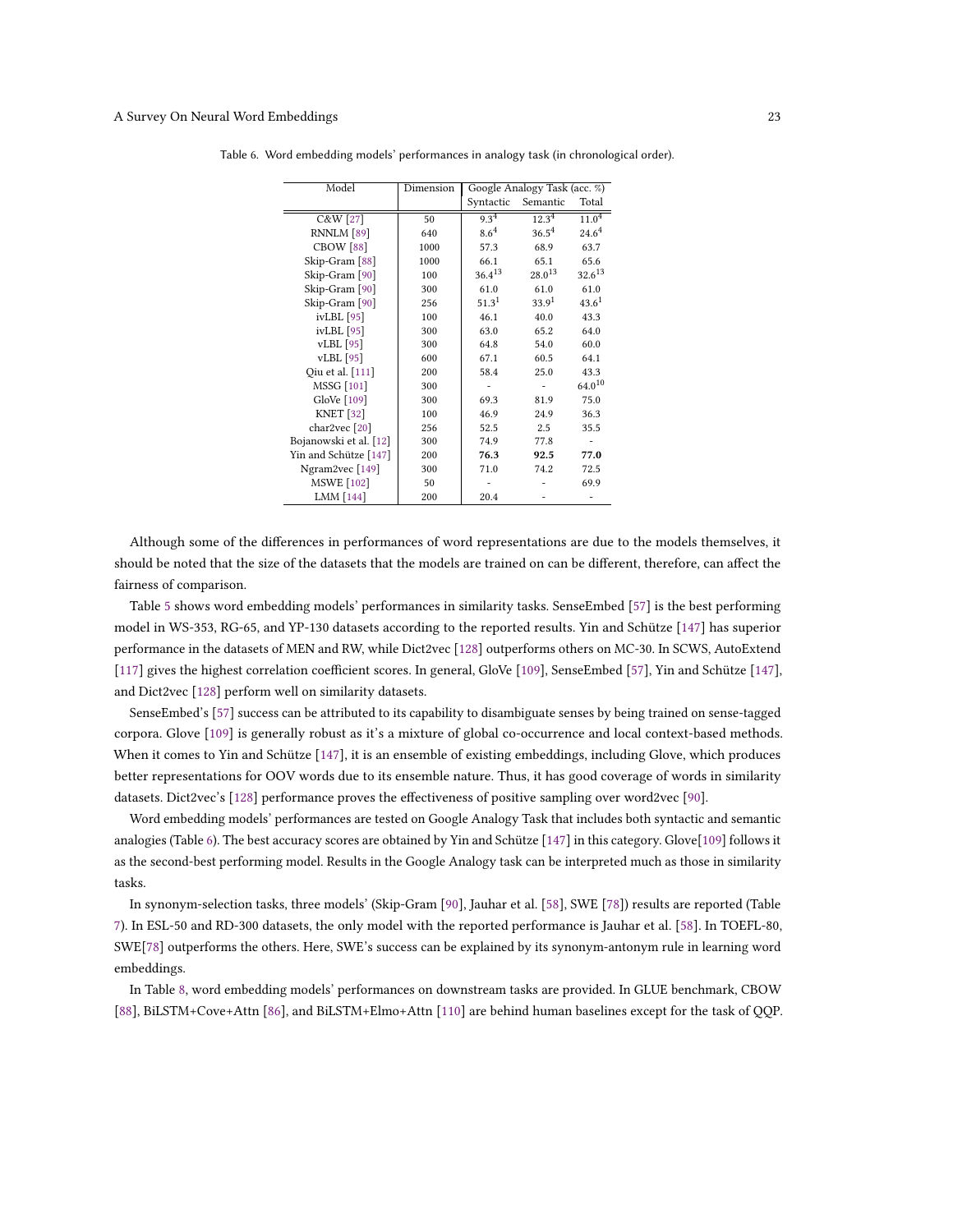| Model                | Dimension | ESL-50 $(\%)$ | TOEFL-80 (%)       | $RD-300$ $(\%)$ |
|----------------------|-----------|---------------|--------------------|-----------------|
| Skip-Gram [90]       | 300       |               | $83.7^{11}$        |                 |
| Skip-Gram [90]       | 400       | $62.0^{14}$   | 87.0 <sup>14</sup> |                 |
| GloVe [109]          | 300       | $60.0^{14}$   | 88.714             |                 |
| <b>MSSG</b> [101]    | 300       | $57.1^{14}$   | 78.314             |                 |
| Jauhar et al. [58]   | 80        | 63.6          | 73.3               | 66.7            |
| Jauhar et al. [58]   | 80        | 73.314        | $80.0^{14}$        |                 |
| Li and Jurafsky [71] | 300       | $50.0^{14}$   | $82.6^{14}$        |                 |
| <b>SWE [78]</b>      | 300       |               | 88.7               |                 |
| LSTMEmbed [56]       | 400       | 72.0          | 92.5               |                 |

<span id="page-23-0"></span>Table 7. Word embedding models' performances in synonym selection tasks (in chronological order).

<span id="page-23-1"></span>

| Model                       | CoLA  | SST-2 | <b>MRPC</b> | STS-B               | QQP  | <b>MNLI</b>     | ONLI                     | <b>RTE</b> | WNLI | SOuAD 2.0   | <b>RACE</b> |
|-----------------------------|-------|-------|-------------|---------------------|------|-----------------|--------------------------|------------|------|-------------|-------------|
|                             | (mcc) | (%)   | (F1)        | $(\rho \times 100)$ | (F1) | $m/mm ( \% \%)$ | (%)                      | (%)        | (%)  | (F1)        | (%)         |
| CBOW <sup>[88]</sup>        | 0.0   | 80.0  | 81.5        | 58.7                | 51.4 | 56.0/56.4       | 72.1                     | 54.1       | 62.3 |             |             |
| BiLSTM+Cove+Attn [86]       | 8.3   | 80.7  | 80.0        | 68.4                | 60.5 | 68.1/68.6       | 72.9                     | 56.0       | 18.3 |             |             |
| BiLSTM+Elmo+Attn [110]      | 33.6  | 90.4  | 84.4        | 72.3                | 63.1 | 74.1/74.5       | 79.8                     | 58.9       | 65.1 |             |             |
| <b>GLUE Human Baselines</b> | 66.4  | 97.8  | 86.3        | 92.6                | 59.5 | 92.0/92.8       | 91.2                     | 93.6       | 95.9 |             |             |
| SOuAD Human Baselines [113] | ۰.    | ۰     |             |                     | ۰    |                 |                          |            | ۰    | 89.4        |             |
| Turkers [65]                | ۰.    | ۰     | ۰           | ۰.                  | ۰    |                 | $\overline{\phantom{a}}$ |            | ۰    | ۰           | 73.3        |
| <b>BERT</b> [36]            | 60.5  | 94.9  | 89.3        | 86.5                | 72.1 | 86.7/85.9       | 91.1                     | 70.1       | 65.1 | $89.1^{12}$ | $72.0^{12}$ |
| <b>ERNIE 2.0 [126]</b>      | 63.5  | 95.6  | 90.2        | 90.6                | 73.8 | 88.7/88.8       | 94.6                     | 80.2       | 67.8 |             |             |
| XLNet [145] (ensemble)      | 67.8  | 96.8  | 92.9        | 91.6                | 74.7 | 90.2/89.7       | 98.6                     | 86.3       | 90.4 | $89.1^{12}$ | 81.812      |
| RoBERTa [81] (ensemble)     | 67.8  | 96.7  | 92.3        | 91.9                | 74.3 | 90.8/90.2       | 98.9                     | 88.2       | 89.0 | 89.812      | $83.2^{12}$ |
| ALBERT [66]                 | 71.4  | 96.9  | 90.9        | 93.0                | ۰    | 90.8            | 95.3                     | 89.2       | ۰    | 90.9        | 86.5        |
| ALBERT [66] (ensemble)      | 69.1  | 97.1  | 93.4        | 92.5                | 74.2 | 91.3/91.0       | 99.2                     | 89.2       | 91.8 | 92.2        | 89.4        |
| GPT-3 Few-Shot [17] -       |       |       |             |                     | ۰    |                 | ۰                        | 69.0       | ۰    | 69.8        | 45          |

Table 8. Word embedding models' performances in downstream tasks.

In QQP, CBOW is still underperforming but BiLSTM+Cove+Attn [\[86\]](#page-28-20) and BiLSTM+Elmo+Attn[\[110\]](#page-29-12) are superior to human performance.

As for the original BERT[\[36\]](#page-26-19) and its variants, in the tasks of MRPC, QQP, QNLI, they consistently outperform human baselines. In SST-2, MNLI, RTE, and WNLI, human performance is better. In STS-B, the only model with superior performance to humans is ALBERT[\[66\]](#page-27-17), In CoLA, and the tasks of question answering (SQuAD 2.0), and reading comprehension (RACE), starting from XLNET[\[145\]](#page-30-15) better performances over human are observed. GPT-3 [\[17\]](#page-25-18) is promising with its language model meta-learner idea and gives its best performance in the Few-Shot setting. Although it is behind the state-of-the-art by a large margin in GLUE benchmark, in RTE its score is beyond CBOW [\[88\]](#page-28-4), BiLSTM+Cove+Attn [\[86\]](#page-28-20), and BiLSTM+Elmo+Attn [\[110\]](#page-29-12).

Table [8](#page-23-1) proves the success of contextual representations, especially the transformer-based models (BERT [\[36\]](#page-26-19) and its successors), by going beyond human performance in most of the downstream tasks. However, it can be said that in natural language inference tasks such as MNLI, WNLI, and RTE, these probabilistic language representations still have some limitations in meeting causal inference requirements.

### 6 CONCLUSION

Human-level language understanding is one of the oldest challenges in computer science. Many scientific works have been dedicated to finding good representations for semantic units (words, morphemes, characters) in languages since it is preliminary for all downstream tasks in NLP. Most of these studies use the distributional hypothesis, where the meaning of a word is measured from its neighboring words.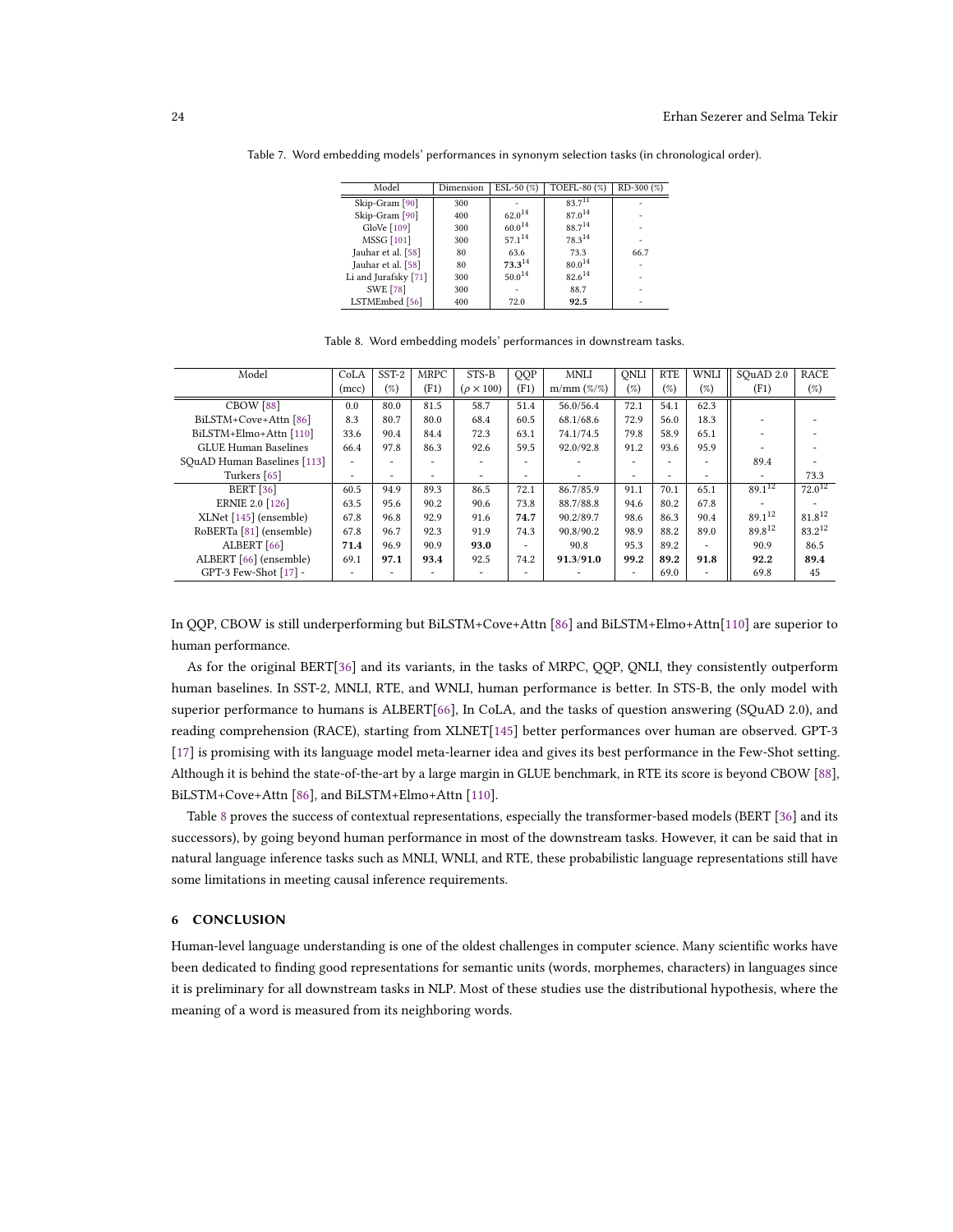Distributed representation through a neural network is intuitive in that it resembles human mind's representation of concepts. Beyond that, pre-trained language models' knowledge has been transferred to fine-tuned task-specific models, which introduced a boost in performance. To summarize, neural language models with their updated weights as well as learned representations in their layers have become a source of knowledge.

From the release of early word embeddings to current contextual representations, the area of semantics has experienced a transformation, which becomes evident by substantial performance improvements in all NLP tasks. The idea of pre-training a language model then fine-tuning it on a downstream task has become a de facto standard in almost all subfields of NLP.

Recently, contextual models, such as BERT and its variants, showed great success in downstream NLP tasks using masked language modeling and transformer structures. They have become state-of-the-art word embeddings and obtained human-level results on some of the downstream tasks.

Over the last few years, there has been an increase in the studies that consider experiential (visual) information by building multi-modal language models and representations [\[82,](#page-27-21) [122,](#page-29-22) [146\]](#page-30-19). The idea of multi-modal language modeling is based on human language acquisition, where learning starts with concrete concepts through images early on (As pointed out by the "pointing phase" in children [\[76,](#page-27-22) [77\]](#page-27-23)) and then continues with learning abstract ideas through the text [\[3,](#page-24-11) [45,](#page-26-24) [133\]](#page-30-20). Fueled by the success of text-based language models and advancements in cognitive psychology, perhaps this type of multi-modal language modeling can be the next goal to tackle in the future.

### ACKNOWLEDGMENTS

We want to thank Tuğkan Tuğlular for his valuable comments and feedback in the development of this survey.

#### REFERENCES

- <span id="page-24-7"></span>[1] Alan Akbik, Duncan Blythe, and Roland Vollgraf. 2018. Contextual String Embeddings for Sequence Labeling. In COLING 2018, 27th International Conference on Computational Linguistics. 1638–1649.
- <span id="page-24-1"></span>[2] Andrei Alexandrescu and Katrin Kirchhoff. 2006. Factored Neural Language Models. In Proceedings of the Human Language Technology Conference of the NAACL, Companion Volume: Short Papers (New York, New York) (NAACL-Short '06). Association for Computational Linguistics, Stroudsburg, PA, USA, 1–4.
- <span id="page-24-11"></span>[3] Mark Andrews, Gabriella Vigliocco, and David Vinson. 2009. Integrating experiential and distributional data to learn semantic representations. Psychological Review 116, 3 (2009), 463–498.
- <span id="page-24-6"></span>[4] Dzmitry Bahdanau, Kyunghyun Cho, and Yoshua Bengio. 2014. Neural Machine Translation by Jointly Learning to Align and Translate. CoRR abs/1409.0473 (2014).
- <span id="page-24-10"></span>[5] Amir Bakarov. 2018. A Survey of Word Embeddings Evaluation Methods. CoRR abs/1801.09536 (2018). arXiv[:1801.09536](http://arxiv.org/abs/1801.09536) [http://arxiv.org/abs/1801.](http://arxiv.org/abs/1801.09536) [09536](http://arxiv.org/abs/1801.09536)
- <span id="page-24-2"></span>[6] Collin F. Baker, Charles J. Fillmore, and John B. Lowe. 1998. The Berkeley FrameNet Project. In Proceedings of the 17th International Conference on Computational Linguistics - Volume 1 (Montreal, Quebec, Canada) (COLING '98). Association for Computational Linguistics, Stroudsburg, PA, USA, 86–90. <https://doi.org/10.3115/980451.980860>
- <span id="page-24-0"></span>[7] Yoshua Bengio, Réjean Ducharme, Pascal Vincent, and Christian Janvin. 2003. A Neural Probabilistic Language Model. J. Mach. Learn. Res. 3 (March 2003), 1137–1155.
- <span id="page-24-9"></span>[8] Luisa Bentivogli, Ido Dagan, Hoa Trang Dang, Danilo Giampiccolo, and Bernardo Magnini. 2009. The Fifth PASCAL Recognizing Textual Entailment Challenge. In In Proc Text Analysis Conference (TAC'09.
- <span id="page-24-4"></span>[9] Jiang Bian, Bin Gao, and Tie-Yan Liu. 2014. Knowledge-powered Deep Learning for Word Embedding. In Proceedings of the 2014th European Conference on Machine Learning and Knowledge Discovery in Databases - Volume Part I (Nancy, France) (ECMLPKDD'14). Springer-Verlag, Berlin, Heidelberg, 132–148. [https://doi.org/10.1007/978-3-662-44848-9\\_9](https://doi.org/10.1007/978-3-662-44848-9_9)
- <span id="page-24-8"></span>[10] Yonatan Bisk, Rowan Zellers, Ronan Le Bras, Jianfeng Gao, and Yejin Choi. 2019. PIQA: Reasoning about Physical Commonsense in Natural Language. CoRR abs/1911.11641 (2019). arXiv[:1911.11641](http://arxiv.org/abs/1911.11641) <http://arxiv.org/abs/1911.11641>
- <span id="page-24-3"></span>[11] David M. Blei, Andrew Y. Ng, and Michael I. Jordan. 2003. Latent Dirichlet Allocation. J. Mach. Learn. Res. 3 (March 2003), 993–1022.
- <span id="page-24-5"></span>[12] Piotr Bojanowski, Edouard Grave, Armand Joulin, and Tomas Mikolov. 2016. Enriching Word Vectors with Subword Information. Transactions of the Association for Computational Linguistics 5 (2016), 135–146.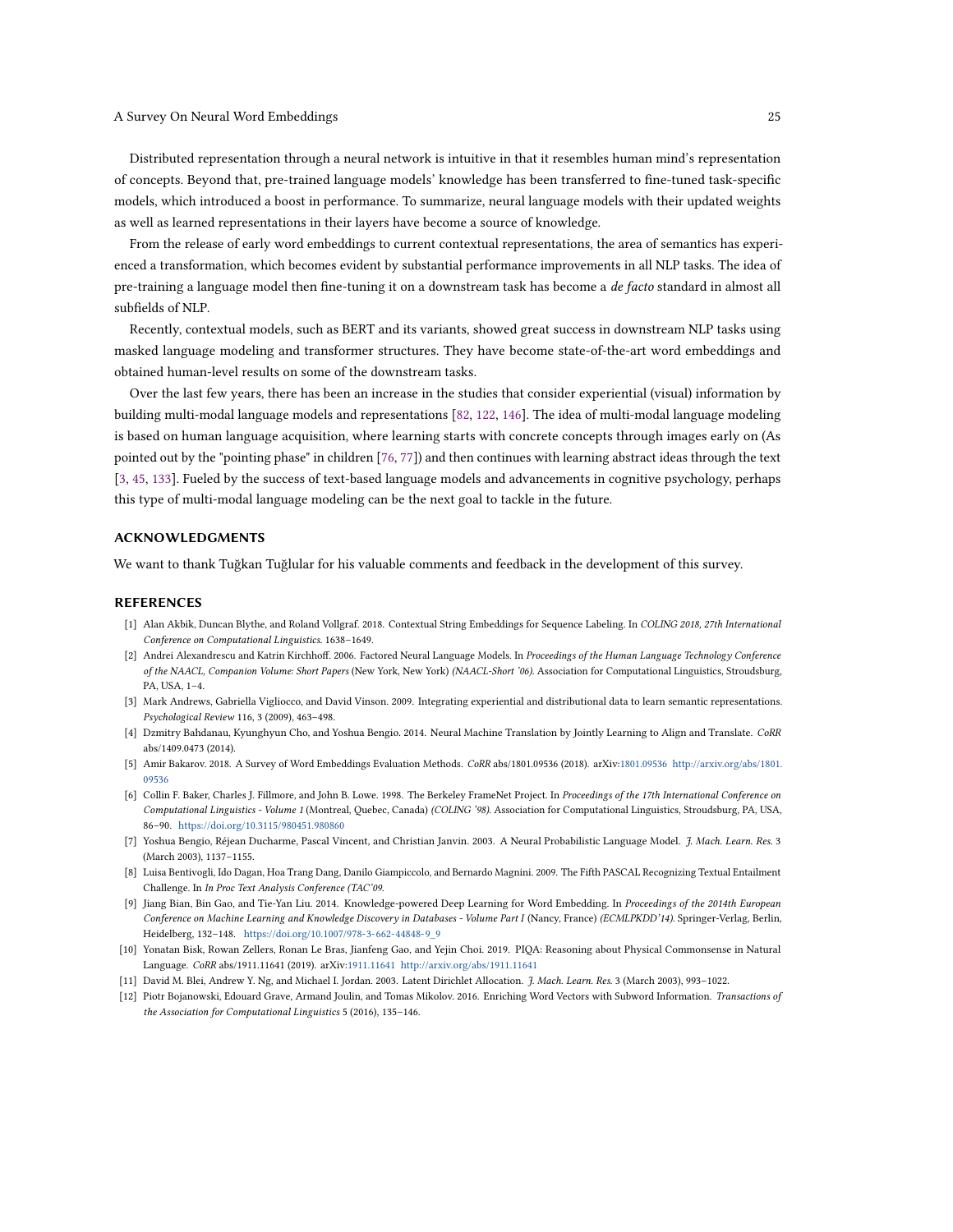### 26 Erhan Sezerer and Selma Tekir

- <span id="page-25-10"></span>[13] Kurt Bollacker, Colin Evans, Praveen Paritosh, Tim Sturge, and Jamie Taylor. 2008. Freebase: A Collaboratively Created Graph Database for Structuring Human Knowledge. In Proceedings of the 2008 ACM SIGMOD International Conference on Management of Data (Vancouver, Canada) (SIGMOD '08). ACM, New York, NY, USA, 1247–1250. <https://doi.org/10.1145/1376616.1376746>
- <span id="page-25-6"></span>[14] Lars Borin, Markus Forsberg, and Lennart Lönngren. 2013. SALDO: a touch of vin to WordNet's vang. Language Resources and Evaluation 47, 4 (2013), 1191–1211. <https://doi.org/10.1007/s10579-013-9233-4>
- <span id="page-25-9"></span>[15] Jan A. Botha and Phil Blunsom. 2014. Compositional Morphology for Word Representations and Language Modelling. In Proceedings of the 31st International Conference on International Conference on Machine Learning - Volume 32 (Beijing, China) (ICML'14). JMLR.org, II–1899–II–1907.
- <span id="page-25-13"></span>[16] Sabine Brants, Stefanie Dipper, Peter Eisenberg, Silvia Hansen-Schirra, Esther König, Wolfgang Lezius, Christian Rohrer, George Smith, and Hans Uszkoreit. 2004. TIGER: Linguistic Interpretation of a German Corpus. Research on Language and Computation 2, 4 (01 Dec 2004), 597–620. <https://doi.org/10.1007/s11168-004-7431-3>
- <span id="page-25-18"></span>[17] Tom B. Brown, Benjamin Mann, Nick Ryder, Melanie Subbiah, Jared Kaplan, Prafulla Dhariwal, Arvind Neelakantan, Pranav Shyam, Girish Sastry, Amanda Askell, Sandhini Agarwal, Ariel Herbert-Voss, Gretchen Krueger, Tom Henighan, Rewon Child, Aditya Ramesh, Daniel M. Ziegler, Jeffrey Wu, Clemens Winter, Christopher Hesse, Mark Chen, Eric Sigler, Mateusz Litwin, Scott Gray, Benjamin Chess, Jack Clark, Christopher Berner, Sam McCandlish, Alec Radford, Ilya Sutskever, and Dario Amodei. 2020. Language Models are Few-Shot Learners. CoRR abs/2005.14165 (2020). arXiv[:2005.14165](http://arxiv.org/abs/2005.14165) <https://arxiv.org/abs/2005.14165>
- <span id="page-25-19"></span>[18] Elia Bruni, Nam Khanh Tran, and Marco Baroni. 2014. Multimodal Distributional Semantics. J. Artif. Int. Res. 49, 1 (Jan. 2014), 1–47.
- <span id="page-25-3"></span>[19] Jose Camacho-Collados and Mohammad Taher Pilehvar. 2018. From Word to Sense Embeddings: A Survey on Vector Representations of Meaning. J. Artif. Int. Res. 63, 1 (Sept. 2018), 743–788. <https://doi.org/10.1613/jair.1.11259>
- <span id="page-25-15"></span>[20] Kris Cao and Marek Rei. 2016. A Joint Model for Word Embedding and Word Morphology. In Proceedings of the 1st Workshop on Representation Learning for NLP. Association for Computational Linguistics, Berlin, Germany, 18–26. <https://doi.org/10.18653/v1/W16-1603>
- <span id="page-25-20"></span>[21] Daniel Cer, Mona Diab, Eneko Agirre, Iñigo Lopez-Gazpio, and Lucia Specia. 2017. SemEval-2017 Task 1: Semantic Textual Similarity Multilingual and Crosslingual Focused Evaluation. In Proceedings of the 11th International Workshop on Semantic Evaluation (SemEval-2017). Association for Computational Linguistics, Vancouver, Canada, 1–14. <https://doi.org/10.18653/v1/S17-2001>
- <span id="page-25-0"></span>[22] Stanley F. Chen and Joshua Goodman. 1996. An Empirical Study of Smoothing Techniques for Language Modeling. In Proceedings of the 34th Annual Meeting on Association for Computational Linguistics (ACL '96). Association for Computational Linguistics, 310–318.
- <span id="page-25-4"></span>[23] Tao Chen, Ruifeng Xu, Yulan He, and Xuan Wang. 2015. Improving Distributed Representation of Word Sense via WordNet Gloss Composition and Context Clustering. In ACL.
- <span id="page-25-5"></span>[24] Xinxiong Chen, Zhiyuan Liu, and Maosong Sun. 2014. A Unified Model for Word Sense Representation and Disambiguation. In Proceedings of the 2014 Conference on Empirical Methods in Natural Language Processing (EMNLP). Association for Computational Linguistics, Doha, Qatar, 1025–1035. <https://doi.org/10.3115/v1/D14-1110>
- <span id="page-25-21"></span>[25] Zihan chen, Hongbo Zhang, Xiaoji Zhang, and Leqi Zhao. 2018. Quora Question Pairs. [https://www.quora.com/q/quoradata/First-Quora-Dataset-](https://www.quora.com/q/quoradata/First-Quora-Dataset-Release-Question-Pairs)[Release-Question-Pairs](https://www.quora.com/q/quoradata/First-Quora-Dataset-Release-Question-Pairs)
- <span id="page-25-7"></span>[26] Jianpeng Cheng and Dimitri Kartsaklis. 2015. Syntax-Aware Multi-Sense Word Embeddings for Deep Compositional Models of Meaning. In Proceedings of the 2015 Conference on Empirical Methods in Natural Language Processing. Association for Computational Linguistics, Lisbon, Portugal, 1531–1542. <https://doi.org/10.18653/v1/D15-1177>
- <span id="page-25-1"></span>[27] Ronan Collobert and Jason Weston. 2008. A Unified Architecture for Natural Language Processing: Deep Neural Networks with Multitask Learning. In Proceedings of the 25th International Conference on Machine Learning (Helsinki, Finland) (ICML '08). New York, NY, USA, 160–167. <https://doi.org/10.1145/1390156.1390177>
- <span id="page-25-2"></span>[28] Ronan Collobert, Jason Weston, Léon Bottou, Michael Karlen, Koray Kavukcuoglu, and Pavel Kuksa. 2011. Natural Language Processing (Almost) from Scratch. J. Mach. Learn. Res. 12 (Nov. 2011), 2493–2537.
- <span id="page-25-12"></span>[29] Ryan Cotterell and Hinrich Schütze. 2015. Morphological Word-Embeddings. In Proceedings of the 2015 Conference of the North American Chapter of the Association for Computational Linguistics: Human Language Technologies. Association for Computational Linguistics, Denver, Colorado, 1287–1292. <https://doi.org/10.3115/v1/N15-1140>
- <span id="page-25-14"></span>[30] Ryan Cotterell, Hinrich Schütze, and Jason Eisner. 2016. Morphological Smoothing and Extrapolation of Word Embeddings. In Proceedings of the 54th Annual Meeting of the Association for Computational Linguistics (Volume 1: Long Papers) (Berlin, Germany). Association for Computational Linguistics, 1651–1660. <https://doi.org/10.18653/v1/P16-1156>
- <span id="page-25-8"></span>[31] Mathias Creutz and Krista Lagus. 2007. Unsupervised Models for Morpheme Segmentation and Morphology Learning. ACM Trans. Speech Lang. Process. 4, 1, Article 3 (Feb. 2007), 34 pages. <https://doi.org/10.1145/1187415.1187418>
- <span id="page-25-11"></span>[32] Qing Cui, Bin Gao, Jiang Bian, Siyu Qiu, Hanjun Dai, and Tie-Yan Liu. 2015. KNET: A General Framework for Learning Word Embedding Using Morphological Knowledge. ACM Trans. Inf. Syst. 34, 1, Article 4 (Aug. 2015), 25 pages. <https://doi.org/10.1145/2797137>
- <span id="page-25-16"></span>[33] Andrew M. Dai and Quoc V. Le. 2015. Semi-Supervised Sequence Learning. In Proceedings of the 28th International Conference on Neural Information Processing Systems - Volume 2 (Montreal, Canada) (NIPS'15). MIT Press, Cambridge, MA, USA, 3079–3087.
- <span id="page-25-17"></span>[34] Zihang Dai, Zhilin Yang, Yiming Yang, Jaime Carbonell, Quoc Le, and Ruslan Salakhutdinov. 2019. Transformer-XL: Attentive Language Models beyond a Fixed-Length Context. In Proceedings of the 57th Annual Meeting of the Association for Computational Linguistics. Association for Computational Linguistics, Florence, Italy, 2978–2988. <https://doi.org/10.18653/v1/P19-1285>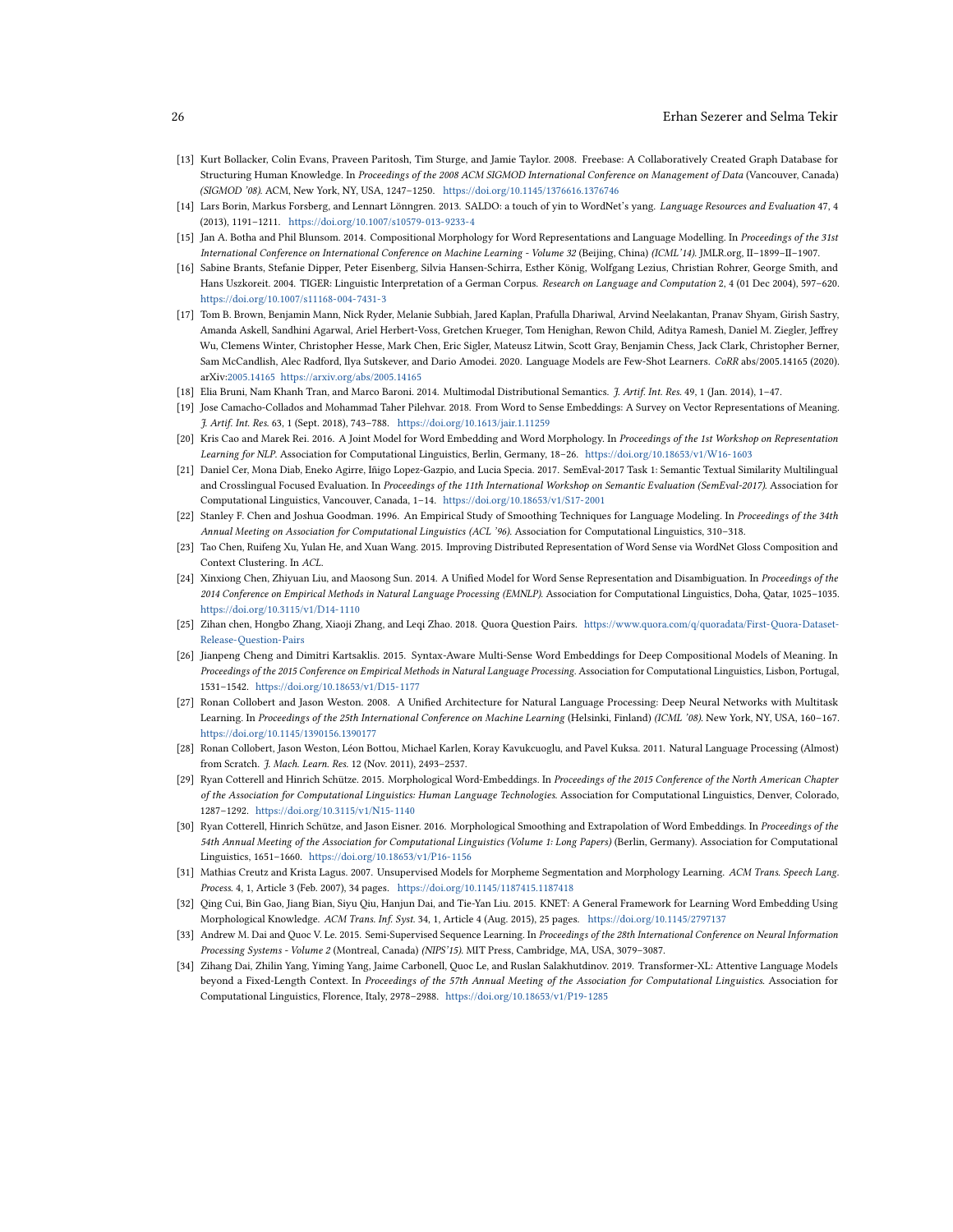- <span id="page-26-0"></span>[35] Scott Deerwester, Susan T. Dumais, George W. Furnas, Thomas K. Landauer, and Richard Harshman. 1990. Indexing by latent semantic analysis. JOURNAL OF THE AMERICAN SOCIETY FOR INFORMATION SCIENCE 41, 6 (1990), 391–407.
- <span id="page-26-19"></span>[36] Jacob Devlin, Ming-Wei Chang, Kenton Lee, and Kristina Toutanova. 2019. BERT: Pre-training of Deep Bidirectional Transformers for Language Understanding. In Proceedings of the 2019 Conference of the North American Chapter of the Association for Computational Linguistics: Human Language Technologies, NAACL-HLT 2019, Minneapolis, MN, USA, June 2-7, 2019, Volume 1 (Long and Short Papers). 4171–4186.
- <span id="page-26-23"></span>[37] Bill Dolan, Chris Quirk, and Chris Brockett. 2004. Unsupervised Construction of Large Paraphrase Corpora: Exploiting Massively Parallel News Sources. In COLING 2004: Proceedings of the 20th International Conference on Computational Linguistics. COLING, Geneva, Switzerland, 350–356.
- <span id="page-26-14"></span>[38] Cícero Nogueira Dos Santos and Bianca Zadrozny. 2014. Learning Character-level Representations for Part-of-speech Tagging. In Proceedings of the 31st International Conference on International Conference on Machine Learning - Volume 32 (Beijing, China) (ICML'14). JMLR.org, II–1818–II–1826.
- <span id="page-26-3"></span>[39] Jeffrey L. Elman. 1990. Finding structure in time. Cognitive Science 14, 2 (1990), 179–211.
- <span id="page-26-8"></span>[40] Manaal Faruqui, Jesse Dodge, Sujay Kumar Jauhar, Chris Dyer, Eduard Hovy, and Noah A. Smith. 2015. Retrofitting Word Vectors to Semantic Lexicons. In Proceedings of the 2015 Conference of the North American Chapter of the Association for Computational Linguistics: Human Language Technologies. Association for Computational Linguistics, Denver, Colorado, 1606–1615. <https://doi.org/10.3115/v1/N15-1184>
- <span id="page-26-21"></span>[41] Lev Finkelstein, Evgeniy Gabrilovich, Yossi Matias, Ehud Rivlin, Zach Solan, Gadi Wolfman, and Eytan Ruppin. 2001. Placing Search in Context: The Concept Revisited. In Proceedings of the 10th International Conference on World Wide Web (Hong Kong, Hong Kong) (WWW '01). ACM, New York, NY, USA, 406–414.
- <span id="page-26-4"></span>[42] H Gadalla, H Kilany, H Arram, A Yacoub, A El-Habashi, A Shalaby, K Karins, E Rowson, R MacIntyre, P Kingsbury, et al. 1997. CALLHOME Egyptian Arabic Transcripts. Linguistic Data Consortium, Philadelphia (1997).
- <span id="page-26-7"></span>[43] Yoav Goldberg and Joakim Nivre. 2012. A Dynamic Oracle for Arc-Eager Dependency Parsing. In COLING.
- <span id="page-26-15"></span>[44] Alex Graves and Jürgen Schmidhuber. 2005. Framewise phoneme classification with bidirectional LSTM and other neural network architectures. Neural networks : the official journal of the International Neural Network Society 18 5-6 (2005), 602–10.
- <span id="page-26-24"></span>[45] Thomas L. Griffiths, Joshua B. Tenenbaum, and Mark Steyvers. 2007. Topics in semantic representation. Psychological Review 114 (2007), 2007.
- <span id="page-26-12"></span>[46] Jiang Guo, Wanxiang Che, Haifeng Wang, and Ting Liu. 2014. Learning Sense-specific Word Embeddings By Exploiting Bilingual Resources. In Proceedings of COLING 2014, the 25th International Conference on Computational Linguistics: Technical Papers. Dublin City University and Association for Computational Linguistics, Dublin, Ireland, 497–507.
- <span id="page-26-6"></span>[47] Michael U. Gutmann and Aapo Hyvärinen. 2012. Noise-contrastive Estimation of Unnormalized Statistical Models, with Applications to Natural Image Statistics. J. Mach. Learn. Res. 13, 1 (Feb. 2012), 307–361.
- <span id="page-26-16"></span>[48] R H Baayen, R Piepenbrock, and Hedderik Rijn. 1993. The CELEX lexical data base on CD-ROM. (01 1993).
- <span id="page-26-5"></span>[49] Dilek Z Hakkani-Tür, Kemal Oflazer, and Gökhan Tür. 2002. Statistical morphological disambiguation for agglutinative languages. Computers and the Humanities 36, 4 (2002), 381–410.
- <span id="page-26-1"></span>[50] Zellig S. Harris. 1954. Distributional Structure. Word 10, 2-3 (1954), 146–162. <https://doi.org/10.1080/00437956.1954.11659520>
- <span id="page-26-22"></span>[51] Felix Hill, Roi Reichart, and Anna Korhonen. 2015. SimLex-999: Evaluating Semantic Models With (Genuine) Similarity Estimation. Computational Linguistics 41, 4 (Dec. 2015), 665–695. [https://doi.org/10.1162/COLI\\_a\\_00237](https://doi.org/10.1162/COLI_a_00237)
- <span id="page-26-2"></span>[52] G. E. Hinton, J. L. McClelland, and D. E. Rumelhart. 1986. Parallel Distributed Processing: Explorations in the Microstructure of Cognition, Vol. 1. MIT Press, Cambridge, MA, USA, Chapter Distributed Representations, 77–109.
- <span id="page-26-17"></span>[53] Sepp Hochreiter and Jürgen Schmidhuber. 1997. Long Short-Term Memory. Neural Comput. 9, 8 (Nov. 1997), 1735–1780. [https://doi.org/10.1162/](https://doi.org/10.1162/neco.1997.9.8.1735) [neco.1997.9.8.1735](https://doi.org/10.1162/neco.1997.9.8.1735)
- <span id="page-26-18"></span>[54] Jeremy Howard and Sebastian Ruder. 2018. Universal Language Model Fine-tuning for Text Classification. In Proceedings of the 56th Annual Meeting of the Association for Computational Linguistics (Volume 1: Long Papers). Association for Computational Linguistics, Melbourne, Australia, 328–339. <https://doi.org/10.18653/v1/P18-1031>
- <span id="page-26-9"></span>[55] Eric H. Huang, Richard Socher, Christopher D. Manning, and Andrew Y. Ng. 2012. Improving Word Representations via Global Context and Multiple Word Prototypes. In Proceedings of the 50th Annual Meeting of the Association for Computational Linguistics: Long Papers - Volume 1 (Jeju Island, Korea) (ACL '12). Association for Computational Linguistics, Stroudsburg, PA, USA, 873–882.
- <span id="page-26-13"></span>[56] Ignacio Iacobacci and Roberto Navigli. 2019. LSTMEmbed: Learning Word and Sense Representations from a Large Semantically Annotated Corpus with Long Short-Term Memories. In Proceedings of the 57th Conference of the Association for Computational Linguistics, ACL 2019, Florence, Italy, July 28- August 2, 2019, Volume 1: Long Papers. 1685–1695.
- <span id="page-26-10"></span>[57] Ignacio Iacobacci, Mohammad Taher Pilehvar, and Roberto Navigli. 2015. SensEmbed: Learning Sense Embeddings for Word and Relational Similarity. In Proceedings of the 53rd Annual Meeting of the Association for Computational Linguistics and the 7th International Joint Conference on Natural Language Processing (Volume 1: Long Papers) (Beijing, China). Association for Computational Linguistics, 95–105. <https://doi.org/10.3115/v1/P15-1010>
- <span id="page-26-11"></span>[58] Sujay Kumar Jauhar, Chris Dyer, and Eduard Hovy. 2015. Ontologically Grounded Multi-sense Representation Learning for Semantic Vector Space Models. In Proceedings of the 2015 Conference of the North American Chapter of the Association for Computational Linguistics: Human Language Technologies. Association for Computational Linguistics, Denver, Colorado, 683–693. <https://doi.org/10.3115/v1/N15-1070>
- <span id="page-26-20"></span>[59] Mandar Joshi, Eunsol Choi, Daniel S. Weld, and Luke Zettlemoyer. 2017. TriviaQA: A Large Scale Distantly Supervised Challenge Dataset for Reading Comprehension. In Proceedings of the 55th Annual Meeting of the Association for Computational Linguistics, ACL 2017, Vancouver, Canada, July 30 - August 4, Volume 1: Long Papers, Regina Barzilay and Min-Yen Kan (Eds.). Association for Computational Linguistics, 1601–1611. <https://doi.org/10.18653/v1/P17-1147>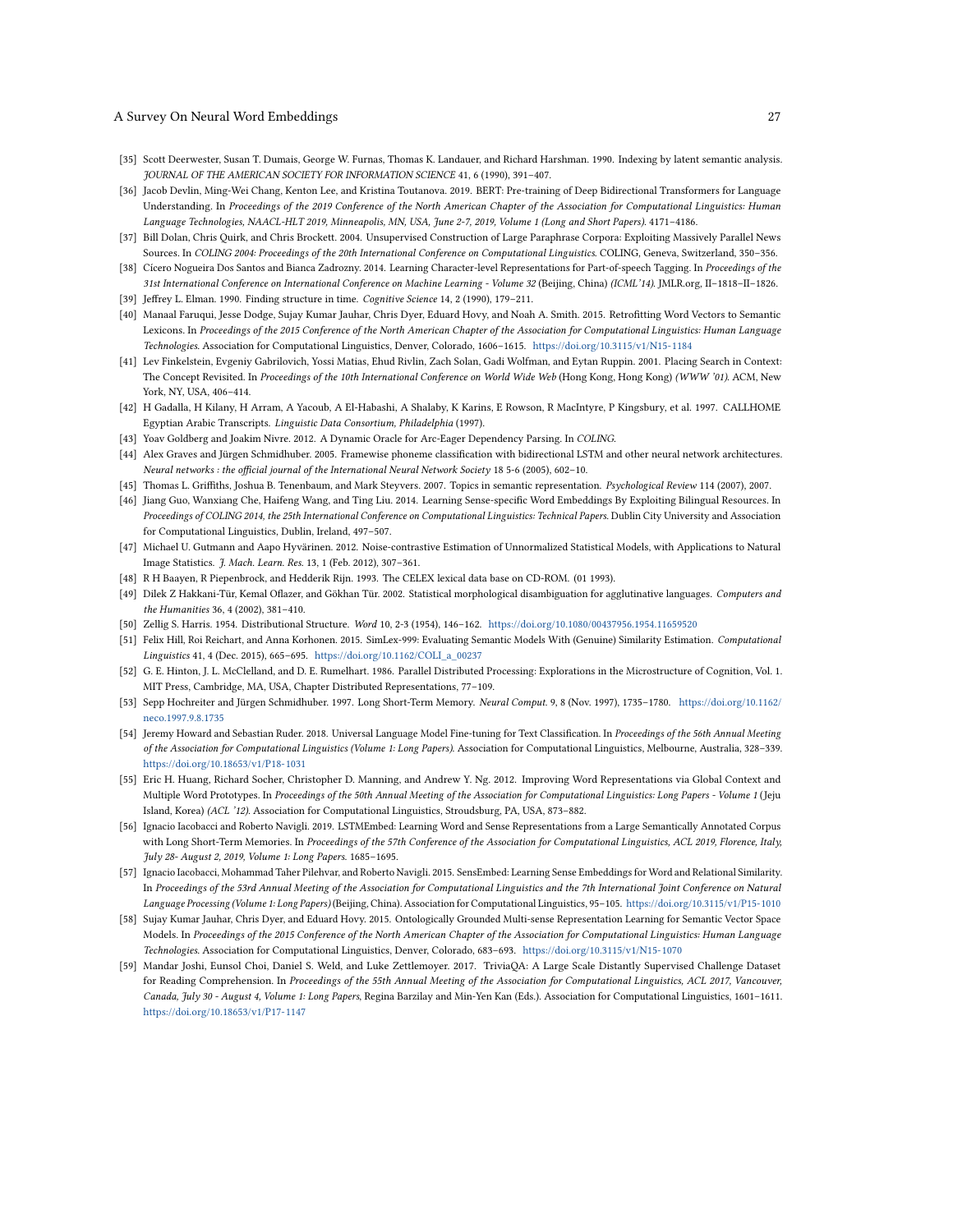### 28 Erhan Sezerer and Selma Tekir

- <span id="page-27-2"></span>[60] Faiza Khan Khattak, Serena Jeblee, Chloé Pou-Prom, Mohamed Abdalla, Christopher Meaney, and Frank Rudzicz. 2019. A survey of word embeddings for clinical text. Journal of Biomedical Informatics: X 4 (2019), 100057. <https://doi.org/10.1016/j.yjbinx.2019.100057>
- <span id="page-27-14"></span>[61] Yoon Kim, Yacine Jernite, David A. Sontag, and Alexander M. Rush. 2016. Character-Aware Neural Language Models. In Proceedings of the Thirtieth AAAI Conference on Artificial Intelligence, February 12-17, 2016, Phoenix, Arizona, USA, Dale Schuurmans and Michael P. Wellman (Eds.). AAAI Press, 2741–2749. <http://www.aaai.org/ocs/index.php/AAAI/AAAI16/paper/view/12489>
- <span id="page-27-4"></span>[62] R. Kneser and H. Ney. 1995. Improved backing-off for M-gram language modeling. In 1995 International Conference on Acoustics, Speech, and Signal Processing, Vol. 1. 181–184 vol.1.
- <span id="page-27-11"></span>[63] Sawan Kumar, Sharmistha Jat, Karan Saxena, and Partha Talukdar. 2019. Zero-shot Word Sense Disambiguation using Sense Definition Embeddings. In Proceedings of the 57th Conference of the Association for Computational Linguistics, ACL 2019, Florence, Italy, July 28- August 2, 2019, Volume 1: Long Papers. 5670–5681.
- <span id="page-27-3"></span>[64] Andrey Kutuzov, Lilja Øvrelid, T. Szymanski, and Erik Velldal. 2018. Diachronic word embeddings and semantic shifts: a survey. ArXiv abs/1806.03537 (2018).
- <span id="page-27-20"></span>[65] Guokun Lai, Qizhe Xie, Hanxiao Liu, Yiming Yang, and Eduard Hovy. 2017. RACE: Large-scale ReAding Comprehension Dataset From Examinations. In Proceedings of the 2017 Conference on Empirical Methods in Natural Language Processing. Association for Computational Linguistics, Copenhagen, Denmark, 785–794. <https://doi.org/10.18653/v1/D17-1082>
- <span id="page-27-17"></span>[66] Zhenzhong Lan, Mingda Chen, Sebastian Goodman, Kevin Gimpel, Piyush Sharma, and Radu Soricut. 2020. ALBERT: A Lite BERT for Self-supervised Learning of Language Representations. In International Conference on Learning Representations.
- <span id="page-27-0"></span>[67] Rémi Lebret and Ronan Collobert. 2014. Word Embeddings through Hellinger PCA. In Proceedings of the 14th Conference of the European Chapter of the Association for Computational Linguistics. Association for Computational Linguistics, Gothenburg, Sweden, 482–490. [https://doi.org/10.3115/v1/E14-](https://doi.org/10.3115/v1/E14-1051) [1051](https://doi.org/10.3115/v1/E14-1051)
- <span id="page-27-19"></span>[68] Hector Levesque, Ernest Davis, and Leora Morgenstern. 2012. The winograd schema challenge. In Thirteenth International Conference on the Principles of Knowledge Representation and Reasoning.
- <span id="page-27-5"></span>[69] Omer Levy and Yoav Goldberg. 2014. Dependency-Based Word Embeddings. In Proceedings of the 52nd Annual Meeting of the Association for Computational Linguistics (Volume 2: Short Papers) (Baltimore, Maryland). Association for Computational Linguistics, 302–308. [https:](https://doi.org/10.3115/v1/P14-2050) [//doi.org/10.3115/v1/P14-2050](https://doi.org/10.3115/v1/P14-2050)
- <span id="page-27-8"></span>[70] Omer Levy, Yoav Goldberg, and Ido Dagan. 2015. Improving Distributional Similarity with Lessons Learned from Word Embeddings. Transactions of the Association for Computational Linguistics 3 (2015), 211–225. [https://doi.org/10.1162/tacl\\_a\\_00134](https://doi.org/10.1162/tacl_a_00134)
- <span id="page-27-10"></span>[71] Jiwei Li and Dan Jurafsky. 2015. Do Multi-Sense Embeddings Improve Natural Language Understanding?. In Proceedings of the 2015 Conference on Empirical Methods in Natural Language Processing. Association for Computational Linguistics, Lisbon, Portugal, 1722–1732. [https://doi.org/10.](https://doi.org/10.18653/v1/D15-1200) [18653/v1/D15-1200](https://doi.org/10.18653/v1/D15-1200)
- <span id="page-27-12"></span>[72] Franklin Mark Liang. 1983. Word Hy-phen-a-tion by Com-put-er. Technical Report.
- <span id="page-27-15"></span>[73] Franklin Mark Liang. 1983. Word Hy-phen-a-tion by Com-put-er (Hyphenation, Computer). Ph.D. Dissertation. Stanford University, Stanford, CA, USA. AAI8329742.
- <span id="page-27-13"></span>[74] Wang Ling, Chris Dyer, Alan W Black, Isabel Trancoso, Ramón Fermandez, Silvio Amir, Luís Marujo, and Tiago Luís. 2015. Finding Function in Form: Compositional Character Models for Open Vocabulary Word Representation. In Proceedings of the 2015 Conference on Empirical Methods in Natural Language Processing. Association for Computational Linguistics, Lisbon, Portugal, 1520–1530. <https://doi.org/10.18653/v1/D15-1176>
- <span id="page-27-6"></span>[75] Wang Ling, Yulia Tsvetkov, Silvio Amir, Ramón Fermandez, Chris Dyer, Alan W Black, Isabel Trancoso, and Chu-Cheng Lin. 2015. Not All Contexts Are Created Equal: Better Word Representations with Variable Attention. In Proceedings of the 2015 Conference on Empirical Methods in Natural Language Processing. Association for Computational Linguistics, Lisbon, Portugal, 1367–1372. <https://doi.org/10.18653/v1/D15-1161>
- <span id="page-27-22"></span>[76] Ulf Liszkowski, Malinda Carpenter, Tricia Striano, and Michael Tomasello. 2006. 12- and 18-Month-Olds Point to Provide Information for Others. Journal of Cognition and Development 7, 2 (2006), 173–187. [https://doi.org/10.1207/s15327647jcd0702\\_2](https://doi.org/10.1207/s15327647jcd0702_2)
- <span id="page-27-23"></span>[77] Ulf Liszkowski, Malinda Carpenter, and Michael Tomasello. 2008. Twelve-month-olds communicate helpfully and appropriately for knowledgeable and ignorant partners. Cognition 108, 3 (2008), 732–739. <https://doi.org/10.1016/j.cognition.2008.06.013>
- <span id="page-27-7"></span>[78] Quan Liu, Hui Jiang, Si Wei, Zhen-Hua Ling, and Yu Hu. 2015. Learning Semantic Word Embeddings based on Ordinal Knowledge Constraints. In Proceedings of the 53rd Annual Meeting of the Association for Computational Linguistics and the 7th International Joint Conference on Natural Language Processing (Volume 1: Long Papers). Association for Computational Linguistics, Beijing, China, 1501–1511. <https://doi.org/10.3115/v1/P15-1145>
- <span id="page-27-16"></span>[79] Qi Liu, Matt J. Kusner, and P. Blunsom. 2020. A Survey on Contextual Embeddings. ArXiv abs/2003.07278 (2020).
- <span id="page-27-9"></span>[80] Yang Liu, Zhiyuan Liu, Tat-Seng Chua, and Maosong Sun. 2015. Topical Word Embeddings. In Proceedings of the Twenty-Ninth AAAI Conference on Artificial Intelligence (Austin, Texas) (AAAI'15). AAAI Press, 2418–2424.
- <span id="page-27-18"></span>[81] Yinhan Liu, Myle Ott, Naman Goyal, Jingfei Du, Mandar Joshi, Danqi Chen, Omer Levy, Mike Lewis, Luke Zettlemoyer, and Veselin Stoyanov. 2019. RoBERTa: A Robustly Optimized BERT Pretraining Approach. ArXiv abs/1907.11692 (2019).
- <span id="page-27-21"></span>[82] Jiasen Lu, Dhruv Batra, Devi Parikh, and Stefan Lee. 2019. ViLBERT: Pretraining Task-Agnostic Visiolinguistic Representations for Vision-and-Language Tasks. In Advances in Neural Information Processing Systems, H. Wallach, H. Larochelle, A. Beygelzimer, F. d'Alché-Buc, E. Fox, and R. Garnett (Eds.), Vol. 32. Curran Associates, Inc. <https://proceedings.neurips.cc/paper/2019/file/c74d97b01eae257e44aa9d5bade97baf-Paper.pdf>
- <span id="page-27-1"></span>[83] Kevin Lund and Curt Burgess. 1996. Producing high-dimensional semantic spaces from lexical co-occurrence. Behavior research methods, instruments, & computers 28, 2 (1996), 203–208.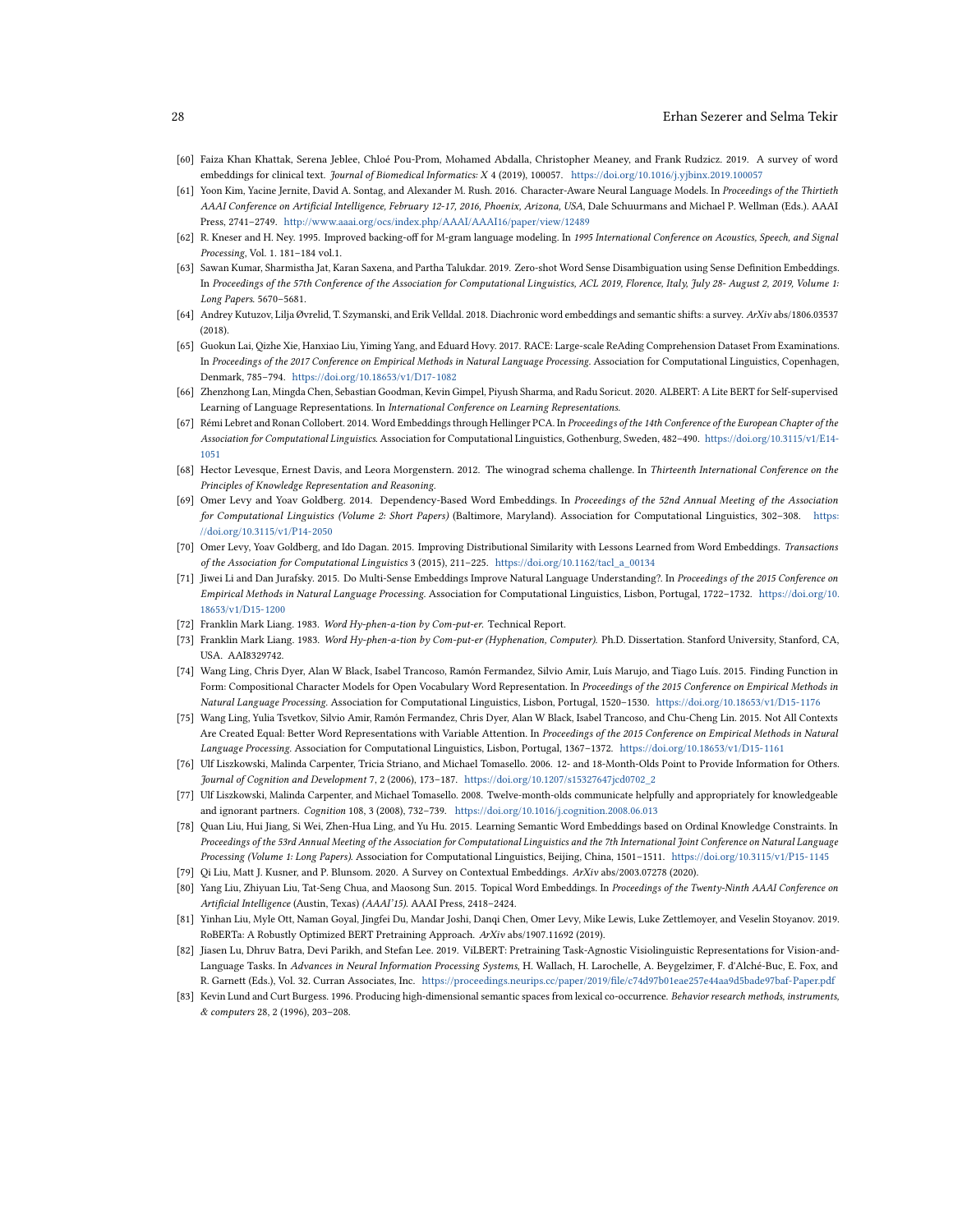- <span id="page-28-18"></span>[84] Thang Luong, Richard Socher, and Christopher Manning. 2013. Better Word Representations with Recursive Neural Networks for Morphology. In Proceedings of the Seventeenth Conference on Computational Natural Language Learning. Association for Computational Linguistics, Sofia, Bulgaria, 104–113.
- <span id="page-28-11"></span>[85] Anh Tuan Luu, Yi Tay, Siu Cheung Hui, and See Kiong Ng. 2016. Learning Term Embeddings for Taxonomic Relation Identification Using Dynamic Weighting Neural Network. In Proceedings of the 2016 Conference on Empirical Methods in Natural Language Processing. Association for Computational Linguistics, Austin, Texas, 403–413. <https://doi.org/10.18653/v1/D16-1039>
- <span id="page-28-20"></span>[86] Bryan McCann, James Bradbury, Caiming Xiong, and Richard Socher. 2017. Learned in Translation: Contextualized Word Vectors.. In NIPS, Isabelle Guyon, Ulrike von Luxburg, Samy Bengio, Hanna M. Wallach, Rob Fergus, S. V. N. Vishwanathan, and Roman Garnett (Eds.). 6297–6308.
- <span id="page-28-19"></span>[87] Oren Melamud, Jacob Goldberger, and Ido Dagan. 2016. context2vec: Learning Generic Context Embedding with Bidirectional LSTM. In Proceedings of the 20th SIGNLL Conference on Computational Natural Language Learning, CoNLL 2016, Berlin, Germany, August 11-12, 2016. 51–61.
- <span id="page-28-4"></span>[88] Tomas Mikolov, Kai Chen, Greg Corrado, and Jeffrey Dean. 2013. Efficient Estimation of Word Representations in Vector Space. CoRR abs/1301.3781 (2013). arXiv[:1301.3781](http://arxiv.org/abs/1301.3781)
- <span id="page-28-3"></span>[89] Tomas Mikolov, Martin Karafiát, Lukás Burget, Jan Cernocký, and Sanjeev Khudanpur. 2010. Recurrent neural network based language model. In INTERSPEECH 2010, 11th Annual Conference of the International Speech Communication Association, Makuhari, Chiba, Japan, September 26-30, 2010. 1045–1048.
- <span id="page-28-6"></span>[90] Tomas Mikolov, Ilya Sutskever, Kai Chen, Greg Corrado, and Jeffrey Dean. 2013. Distributed Representations of Words and Phrases and Their Compositionality. In Proceedings of the 26th International Conference on Neural Information Processing Systems - Volume 2 (Lake Tahoe, Nevada) (NIPS'13). Curran Associates Inc., USA, 3111–3119.
- <span id="page-28-5"></span>[91] George A. Miller. 1995. WordNet: A Lexical Database for English. Commun. ACM 38, 11 (Nov. 1995), 39–41. <https://doi.org/10.1145/219717.219748>
- <span id="page-28-21"></span>[92] George A. Miller and Walter G. Charles. 1991. Contextual correlates of semantic similarity. Language and Cognitive Processes 6, 1 (1991), 1–28. <https://doi.org/10.1080/01690969108406936>
- <span id="page-28-2"></span>[93] Andriy Mnih and Geoffrey Hinton. 2007. Three New Graphical Models for Statistical Language Modelling. In Proceedings of the 24th International Conference on Machine Learning (Corvalis, Oregon, USA) (ICML '07). 641–648.
- <span id="page-28-1"></span>[94] Andriy Mnih and Geoffrey Hinton. 2008. A Scalable Hierarchical Distributed Language Model. In Proceedings of the 21st International Conference on Neural Information Processing Systems (Vancouver, British Columbia, Canada) (NIPS'08). Curran Associates Inc., USA, 1081–1088.
- <span id="page-28-7"></span>[95] Andriy Mnih and Koray Kavukcuoglu. 2013. Learning Word Embeddings Efficiently with Noise-contrastive Estimation. In Proceedings of the 26th International Conference on Neural Information Processing Systems - Volume 2 (Lake Tahoe, Nevada) (NIPS'13). Curran Associates Inc., USA, 2265–2273.
- <span id="page-28-8"></span>[96] Andriy Mnih and Yee Whye Teh. 2012. A Fast and Simple Algorithm for Training Neural Probabilistic Language Models. In Proceedings of the 29th International Coference on International Conference on Machine Learning (Edinburgh, Scotland) (ICML'12). Omnipress, USA, 419–426.
- <span id="page-28-0"></span>[97] Frederic Morin and Yoshua Bengio. 2005. Hierarchical Probabilistic Neural Network Language Model. In Proceedings of the Tenth International Workshop on Artificial Intelligence and Statistics, Robert G. Cowell and Zoubin Ghahramani (Eds.). Society for Artificial Intelligence and Statistics, 246–252.
- <span id="page-28-10"></span>[98] Nikola Mrkšić, Diarmuid Ó Séaghdha, Blaise Thomson, Milica Gašić, Lina M. Rojas-Barahona, Pei-Hao Su, David Vandyke, Tsung-Hsien Wen, and Steve Young. 2016. Counter-fitting Word Vectors to Linguistic Constraints. In Proceedings of the 2016 Conference of the North American Chapter of the Association for Computational Linguistics: Human Language Technologies. Association for Computational Linguistics, San Diego, California, 142–148. <https://doi.org/10.18653/v1/N16-1018>
- <span id="page-28-13"></span>[99] Roberto Navigli. 2009. Word Sense Disambiguation: A Survey. ACM Comput. Surv. 41, 2, Article 10 (Feb. 2009), 69 pages. [https://doi.org/10.1145/](https://doi.org/10.1145/1459352.1459355) [1459352.1459355](https://doi.org/10.1145/1459352.1459355)
- <span id="page-28-14"></span>[100] Roberto Navigli and Simone Paolo Ponzetto. 2012. BabelNet: The Automatic Construction, Evaluation and Application of a Wide-coverage Multilingual Semantic Network. Artif. Intell. 193 (Dec. 2012), 217–250. <https://doi.org/10.1016/j.artint.2012.07.001>
- <span id="page-28-16"></span>[101] Arvind Neelakantan, Jeevan Shankar, Alexandre Passos, and Andrew McCallum. 2014. Efficient Non-parametric Estimation of Multiple Embeddings per Word in Vector Space. In Proceedings of the 2014 Conference on Empirical Methods in Natural Language Processing (EMNLP). Association for Computational Linguistics, Doha, Qatar, 1059–1069. <https://doi.org/10.3115/v1/D14-1113>
- <span id="page-28-17"></span>[102] Dai Quoc Nguyen, Dat Quoc Nguyen, Ashutosh Modi, Stefan Thater, and Manfred Pinkal. 2017. A Mixture Model for Learning Multi-Sense Word Embeddings. In Proceedings of the 6th Joint Conference on Lexical and Computational Semantics (\*SEM 2017). Association for Computational Linguistics, Vancouver, Canada, 121–127. <https://doi.org/10.18653/v1/S17-1015>
- <span id="page-28-12"></span>[103] Kim Anh Nguyen, Maximilian Köper, Sabine Schulte im Walde, and Ngoc Thang Vu. 2017. Hierarchical Embeddings for Hypernymy Detection and Directionality. In Proceedings of the 2017 Conference on Empirical Methods in Natural Language Processing. Association for Computational Linguistics, Copenhagen, Denmark, 233–243. <https://doi.org/10.18653/v1/D17-1022>
- <span id="page-28-9"></span>[104] Kim Anh Nguyen, Sabine Schulte im Walde, and Ngoc Thang Vu. 2016. Integrating Distributional Lexical Contrast into Word Embeddings for Antonym-Synonym Distinction. In Proceedings of the 54th Annual Meeting of the Association for Computational Linguistics (Volume 2: Short Papers). Association for Computational Linguistics, Berlin, Germany, 454–459. <https://doi.org/10.18653/v1/P16-2074>
- <span id="page-28-15"></span>[105] Luis Nieto Piña and Richard Johansson. 2015. A Simple and Efficient Method to Generate Word Sense Representations. In Proceedings of the International Conference Recent Advances in Natural Language Processing. INCOMA Ltd. Shoumen, BULGARIA, Hissar, Bulgaria, 465–472.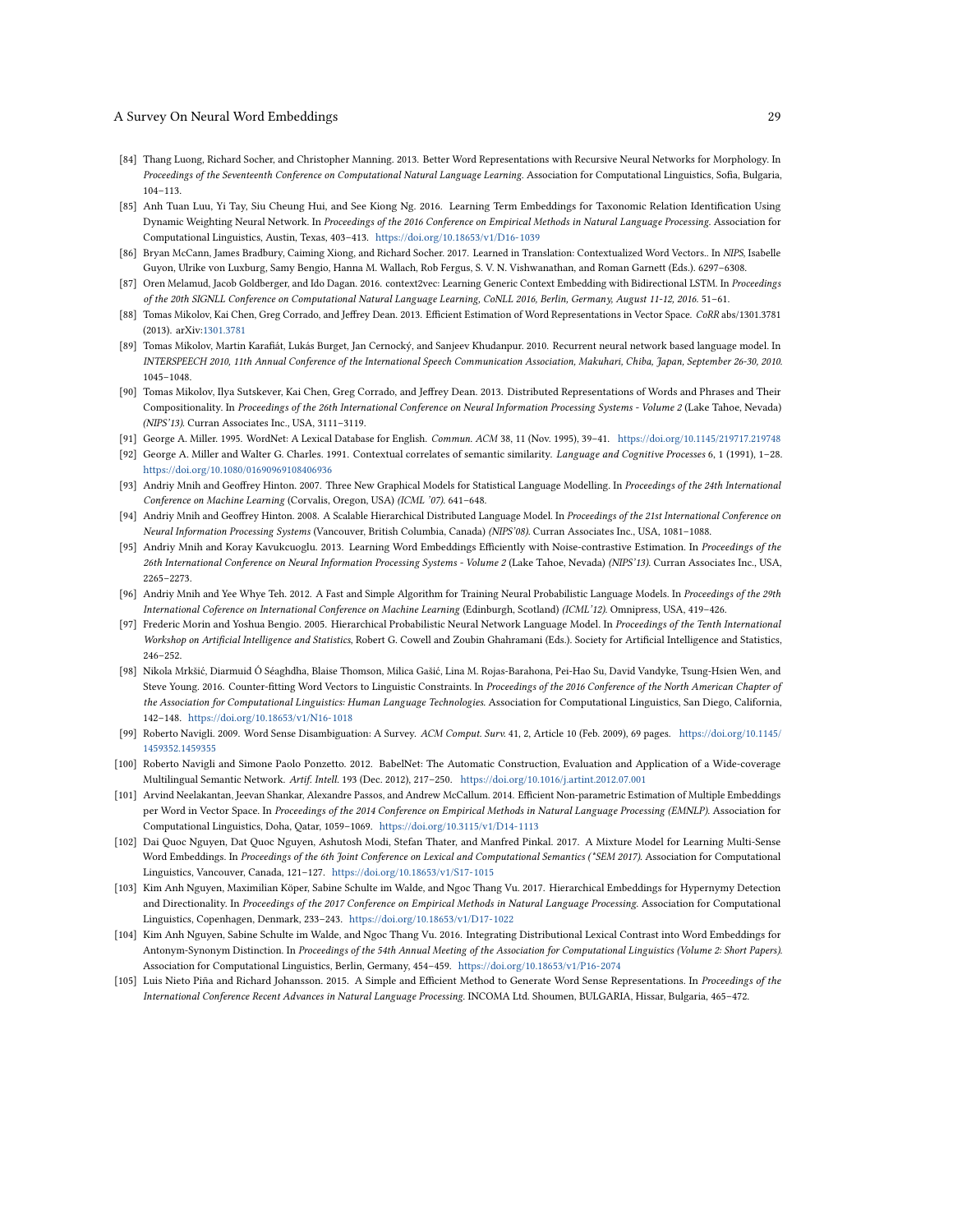### 30 Erhan Sezerer and Selma Tekir

- <span id="page-29-16"></span>[106] Denis Paperno, Germán Kruszewski, Angeliki Lazaridou, Quan Ngoc Pham, Raffaella Bernardi, Sandro Pezzelle, Marco Baroni, Gemma Boleda, and Raquel Fernández. 2016. The LAMBADA dataset: Word prediction requiring a broad discourse context. In Proceedings of the 54th Annual Meeting of the Association for Computational Linguistics, ACL 2016, August 7-12, 2016, Berlin, Germany, Volume 1: Long Papers. The Association for Computer Linguistics. <https://doi.org/10.18653/v1/p16-1144>
- <span id="page-29-3"></span>[107] Ellie Pavlick, Pushpendre Rastogi, Juri Ganitkevitch, Benjamin Van Durme, and Chris Callison-Burch. 2015. PPDB 2.0: Better paraphrase ranking, fine-grained entailment relations, word embeddings, and style classification. In Proceedings of the 53rd Annual Meeting of the Association for Computational Linguistics and the 7th International Joint Conference on Natural Language Processing (Volume 2: Short Papers). Association for Computational Linguistics, Beijing, China, 425–430. <https://doi.org/10.3115/v1/P15-2070>
- <span id="page-29-7"></span>[108] Maria Pelevina, Nikolay Arefiev, Chris Biemann, and Alexander Panchenko. 2016. Making Sense of Word Embeddings. In Proceedings of the 1st Workshop on Representation Learning for NLP (Berlin, Germany). Association for Computational Linguistics, 174–183. [https://doi.org/10.18653/v1/](https://doi.org/10.18653/v1/W16-1620) [W16-1620](https://doi.org/10.18653/v1/W16-1620)
- <span id="page-29-2"></span>[109] Jeffrey Pennington, Richard Socher, and Christopher D. Manning. 2014. Glove: Global Vectors for Word Representation. In EMNLP. ACL, 1532–1543.
- <span id="page-29-12"></span>[110] Matthew E. Peters, Mark Neumann, Mohit Iyyer, Matt Gardner, Christopher Clark, Kenton Lee, and Luke Zettlemoyer. 2018. Deep Contextualized Word Representations. In Proceedings of the 2018 Conference of the North American Chapter of the Association for Computational Linguistics: Human Language Technologies, NAACL-HLT 2018, New Orleans, Louisiana, USA, June 1-6, 2018, Volume 1 (Long Papers). 2227–2237.
- <span id="page-29-9"></span>[111] Siyu Qiu, Qing Cui, Jiang Bian, Bin Gao, and Tie-Yan Liu. 2014. Co-learning of Word Representations and Morpheme Representations. In Proceedings of COLING 2014, the 25th International Conference on Computational Linguistics: Technical Papers. Dublin City University and Association for Computational Linguistics, Dublin, Ireland, 141–150.
- <span id="page-29-19"></span>[112] Pranav Rajpurkar, Robin Jia, and Percy Liang. 2018. Know What You Don't Know: Unanswerable Questions for SQuAD. In Proceedings of the 56th Annual Meeting of the Association for Computational Linguistics (Volume 2: Short Papers). Association for Computational Linguistics, Melbourne, Australia, 784–789. <https://doi.org/10.18653/v1/P18-2124>
- <span id="page-29-21"></span>[113] Pranav Rajpurkar, Robin Jia, and Percy Liang. 2018. Know What You Don't Know: Unanswerable Ouestions for SOuAD. In Proceedings of the 56th Annual Meeting of the Association for Computational Linguistics (Volume 2: Short Papers). Association for Computational Linguistics, Melbourne, Australia, 784–789. <https://doi.org/10.18653/v1/P18-2124>
- <span id="page-29-20"></span>[114] Pranav Rajpurkar, Jian Zhang, Konstantin Lopyrev, and Percy Liang. 2016. SQuAD: 100,000+ Questions for Machine Comprehension of Text. In Proceedings of the 2016 Conference on Empirical Methods in Natural Language Processing. Association for Computational Linguistics, Austin, Texas, 2383–2392. <https://doi.org/10.18653/v1/D16-1264>
- <span id="page-29-6"></span>[115] Joseph Reisinger and Raymond J. Mooney. 2010. Multi-prototype Vector-space Models of Word Meaning. In Human Language Technologies: The 2010 Annual Conference of the North American Chapter of the Association for Computational Linguistics (Los Angeles, California) (HLT '10). Association for Computational Linguistics, Stroudsburg, PA, USA, 109–117.
- <span id="page-29-13"></span>[116] Anna Rogers, O. Kovaleva, and A. Rumshisky. 2020. A Primer in BERTology: What we know about how BERT works. ArXiv abs/2002.12327 (2020).
- <span id="page-29-10"></span>[117] Sascha Rothe and Hinrich Schütze. 2015. AutoExtend: Extending Word Embeddings to Embeddings for Synsets and Lexemes. In Proceedings of the 53rd Annual Meeting of the Association for Computational Linguistics and the 7th International Joint Conference on Natural Language Processing (Volume 1: Long Papers) (Beijing, China). Association for Computational Linguistics, 1793–1803. <https://doi.org/10.3115/v1/P15-1173>
- <span id="page-29-17"></span>[118] Herbert Rubenstein and John B. Goodenough. 1965. Contextual Correlates of Synonymy. Commun. ACM 8, 10 (Oct. 1965), 627–633. [https:](https://doi.org/10.1145/365628.365657) [//doi.org/10.1145/365628.365657](https://doi.org/10.1145/365628.365657)
- <span id="page-29-1"></span>[119] Sebastian Ruder, Ivan Vulić, and Anders Søgaard. 2019. A Survey of Cross-lingual Word Embedding Models. J. Artif. Int. Res. 65, 1 (May 2019), 569–630. <https://doi.org/10.1613/jair.1.11640>
- <span id="page-29-0"></span>[120] G. Salton, A. Wong, and C. S. Yang. 1975. A Vector Space Model for Automatic Indexing. Commun. ACM 18, 11 (Nov. 1975), 613–620. [https:](https://doi.org/10.1145/361219.361220) [//doi.org/10.1145/361219.361220](https://doi.org/10.1145/361219.361220)
- <span id="page-29-5"></span>[121] Hinrich Schütze. 1998. Automatic Word Sense Discrimination. Computational Linguistics 24, 1 (1998), 97–123.
- <span id="page-29-22"></span>[122] Erhan Sezerer and Selma Tekir. 2021. Incorporating Concreteness in Multi-Modal Language Models with Curriculum Learning. Applied Sciences 11, 17 (2021). <https://doi.org/10.3390/app11178241>
- <span id="page-29-18"></span>[123] Richard Socher, Alex Perelygin, Jean Wu, Jason Chuang, Christopher D. Manning, Andrew Ng, and Christopher Potts. 2013. Recursive Deep Models for Semantic Compositionality Over a Sentiment Treebank. In Proceedings of the 2013 Conference on Empirical Methods in Natural Language Processing. Association for Computational Linguistics, Seattle, Washington, USA, 1631–1642.
- <span id="page-29-11"></span>[124] Radu Soricut and Franz Josef Och. 2015. Unsupervised Morphology Induction Using Word Embeddings. In HLT-NAACL.
- <span id="page-29-14"></span>[125] Yu Sun, Shuohuan Wang, Yukun Li, Shikun Feng, Xuyi Chen, Han Zhang, Xin Tian, Danxiang Zhu, Hao Tian, and Hua Wu. 2019. ERNIE: Enhanced Representation through Knowledge Integration. ArXiv abs/1904.09223 (2019).
- <span id="page-29-15"></span>[126] Yu Sun, Shuohuan Wang, Yukun Li, Shikun Feng, Hao Tian, Hua Wu, and Haifeng Wang. 2020. ERNIE 2.0: A Continual Pre-training Framework for Language Understanding. ArXiv abs/1907.12412 (2020).
- <span id="page-29-8"></span>[127] Fei Tian, Hanjun Dai, Jiang Bian, Bin Gao, Rui Zhang, Enhong Chen, and Tie-Yan Liu. 2014. A Probabilistic Model for Learning Multi-Prototype Word Embeddings. In Proceedings of COLING 2014, the 25th International Conference on Computational Linguistics: Technical Papers. Dublin City University and Association for Computational Linguistics, Dublin, Ireland, 151–160.
- <span id="page-29-4"></span>[128] Julien Tissier, Christophe Gravier, and Amaury Habrard. 2017. Dict2vec : Learning Word Embeddings using Lexical Dictionaries. In Proceedings of the 2017 Conference on Empirical Methods in Natural Language Processing. Association for Computational Linguistics, Copenhagen, Denmark,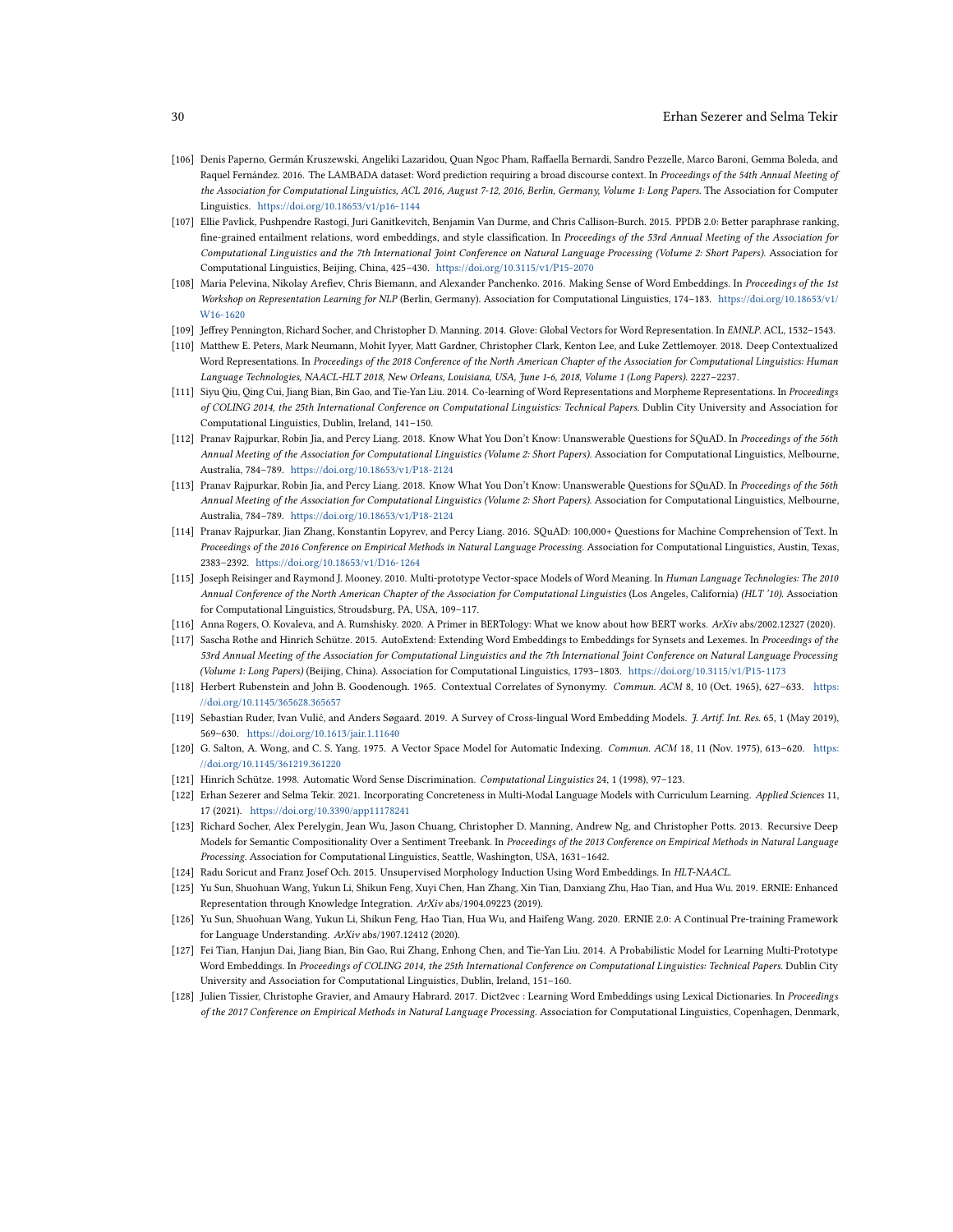254–263. <https://doi.org/10.18653/v1/D17-1024>

- <span id="page-30-4"></span>[129] Kristina Toutanova, Dan Klein, Christopher D. Manning, and Yoram Singer. 2003. Feature-Rich Part-of-Speech Tagging with a Cyclic Dependency Network. In Proceedings of the 2003 Conference of the North American Chapter of the Association for Computational Linguistics on Human Language Technology - Volume 1 (Edmonton, Canada) (NAACL '03). Association for Computational Linguistics, USA, 173–180. [https://doi.org/10.3115/](https://doi.org/10.3115/1073445.1073478) [1073445.1073478](https://doi.org/10.3115/1073445.1073478)
- <span id="page-30-7"></span>[130] Joseph Turian, Lev Ratinov, and Yoshua Bengio. 2010. Word Representations: A Simple and General Method for Semi-supervised Learning. In Proceedings of the 48th Annual Meeting of the Association for Computational Linguistics (Uppsala, Sweden) (ACL '10). Association for Computational Linguistics, Stroudsburg, PA, USA, 384–394.
- <span id="page-30-0"></span>[131] Peter D. Turney and Patrick Pantel. 2010. From Frequency to Meaning: Vector Space Models of Semantics. *J. Artif. Int. Res.* 37, 1 (Jan. 2010), 141–188.
- <span id="page-30-14"></span>[132] Ashish Vaswani, Noam Shazeer, Niki Parmar, Jakob Uszkoreit, Llion Jones, Aidan N Gomez, Ł ukasz Kaiser, and Illia Polosukhin. 2017. Attention is All you Need. In Advances in Neural Information Processing Systems 30, I. Guyon, U. V. Luxburg, S. Bengio, H. Wallach, R. Fergus, S. Vishwanathan, and R. Garnett (Eds.). Curran Associates, Inc., 5998–6008.
- <span id="page-30-20"></span>[133] Gabriella Vigliocco, Lotte Meteyard, Mark Andrews, and Stavroula Kousta. 2009. Toward a theory of semantic representation. Language and Cognition 1, 2 (2009), 219–247.
- <span id="page-30-9"></span>[134] Ivan Vulić, Nikola Mrkšić, Roi Reichart, Diarmuid Ó Séaghdha, Steve Young, and Anna Korhonen. 2017. Morph-fitting: Fine-Tuning Word Vector Spaces with Simple Language-Specific Rules. In Proceedings of the 55th Annual Meeting of the Association for Computational Linguistics (Volume 1: Long Papers). Association for Computational Linguistics, Vancouver, Canada, 56–68. <https://doi.org/10.18653/v1/P17-1006>
- <span id="page-30-16"></span>[135] Alex Wang, Amanpreet Singh, Julian Michael, Felix Hill, Omer Levy, and Samuel Bowman. 2018. GLUE: A Multi-Task Benchmark and Analysis Platform for Natural Language Understanding. In Proceedings of the 2018 EMNLP Workshop BlackboxNLP: Analyzing and Interpreting Neural Networks for NLP. Association for Computational Linguistics, Brussels, Belgium, 353–355. <https://doi.org/10.18653/v1/W18-5446>
- <span id="page-30-12"></span>[136] Chengyu Wang, Xiaofeng He, and Aoying Zhou. 2019. SphereRE: Distinguishing Lexical Relations with Hyperspherical Relation Embeddings. In Proceedings of the 57th Conference of the Association for Computational Linguistics, ACL 2019, Florence, Italy, July 28- August 2, 2019, Volume 1: Long Papers. 1727–1737.
- <span id="page-30-1"></span>[137] Yanshan Wang, Sijia Liu, Naveed Afzal, Majid Rastegar-Mojarad, Liwei Wang, Feichen Shen, Paul Kingsbury, and Hongfang Liu. 2018. A comparison of word embeddings for the biomedical natural language processing. Journal of Biomedical Informatics 87 (2018), 12 - 20. [https:](https://doi.org/10.1016/j.jbi.2018.09.008) [//doi.org/10.1016/j.jbi.2018.09.008](https://doi.org/10.1016/j.jbi.2018.09.008)
- <span id="page-30-17"></span>[138] Alex Warstadt, Amanpreet Singh, and Samuel R. Bowman. 2019. Neural Network Acceptability Judgments. Transactions of the Association for Computational Linguistics 7 (2019), 625–641.
- <span id="page-30-8"></span>[139] John Wieting, Mohit Bansal, Kevin Gimpel, and Karen Livescu. 2015. From Paraphrase Database to Compositional Paraphrase Model and Back. Transactions of the Association for Computational Linguistics 3 (2015), 345–358. [https://doi.org/10.1162/tacl\\_a\\_00143](https://doi.org/10.1162/tacl_a_00143)
- <span id="page-30-18"></span>[140] Adina Williams, Nikita Nangia, and Samuel Bowman. 2018. A Broad-Coverage Challenge Corpus for Sentence Understanding through Inference. In Proceedings of the 2018 Conference of the North American Chapter of the Association for Computational Linguistics: Human Language Technologies, Volume 1 (Long Papers) (New Orleans, Louisiana). Association for Computational Linguistics, 1112–1122.
- <span id="page-30-2"></span>[141] Ludwig Wittgenstein. 1953. Philosophical Investigations. Basil Blackwell.
- <span id="page-30-11"></span>[142] Wentao Wu, Hongsong Li, Haixun Wang, and Kenny Q. Zhu. 2012. Probase: A Probabilistic Taxonomy for Text Understanding. In Proceedings of the 2012 ACM SIGMOD International Conference on Management of Data (Scottsdale, Arizona, USA) (SIGMOD '12). ACM, New York, NY, USA, 481–492. <https://doi.org/10.1145/2213836.2213891>
- <span id="page-30-3"></span>[143] Wei Xu and Alex Rudnicky. 2000. Can artificial neural networks learn language models?. In Sixth International Conference on Spoken Language Processing.
- <span id="page-30-13"></span>[144] Yang Xu, Jiawei Liu, Wei Yang, and Liusheng Huang. 2018. Incorporating Latent Meanings of Morphological Compositions to Enhance Word Embeddings. In Proceedings of the 56th Annual Meeting of the Association for Computational Linguistics (Volume 1: Long Papers). Association for Computational Linguistics, Melbourne, Australia, 1232–1242. <https://doi.org/10.18653/v1/P18-1114>
- <span id="page-30-15"></span>[145] Zhilin Yang, Zihang Dai, Yiming Yang, Jaime Carbonell, Russ R Salakhutdinov, and Quoc V Le. 2019. XLNet: Generalized Autoregressive Pretraining for Language Understanding. In Advances in Neural Information Processing Systems 32, H. Wallach, H. Larochelle, A. Beygelzimer, F. d'Alché-Buc, E. Fox, and R. Garnett (Eds.). Curran Associates, Inc., 5753–5763.
- <span id="page-30-19"></span>[146] Zichao Yang, Xiaodong He, Jianfeng Gao, Li Deng, and Alex Smola. 2016. Stacked Attention Networks for Image Question Answering. In 2016 IEEE Conference on Computer Vision and Pattern Recognition (CVPR). 21–29. <https://doi.org/10.1109/CVPR.2016.10>
- <span id="page-30-5"></span>[147] Wenpeng Yin and Hinrich Schütze. 2016. Learning Word Meta-Embeddings. In Proceedings of the 54th Annual Meeting of the Association for Computational Linguistics (Volume 1: Long Papers). Association for Computational Linguistics, Berlin, Germany, 1351–1360. [https://doi.org/10.](https://doi.org/10.18653/v1/P16-1128) [18653/v1/P16-1128](https://doi.org/10.18653/v1/P16-1128)
- <span id="page-30-10"></span>[148] Zheng Yu, Haixun Wang, Xuemin Lin, and Min Wang. 2015. Learning Term Embeddings for Hypernymy Identification. In Proceedings of the 24th International Conference on Artificial Intelligence (Buenos Aires, Argentina) (IJCAI'15). AAAI Press, 1390-1397.
- <span id="page-30-6"></span>[149] Zhe Zhao, Tao Liu, Shen Li, Bofang Li, and Xiaoyong Du. 2017. Ngram2vec: Learning Improved Word Representations from Ngram Co-occurrence Statistics. In Proceedings of the 2017 Conference on Empirical Methods in Natural Language Processing. Association for Computational Linguistics, Copenhagen, Denmark, 244–253. <https://doi.org/10.18653/v1/D17-1023>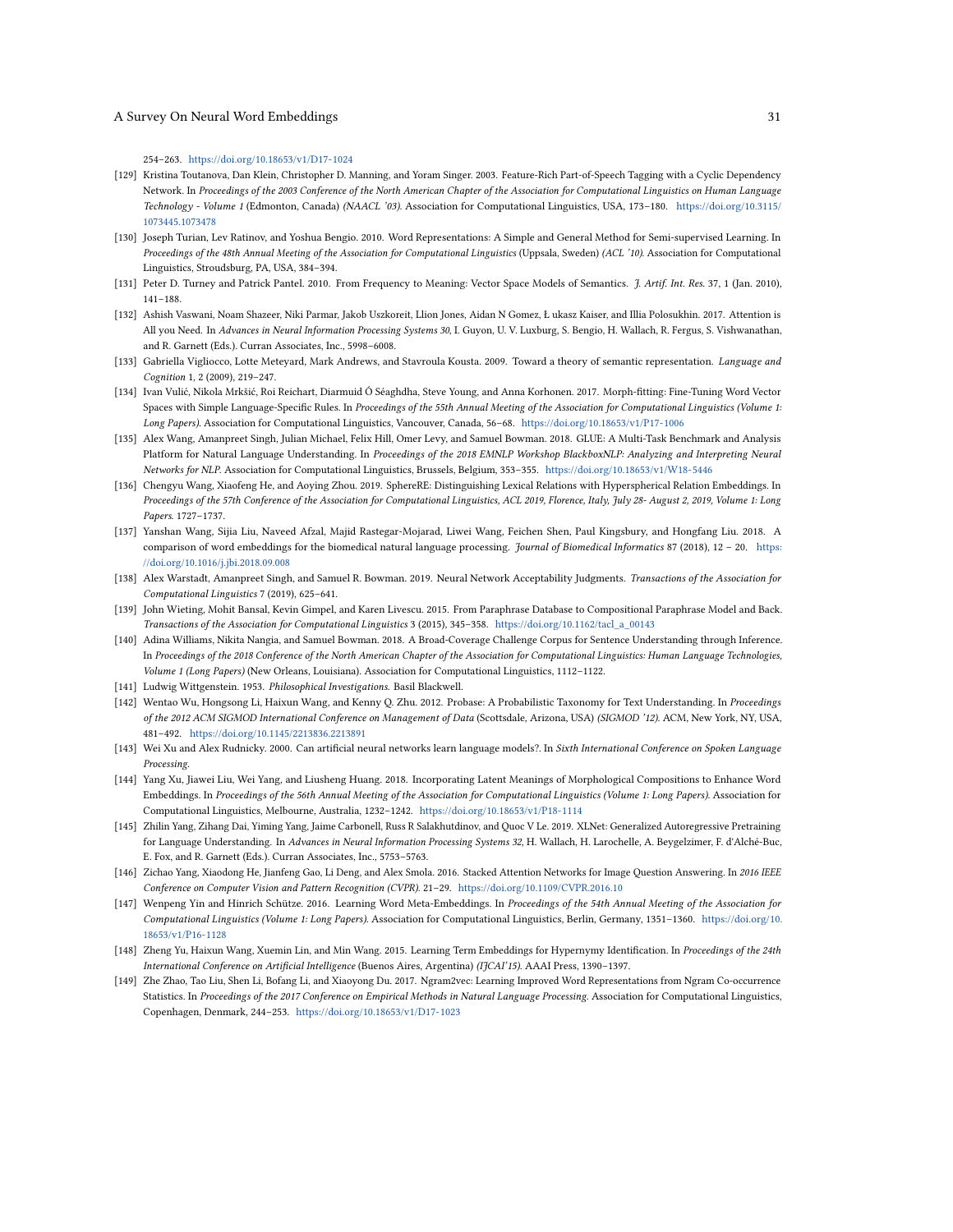# <span id="page-31-0"></span>A READING GUIDE FOR BEGINNERS

In Figure [2,](#page-31-1) the milestone papers of each subtopic are listed. It is not an exhaustive list created to serve as a starting point for researchers who are not familiar with the subject. For the details of each subfield, readers should refer to the corresponding chapters in the survey. Dashed sets represent non-neural models, which are not the subject of this survey.

<span id="page-31-1"></span>

Fig. 2. Evolution of neural word embeddings.